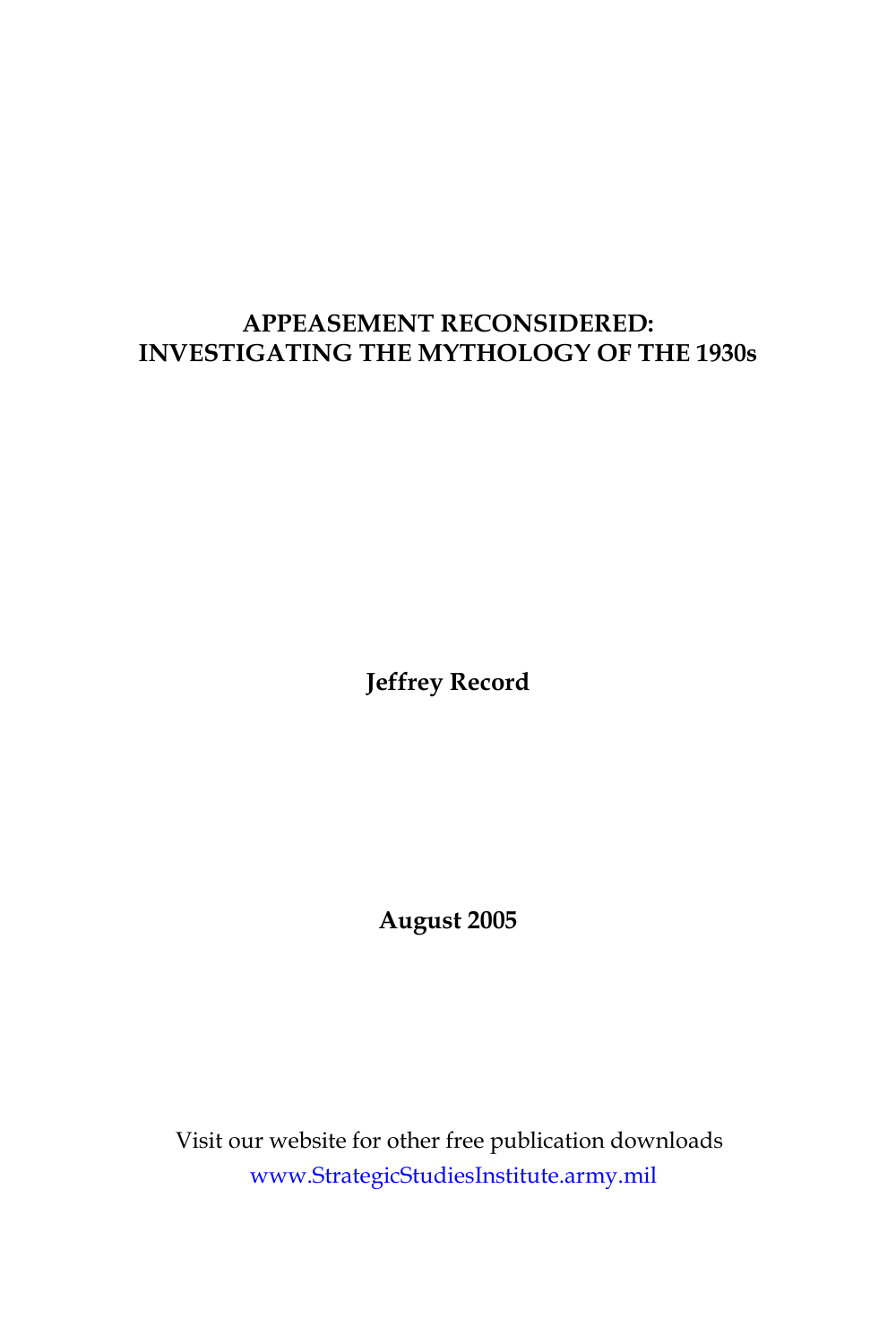The views expressed in this report are those of the author and do not necessarily reflect the official policy or position of the Department of the Army, the Department of Defense, or the U.S. Government. This report is cleared for public release; distribution is unlimited.

\*\*\*\*\*

 Comments pertaining to this report are invited and should be forwarded to: Director, Strategic Studies Institute, U.S. Army War College, 122 Forbes Ave, Carlisle, PA 17013-5244.

\*\*\*\*\*

 All Strategic Studies Institute (SSI) monographs are available on the SSI Homepage for electronic dissemination. Hard copies of this report also may be ordered from our Homepage. SSI's Homepage address is: *[http://www.carlisle.](http://www.carlisle) army.mil/ssi/*

\*\*\*\*\*

 The Strategic Studies Institute publishes a monthly e-mail newsletter to update the national security community on the research of our analysts, recent and forthcoming publications, and upcoming conferences sponsored by the Institute. Each newsletter also provides a strategic commentary by one of our research analysts. If you are interested in receiving this newsletter, please subscribe on our homepage at *<http://www.carlisle.army.mil/ssi/newsletter.cfm>*.

#### ISBN 1-58487-216-0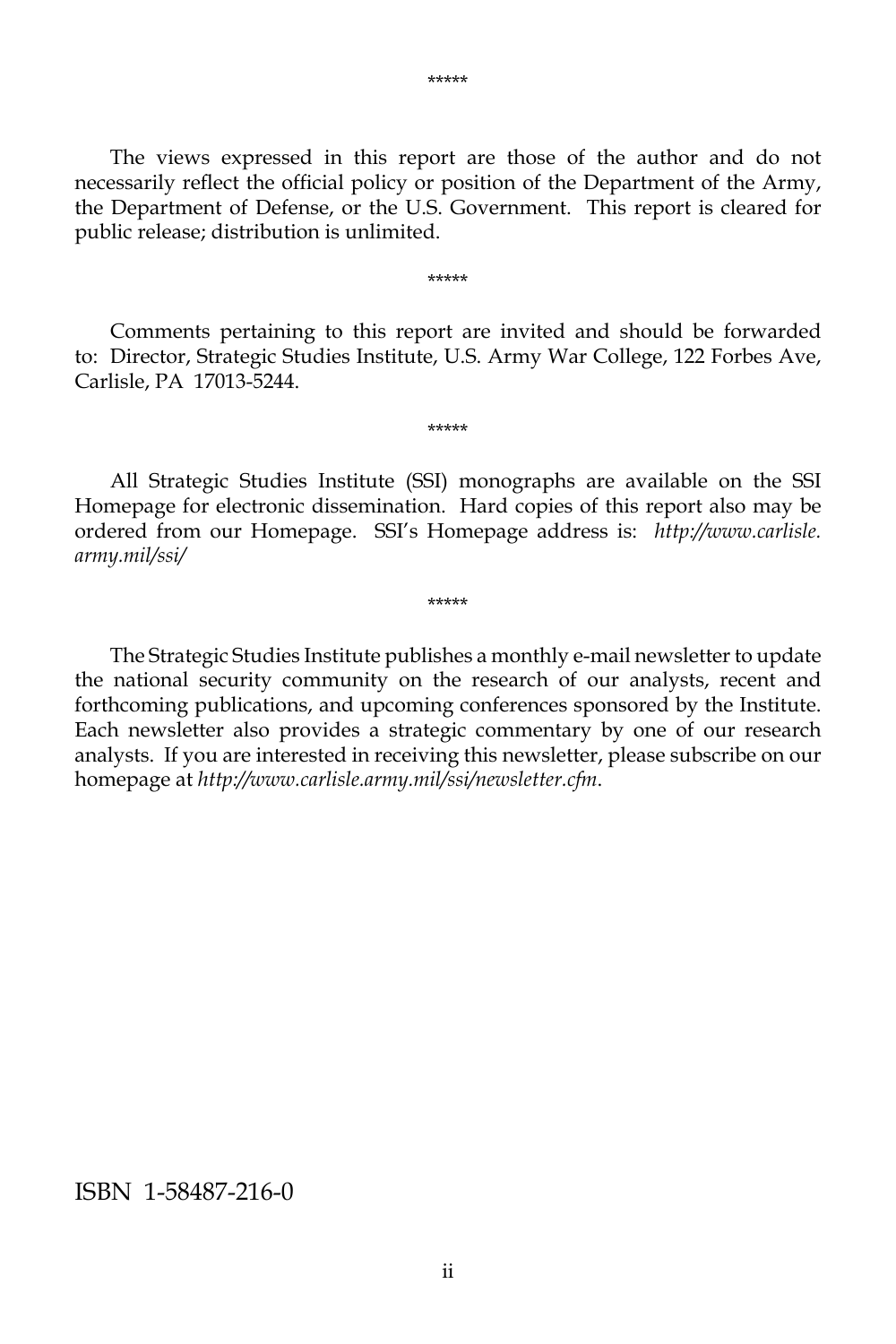#### **FOREWORD**

 The appeasement of Nazi Germany by the western democracies during the 1930s and the subsequent outbreak of World War II have been a major referent experience for U.S. foreign policymakers since 1945. From Harry Truman's response to the outbreak of the Korean War to George W. Bush's decision to overthrow Saddam Hussein, American presidents have repeatedly affirmed the "lesson" of Munich and invoked it to justify actual or threatened uses of force. However, the conclusion that the democracies could easily have stopped Hitler before he plunged the world into war and holocaust, but lacked the will to do so, does not survive serious scrutiny. Appeasement proved to be a horribly misguided policy against Hitler, but this conclusion is clear only in hindsight—i.e., through the lens of subsequent events.

 Dr. Jeffrey Record takes a fresh look at appeasement within the context of the political and military environments in which British and French leaders operated during the 1930s. He examines the nature of appeasement, the factors underlying Anglo-French policies toward Hitler from 1933 to 1939, and the reasons for the failure of those policies. He finds that Anglo-French security choices were neither simple nor obvious, that hindsight has distorted judgments on those choices, that Hitler remains without equal as a state threat, and that invocations of the Munich analogy should always be closely examined.

 The Strategic Studies Institute is pleased to offer this monograph as a contribution to the national security debate over the use of force to advance the objectives of U.S. foreign policy.

 $\nu$ AS C.

Director Strategic Studies Institute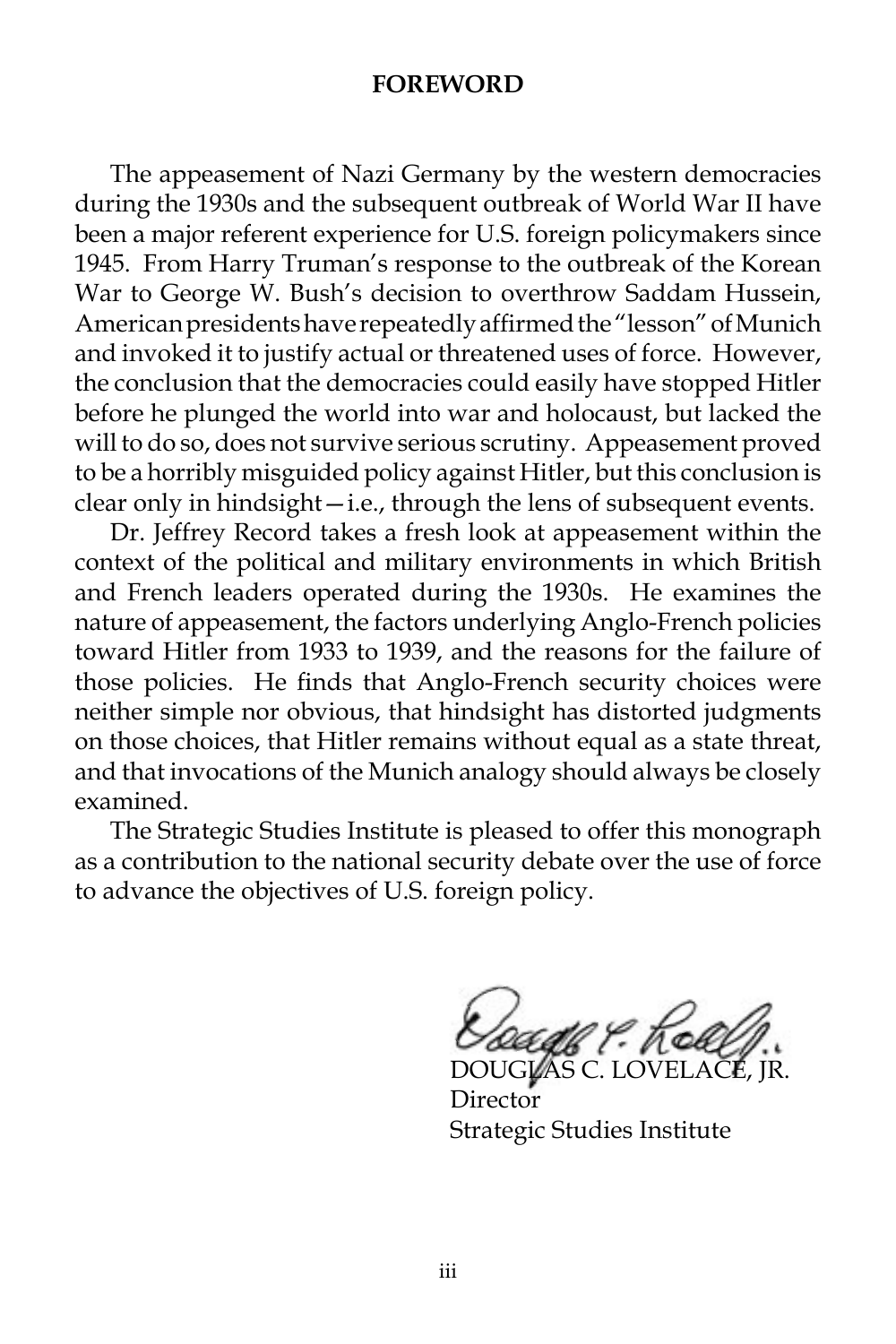### **BIOGRAPHICAL SKETCH OF THE AUTHOR**

JEFFREY RECORD is a professor in the Department of Strategy and International Security at the U.S. Air Force's Air War College in Montgomery, Alabama. He has served as a pacification advisor in the Mekong Delta during the Vietnam War, Rockefeller Younger Scholar on the Brookings Institution's Defense Analysis Staff, and Senior Fellow at the Institute for Foreign Policy Analysis, the Hudson Institute, and the BDM International Corporation. He also has extensive Capitol Hill experience, serving as Legislative Assistant for National Security Affairs to Senators Sam Nunn and Lloyd Bentsen, and later as a Professional Staff Member of the Senate Armed Services Committee. Dr. Record is the author of six books and a dozen monographs, including: *Dark Victory: America's Second War Against Iraq*; *Making War, Thinking History: Munich, Vietnam, and Presidential Uses of Force from Korea to Kosovo*; *Hollow Victory, A Contrary View of the Gulf War*; *The Wrong War, Why We Lost in Vietnam*; and *Bounding the Global War on Terrorism*. He received his doctorate at the Johns Hopkins School of Advanced International Studies.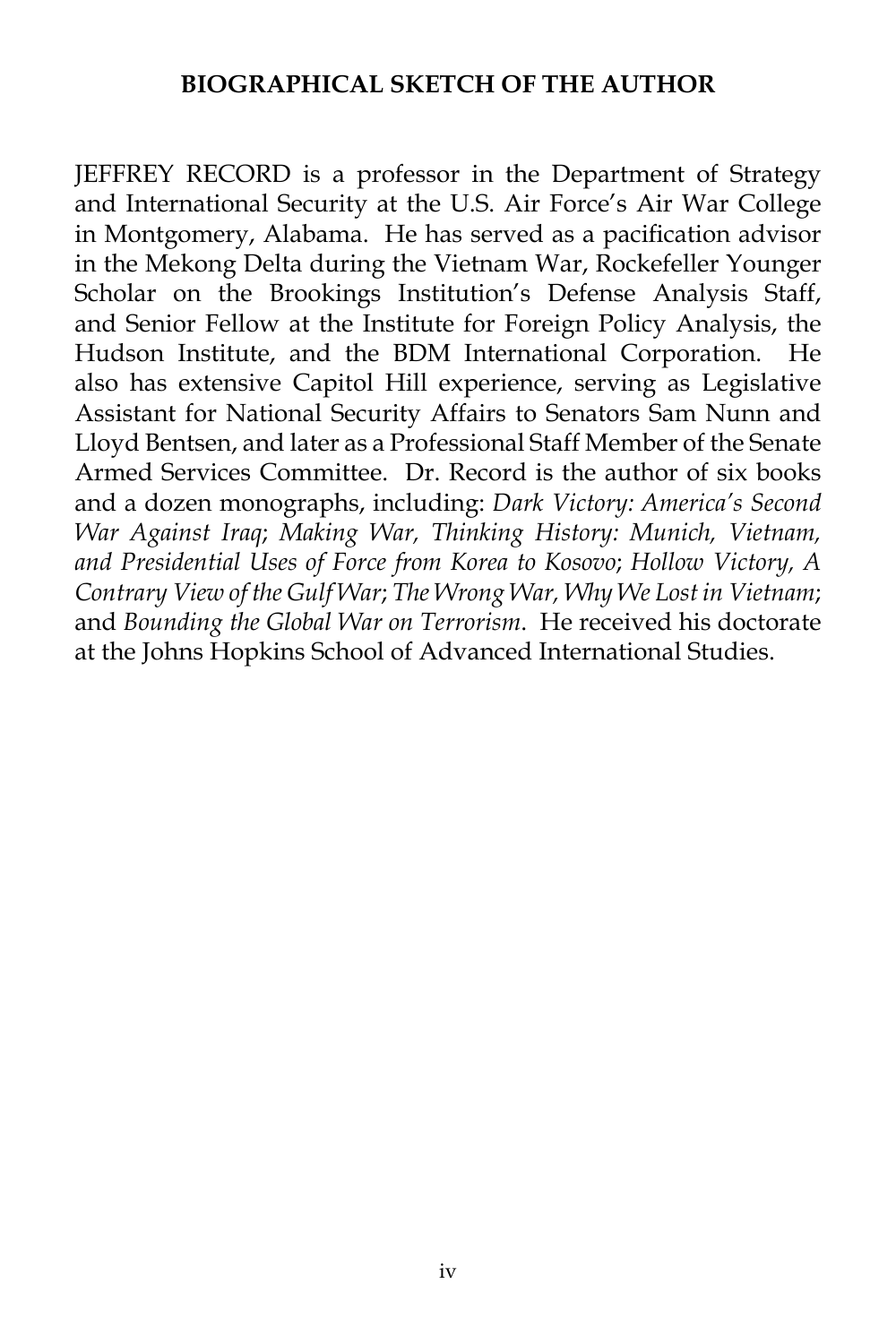#### **SUMMARY**

 No historical event has exerted more influence on post-World War II U.S. use-of-force decisions than the Anglo-French appeasement of Nazi Germany that led to the outbreak of the Second World War. Presidents have repeatedly cited the great lesson of the 1930s—namely, that force should be used early and decisively against rising security threats—to justify decisions for war and military intervention; some presidents have compared enemy leaders to Hitler. The underlying assumption of the so-called Munich analogy is that the democracies could and should have stopped Hitler (thereby avoiding World War II and the Holocaust) by moving against him militarily before 1939. This assumption, however, is easy to make only in hindsight and ignores the political, military, economic, and psychological contexts of Anglo-French security choices during the 1930s. Among the myriad factors constraining those choices were memories of the horrors of World War I, failure to grasp the nature of the Nazi regime and Hitler's strategic ambitions, France's military inflexibility, Britain's strategic overstretch, France's strategic dependence on Britain, guilt over the Versailles Treaty of 1919, dread of strategic bombing and misjudgment of the Nazi air threat, American isolationism, and distrust of the Soviet Union and fear of Communism.

 Appeasement failed because Hitler was unappeasable. He sought not to adjust the European balance of power in Germany's favor, but rather to overthrow it. He wanted a German-ruled Europe that would have eliminated France and Britain as European powers. But Hitler was also undeterrable; he embraced war because he knew he could not get what he wanted without it. There was thus little that the democracies could do to deter Hitler from war, though Hitler expected war later than 1939. There was going to be war as long as Hitler remained in power.

 A reassessment of the history of appeasement in the 1930s yields the following conclusions: first, Hitler remains unequaled as a state threat. No post-1945 threat to the United States bears genuine comparison to the Nazi dictatorship. Second, Anglo-French security choices in the 1930s were neither simple nor obvious; they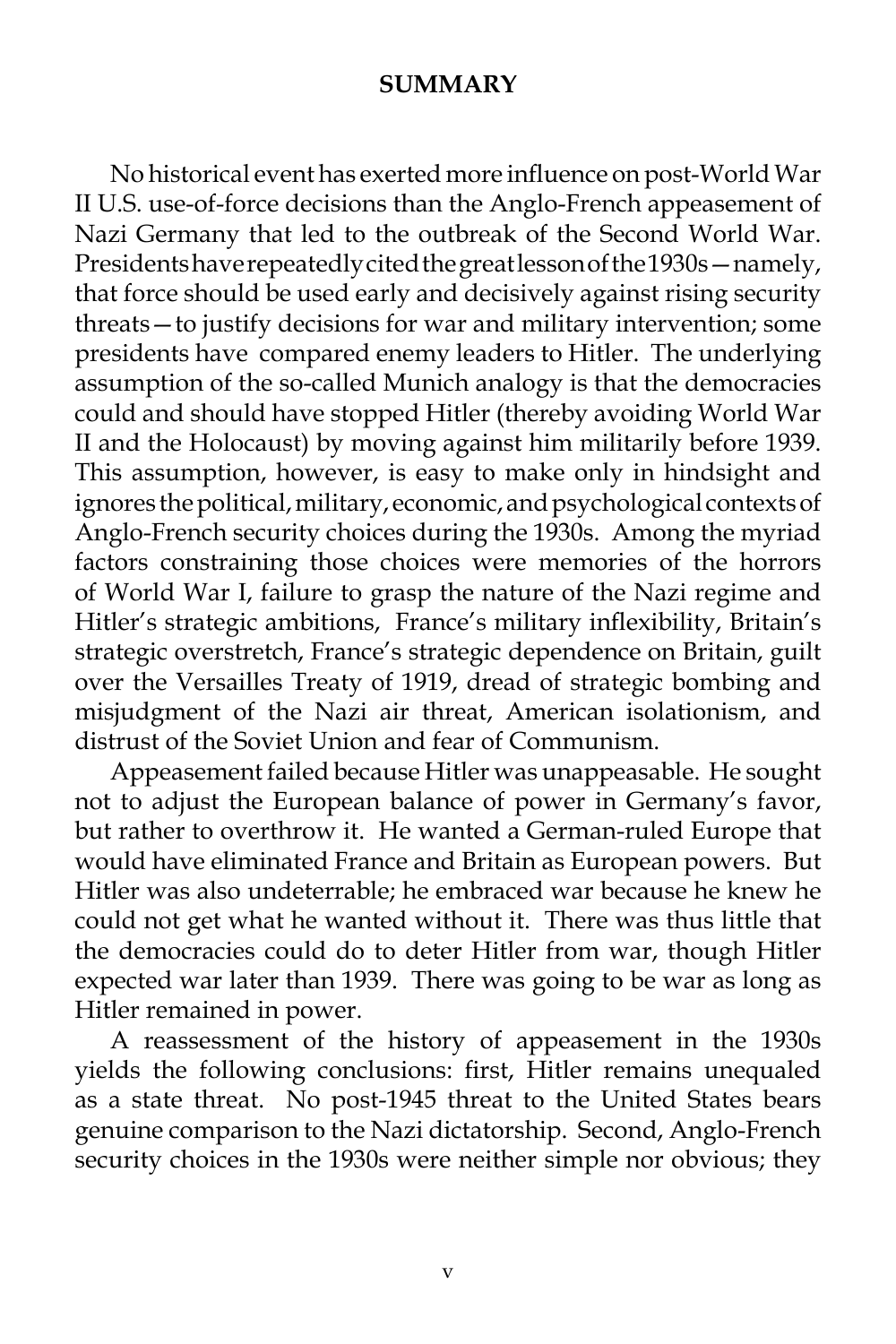were shaped and constrained by factors ignored or misunderstood by those who retrospectively have boiled them down to a simple choice between good and evil. Third, hindsight is not 20/20 vision; it distorts. We view past events through the prism of what followed. Had Hitler dropped dead before 1939, there would have been no World War II or Holocaust, and therefore no transformation of the very term "appeasement" into a pejorative. Finally, invocations of the Munich analogy to justify the use of force are almost invariably misleading because security threats to the United States genuinely Hitlerian in scope and nature have not been replicated since 1945.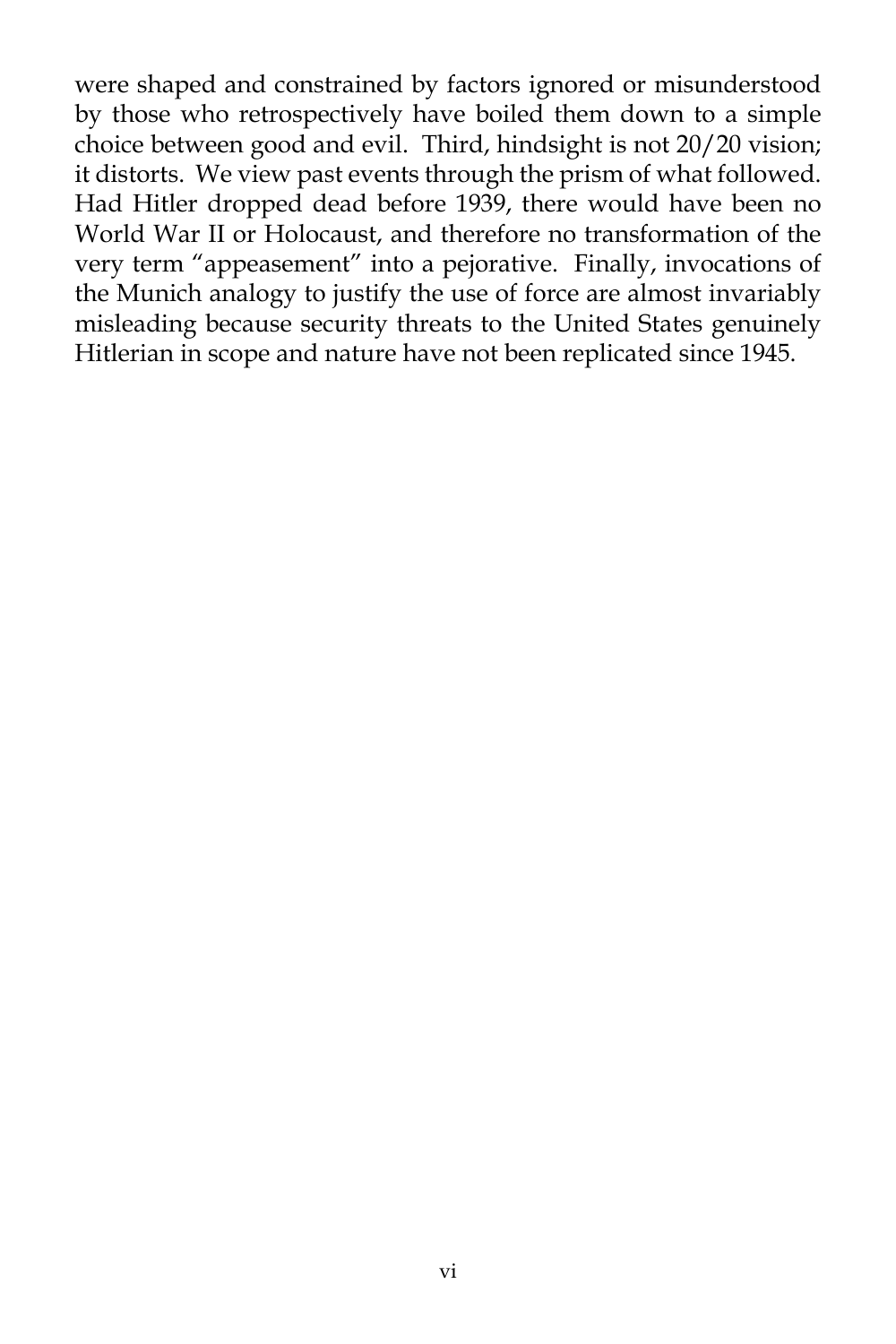### **APPEASEMENT RECONSIDERED: INVESTIGATING THE MYTHOLOGY OF THE 1930s**

There was never a war in all history easier to prevent by timely action than the one which has just desolated great areas of the globe. It could have been prevented without the firing of a single shot, but no one would listen.

—Winston Churchill, 19461

Appeasement in itself may be good or bad according to the circumstances. Appeasement from weakness and fear is alike futile and fatal. Appeasement from strength is magnanimous and noble, and might be the surest and only path to world peace.

—Winston Churchill, 19502

#### **INTRODUCTION**

 No historical event has exerted more influence on post-World War II U.S. presidential use-of-force decisions than the Anglo-French appeasement of Nazi Germany that led to the outbreak of that war. The great lesson drawn from appeasement—namely, that capitulating to the demands of territorially aggressive dictatorships simply makes inevitable a later and larger war on less favorable terms—has informed virtually every major U.S. use of force since the surrender of Nazi Germany and Imperial Japan in 1945.<sup>3</sup> From the Harry S Truman administration's 1950 decision to fight in Korea to the George W. Bush administration's 2003 decision to invade Iraq, presidents repeatedly have relied on the Munich analogy to inform themselves on what to do in a perceived security crisis; they have also employed that analogy as a tool for mobilizing public opinion for military action. Indeed, presidents who most often invoked the Munich analogy to describe a security threat believed the analogy to be valid and understood its power as an opinion swayer.

 As the United States approached its second war with Iraq, neoconservatives and other war proponents cited the consequences of the democracies' appeasement of the burgeoning Nazi menace during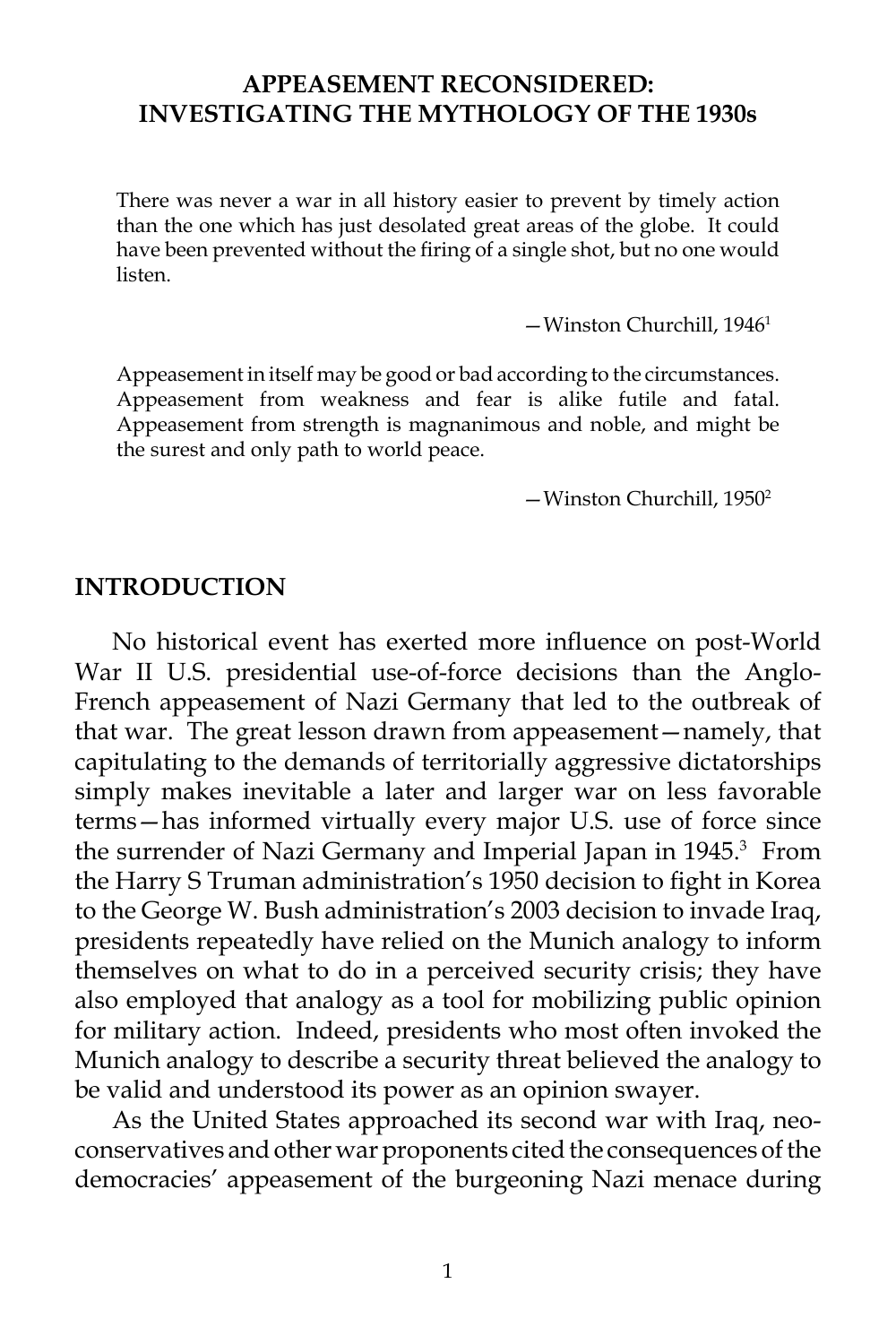the 1930s and asserted that war was necessary to remove Saddam Hussein before he acquired nuclear weapons, with which he would threaten and even attack the United States. Munich's great lesson, they argued, was to move early and decisively against rising security threats. World War II could have been avoided had the democracies been prepared to stop Hitler's remilitarization of the Rhineland in 1936 or to fight for Czechoslovakia in 1938; instead, they did nothing when three German army battalions crossed into the Rhineland's left bank, and they handed over vital chunks of Czech territory. With each act of appeasement, Hitler's appetite grew. Thus military action against a prenuclear Saddam Hussein in 2003 would be much easier and less risky than war with a nuclear Saddam later on. War with Saddam was inevitable, as it was with Hitler, so it was better to have it earlier on more favorable terms rather than later on less favorable ones.

 Neo-conservative Richard Perle, the influential chairman of the Defense Policy Board, argued in an August 2002 interview with the *London Daily Telegraph*:

[An] action to remove Saddam could precipitate the very thing we are most anxious to prevent: his use of chemical and biological weapons. But the danger that springs from his capabilities will only grow as he expands his arsenal. A preemptive strike against Hitler at the time of Munich would have meant an immediate war, as opposed to the one that came later. Later was much worse.4

 In that same month, Secretary of Defense Donald Rumsfeld, in a television interview in which arose the issue of evidence of Saddam Hussein's weapons of mass destruction, opined, "Think of all the countries that said, 'Well, we don't have enough evidence.' *Mein Kampf* had been written. Hitler had indicated what he intended to do. Maybe he won't attack us. . . . Well, there are millions of dead because of those miscalculations." Later, he added, "Maybe Winston Churchill was right. Maybe that lone voice expressing concerns about what was happening was right." As early as January 2002, President George W. Bush was talking the talk of preventive war as a means of dealing with a rising enemy bent on domination. "Time is not on our side," he said in his State of the Union Address. "I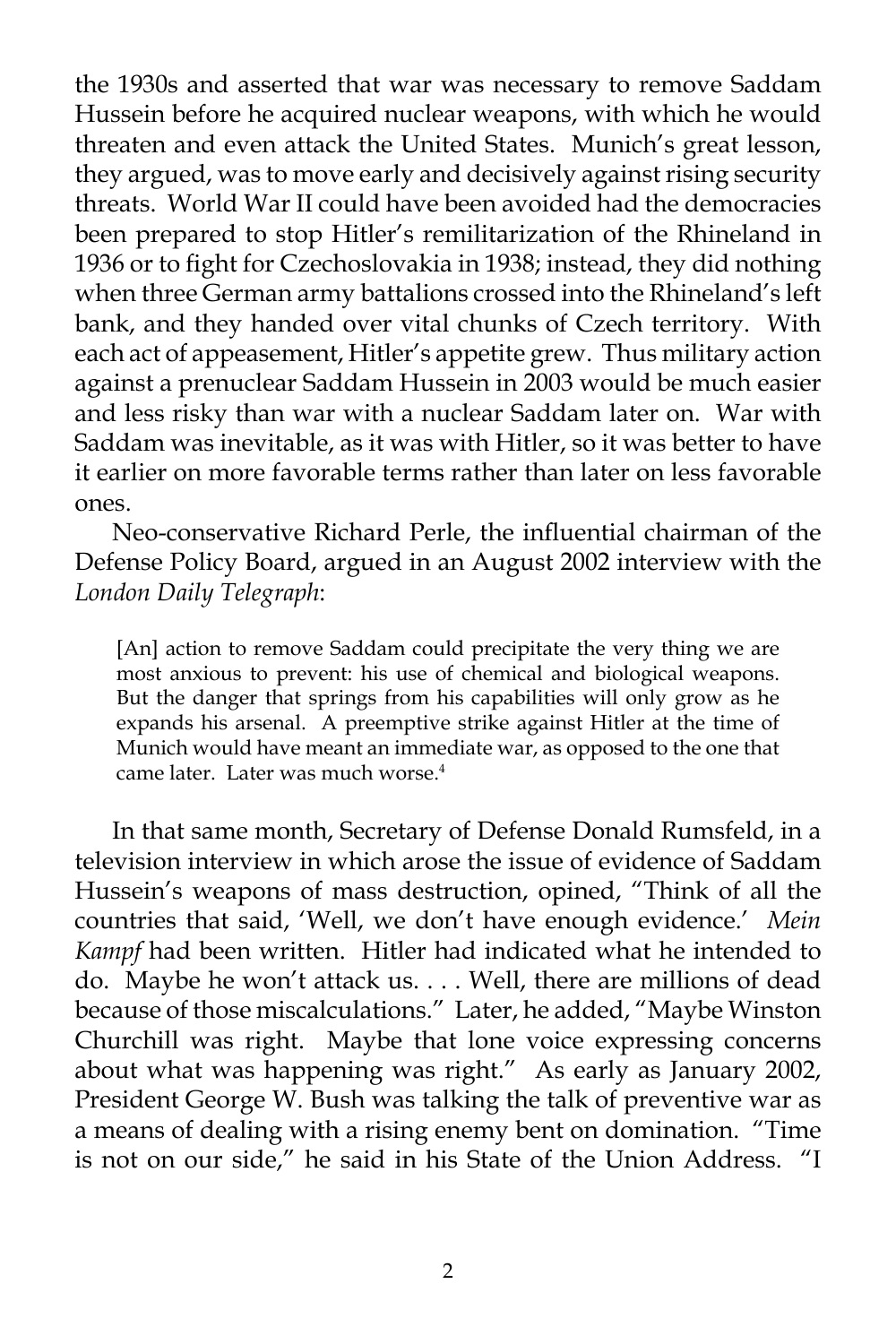will not wait on events while dangers gather. I will not stand by as peril draws closer and closer. The United States will not permit the world's most dangerous regimes to threaten us with the world's most dangerous weapons."5

 For neo-conservatives who have provided the intellectual foundation of U.S. foreign policy since September 11, 2001 (9/11) (enshrined in President Bush's September 2002 *The National Security Strategy of the United States of America*), the failure of the democracies to stop Hitler in the 1930s remains the primary instruction on both international politics and America's role in the world. In his trenchant assessment of the propositions that comprise the essence of neo-conservative thinking on foreign policy, Andrew J. Bacevich correctly identifies "the first and most fundamental proposition" to be "a theory of history" based on "two large truths" originating from the decade of the 1930s—namely, that "evil is real," and that "for evil to prevail requires only one thing: for those confronted by it to flinch from duty."6 From this proposition flows the imperative of possessing irresistible military power and a willingness to use it; the identification of the United States as the only power capable of standing up to evil; and the necessary dedication of the United States to the mission of removing evil from the world. As President Bush declared just 3 days after the 9/11 attacks, "our responsibility to history is already clear: To answer these attacks and rid the world of evil. $\overline{r}$ 

 Presidential invocation of the Munich analogy as an argument for use of force began with the outbreak of the Korean War. For Truman, the analogy dictated U.S. intervention: "Communism was acting in Korea just as Hitler and the Japanese had acted 10, 15, 20 years earlier."8 A year after the Korean War ended, Dwight D. Eisenhower, citing the "domino effects" of a Communist victory in Indochina on the rest of Southeast Asia, invoked Munich in an appeal for Anglo-American military action: "We failed to halt Hirohito, Mussolini, and Hitler by not acting in unity and in time. . . . May it not be that [we] have learned something from that lesson?"9 John F. Kennedy cited the Munich analogy during the Cuban Missile Crisis, warning that the "1930s taught us a clear lesson: aggressive conduct, if allowed to go unchecked, ultimately leads to war." $10$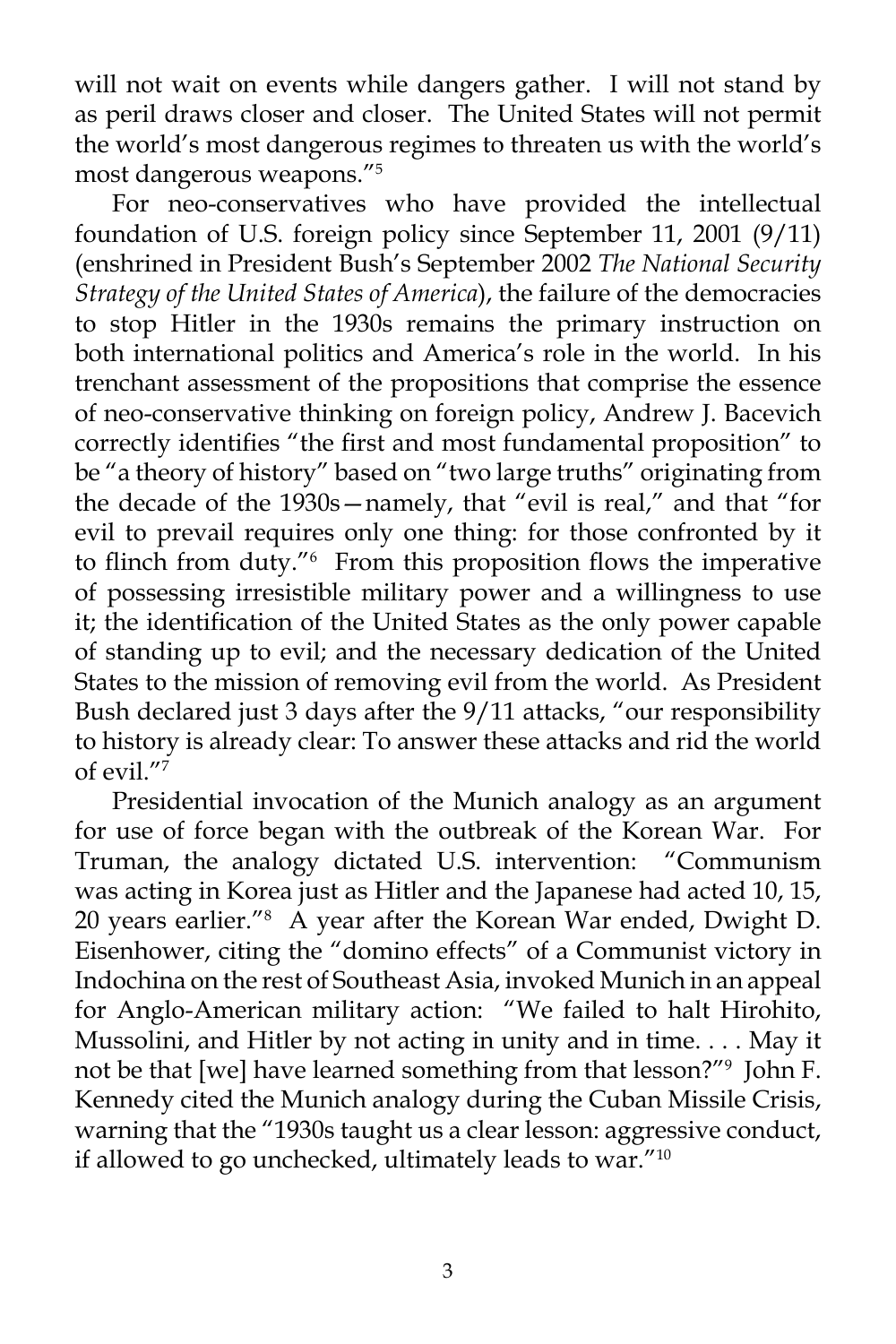The analogy indisputably propelled the United States into Vietnam. Lyndon Johnson told his Secretary of Defense, Robert McNamara, that if the United States pulled out of Vietnam, "The dominoes would fall and a part of the world would go communist."<sup>11</sup> Johnson later told historian Doris Kearns, "Everything I knew about history told me that if I got out of Vietnam and let Ho Chi Minh run through the streets of Saigon, then I'd be doing exactly what Chamberlain did . . . I'd be giving a fat reward to aggression."12 Richard Nixon also believed Munich applied to Vietnam. In his memoirs, he approvingly quoted Churchill's condemnation of the 1938 Munich Agreement and then went on to conclude that "what had been true of the betrayal of Czechoslovakia to Hitler in 1938 was no less true of the betrayal of South Vietnam to the communists advocated by many in 1965."13

 Ronald Reagan saw in the Soviet Union a replay of the challenges the democracies faced in the 1930s and invoked the Munich analogy to justify a major U.S. military buildup as well as U.S. intervention in Grenada and Nicaragua. "One of the great tragedies of this century," he remarked in a 1983 speech, "was that it was only after the balance of power was allowed to erode and a ruthless adversary, Adolph Hitler, deliberately weighed the risks and decided to strike that the importance of a strong defense was realized."<sup>14</sup> Shortly after Saddam Hussein's invasion of Kuwait, President George H. W. Bush, the last occupant of the White House to perform military service in World War II, declared: "If history teaches anything, it is that we must resist aggression or it will destroy our freedoms. Appeasement does not work. As was the case in the 1930s, we see in Saddam Hussein an aggressive dictator threatening his neighbors."15

 The influence of the Munich analogy has persisted beyond the generation of decisionmakers who served in World War II. President William J. Clinton, the first president born after World War II, did not hesitate to invoke the Munich analogy against Serbian dictator Slobodan Milosevic. "What if someone had listened to Winston Churchill and stood up to Adolph Hitler earlier?" he asked shortly before going to war over Kosovo. "How many people's lives might have been saved? And how many American lives might have been saved?"16 George W. Bush, like his father before him, painted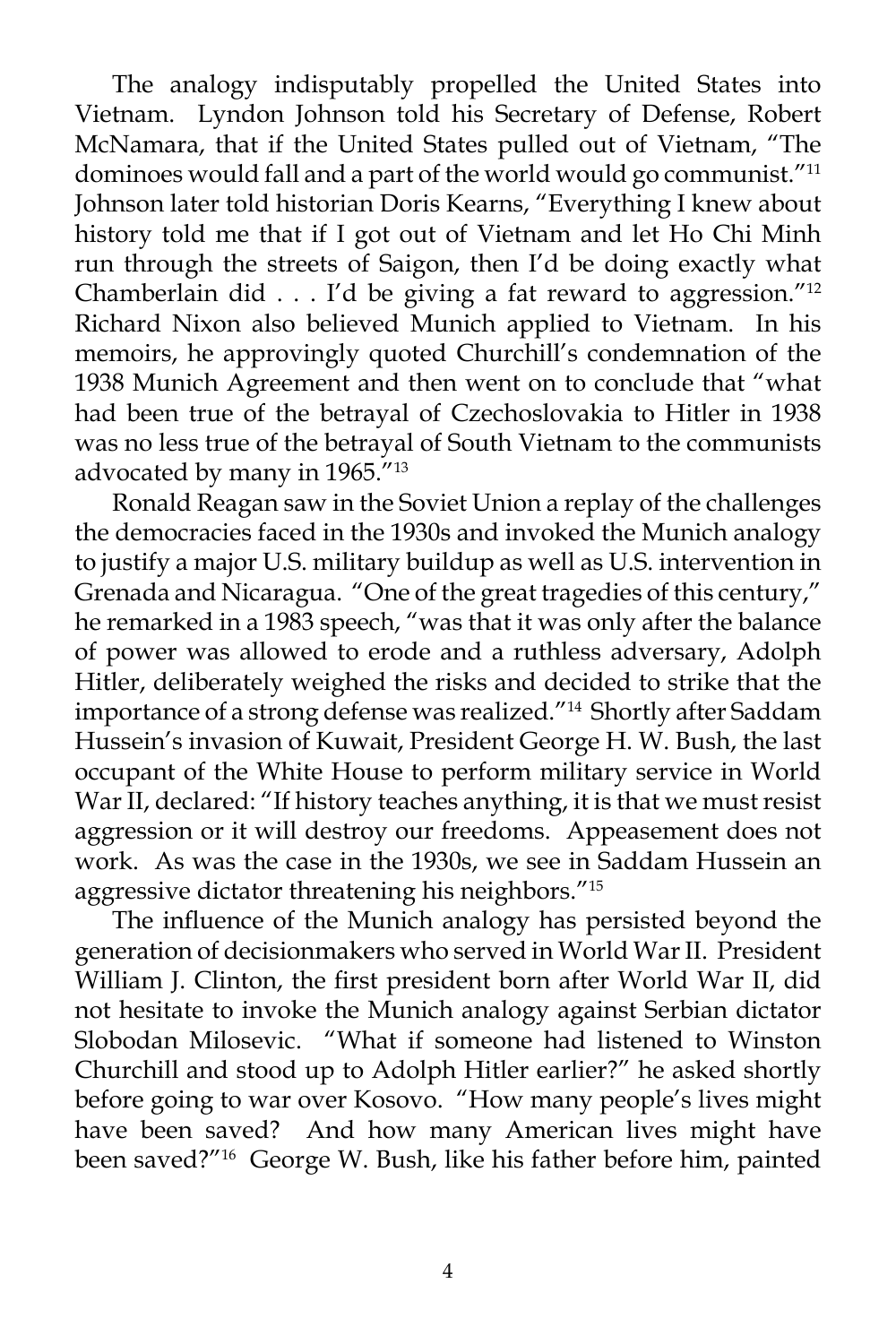Saddam Hussein as an Arab Hitler bent on acquiring unstoppable power (nuclear weapons) and pursuing an agenda of aggression (domination of the Persian Gulf). On the eve of launching Operation IRAQI FREEDOM, he observed that in "the 20th century, some chose to appease murderous dictators, whose threats were allowed to grow into genocide and global war."17

 Though presidents can and have, knowingly and unwittingly, misused the Munich analogy to describe security threats and the consequences of failing to act against them,<sup>18</sup> there is no gainsaying the power of that analogy to mobilize public opinion. This is so because of the catastrophic failure of the security policies Britain and France pursued vis-à-vis Germany in the 1930s. In retrospect, Anglo-French appeasement, driven by perceived military weakness and fear of war, did nothing but whet Hitler's insatiable territorial appetite (and his contempt for British and French political leadership), while simultaneously undermining the democracies' security. The result was the most destructive war in history and an enduring pejorative image of appeasement whose casting includes Nazi ideology as a selfevident blueprint of Germany's territorial aims; Neville Chamberlain as a coward and fool bent on peace at any price; Britain and France as betrayers of brave little Czechoslovakia; and Hitler as the great winner at the Munich Conference of September 1938.

 This is the image of appeasement that presidents have employed to justify selection of military action over inaction in response to perceived security threats. The great strategic lesson of the 1930s, however, was drawn against a rising security threat that arguably has had no analog since the destruction of Nazi Germany and Imperial Japan. Security threats truly Hitlerian in scope are rare. What aggressor state since 1945 has possessed the combination of such territorial ambitions, military power, and willingness to gamble strategically as did Nazi Germany in Europe in 1939? Certainly not North Vietnam or Saddam Hussein's Iraq, both targets of U.S. presidential invocation of the Munich analogy. To be sure, the Soviet Union had great military power and imperial ambitions. But Stalin and his successors (Khrushchev in 1961-1962 excepted) were far more patient and cautious men than Hitler, and Soviet use of force was, in any event, checked by America's nuclear deterrent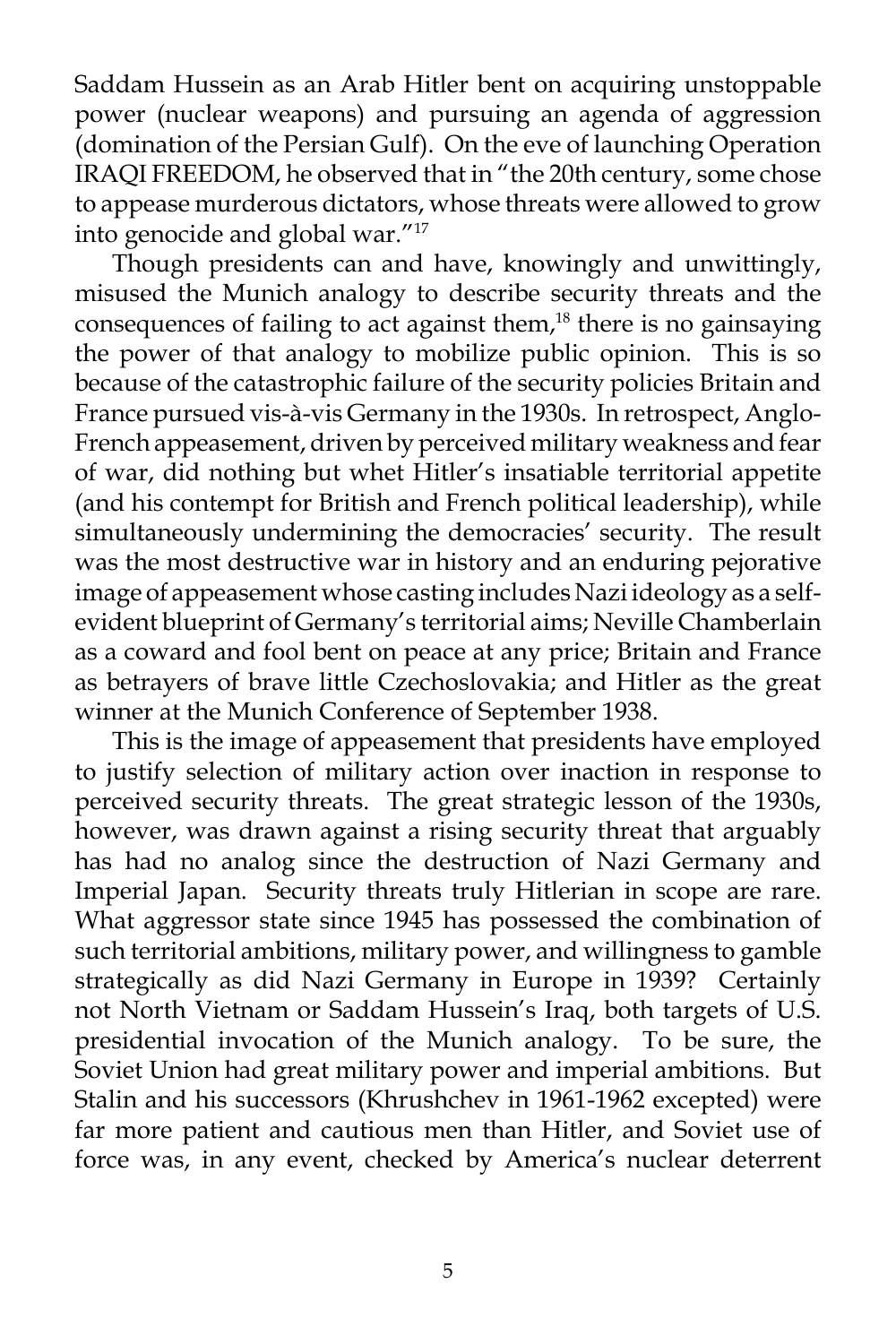and NATO's containment on the ground in Europe to a degree that Hitler never was in peacetime. China may turn out to be America's next great strategic rival, but the extent of her imperial ambitions in East Asia (beyond Taiwan) remains unclear. China, moreover, greatly depends on access to the American market for her economic progress and increasingly depends on oil from a Persian Gulf where U.S. military hegemony remains unchallenged.

 This is not to argue that threats need be Nazi Germanic in magnitude to justify military action. Saddam Hussein's aggression against Kuwait in 1990 was unacceptable because it violated a cardinal international norm and because it challenged U.S. domination in a region of vital interest to the West. Similarly, Serbian aggression in the former Yugoslavia had to be stopped because it was genocidal and threatened NATO's integrity. The Taliban also had to be driven from power because they provided a sanctuary for the attackers of 9/11. And the United States could not stand by idly if China chose to attack Taiwan.

 The problem with the invocation of Munich is its suggestion that aggressor states are inherently insatiable and that failure to act against them automatically endangers U.S. security. In fact, most aggressor states have limited territorial objectives, and in some cases satisfaction of those objectives may be of little consequence to U.S. security. North Vietnam's objectives were confined to the former French Indochina, a place of little intrinsic strategic value to the United States. Yet the administration of Lyndon Johnson painted Ho Chi Minh as the spear point of a concerted Sino-Soviet imperialism and claimed that a Communist victory in South Vietnam would topple dominoes all over Southeast Asia. Saddam Hussein was certainly Hitlerian in his brutality, recklessness, and appetite for aggression, but the military threat he posed was never a match for the power the United States could—and did in 1990-91—mobilize against him; by 2003 the Iraqi threat had been broken by 12 years of war and sanctions, though Saddam continued to run a monstrous tyranny and to defy UN demands that he account for suspected prohibited weapons stocks. There was no counterpart in the Europe of the 1930s to the superpowerdom of the United States in the Gulf over the past 2 decades. Stephen Rock observes that "Not every state that makes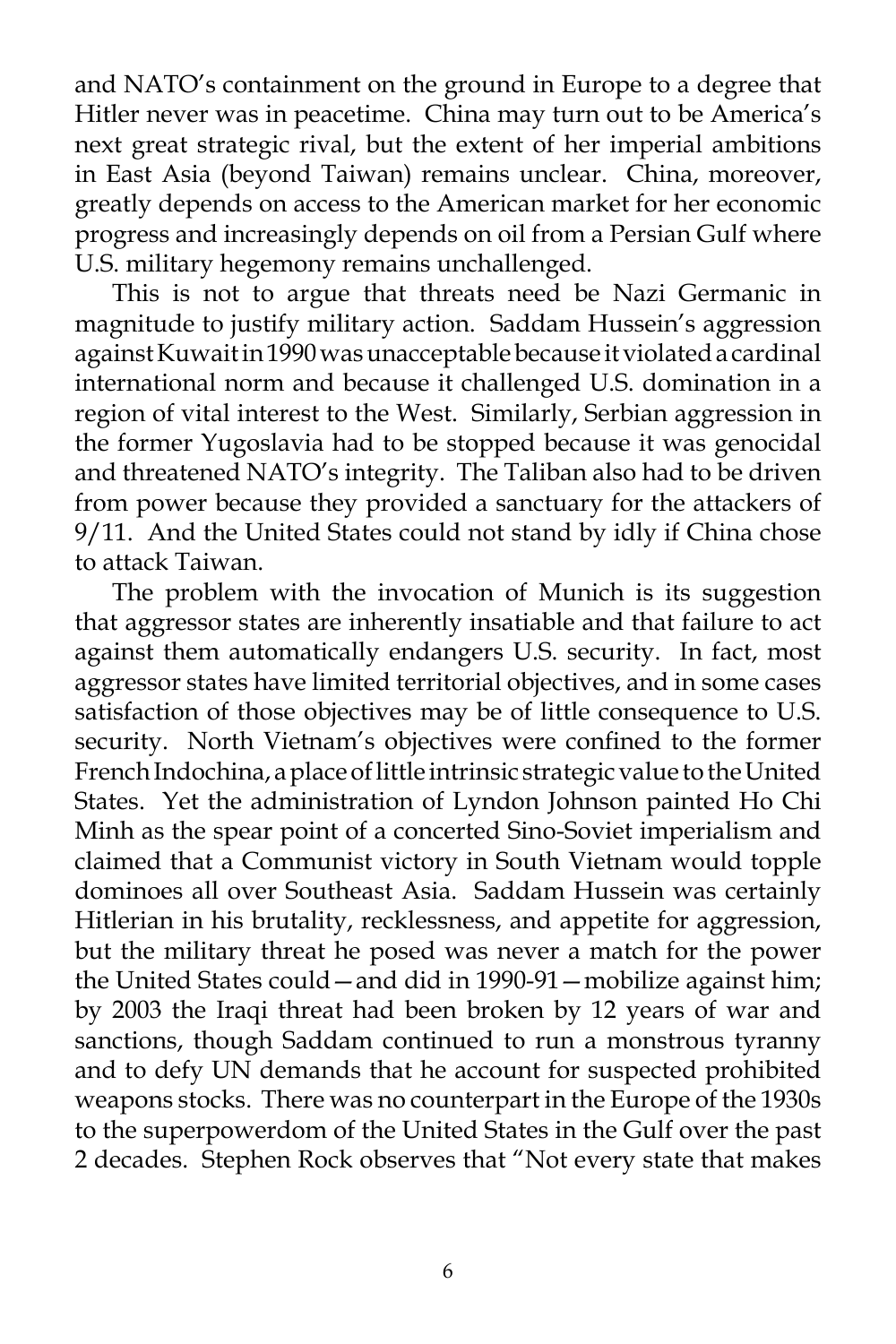demands has unlimited ambitions."19 Unfortunately, notes Robert Jervis, "Our memories of Hitler have tended to obscure the fact that most states are unwilling to pay an exorbitant price for a chance at expansion."20 To contend that Saddam Hussein was not Hitler is not necessarily to argue against the U.S. decision to invade Iraq; there was always a powerful moral and legal case for Saddam Hussein's overthrow, and the future course of events in Iraq and the Middle East may well determine the final judgment on the wisdom of that decision.

 If it is important to understand the rarity of genuinely Hitlerian threats, it is no less important to recognize that France and Britain faced security challenges and dilemmas in the 1930s that were too daunting and complex to be distilled into the simple choice between the "good" of stopping Hitler militarily and the "evil" of appeasing him politically. Though allies in the Great War, France and Britain still did not fully trust one another (much of Britain's social elite was Germanophile, and much of its political elite was Gallophobic<sup>21</sup>). Until the late 1930s, moreover, London and Paris differed profoundly on how to deal with Hitler, a function in part of differing vulnerabilities to German land power, and in part of differing views on the wisdom of the 1919 Treaty of Versailles. Though Britain was more geographically secure, she faced not only a perceived direct German air threat but also increasingly threatened imperial interests in the Mediterranean and East Asia. The defense of the British Isles competed with the defense of the Empire. With respect to Nazi Germany, Britain also had to wrestle with the question of whether it could limit its liability in a future European war to the provision of naval and air power (banking on sufficient continental allies to supply the ground forces).

 For its part, France, plagued by governmental instability (between 1932 and 1940 there were no fewer than 16 coalition governments in Paris<sup>22</sup>) and acute internal political divisions that culminated in the defeatism and collaboration of 1940, sought to "contain" Germany through a system of alliances that would confront Berlin with the prospect of a two-front war. From 1936 on, however, France never displayed the will and military capacity necessary to convince potential Eastern allies (or even Belgium, for that matter) that, in the event of war, it was prepared to defend them by attacking Germany.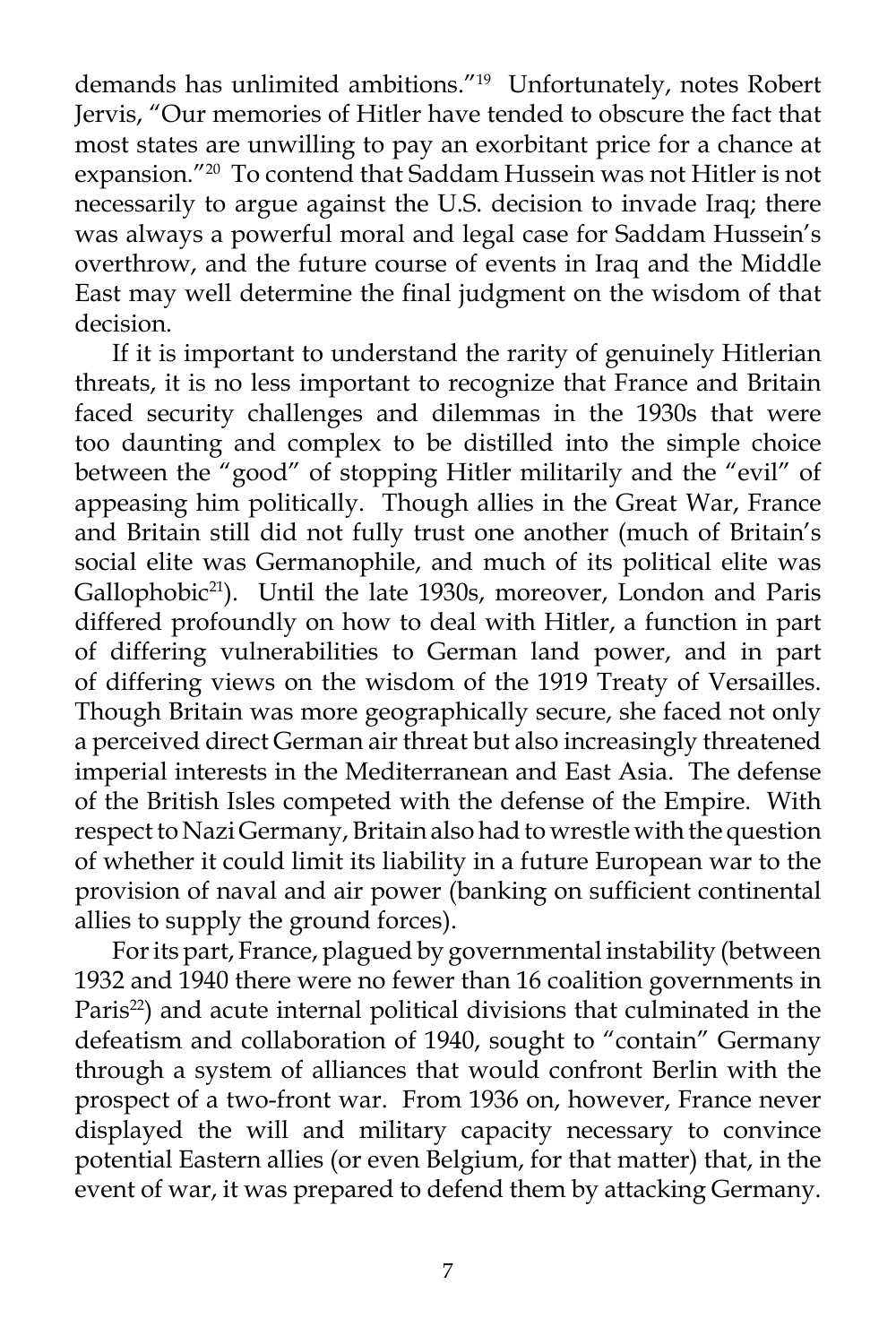Additionally, France believed it could not act alone without Britain, but Britain would not act at all until Hitler had isolated London and Paris from the rest of Europe. Given these circumstances, together with a gross overestimation of the German strategic air threat, it is hardly surprising that senior British and French military leaders throughout the period 1933-39 unanimously counseled against risking war with Germany. Going to war against contrary professional military advice is a very risky business for any democratic politician unless he has the electorate behind him, which British Prime Minister Neville Chamberlain did not in 1938 but did in 1939.

 Harry Hearder, in his forward to the second edition of P. M. H. Bell's *The Origins of the Second World War in Europe*, perhaps the most objective assessment of the causes of World War II published to date, rightly concludes that "a blanket condemnation" of appeasement "is too imprecise to be tenable, and, indeed, explains nothing." He further deplores the continuing influence of the appeasement myth:

The trouble is that vague, sweeping generalizations tend to be accepted by an ill-informed public, and build themselves up into powerful myths. Such generalizations may be accepted by the media and the public for several decades after they have been discarded by most professional historians. Most journalists seem to think that the policy of appeasement was, in each of the relevant crises, cowardly and mistaken. They do not distinguish between the factors that were operative in 1936 from those operative in 1938 or again in 1939.23

Indeed, appeasement was never about peace at any price; had it been, neither Britain nor France would have gone to war in September 1939 over a Poland neither was in a position to defend. Appeasement was about war avoidance consistent with preservation of vital national interests.

\* \* \* \* \*

 This monograph: (1) examines the nature of appeasement; (2) explores the reasons why Britain and France chose to appease Nazi Germany; (3) assesses the causes of appeasement's failure; and (4) offers a judgment on the utility of the Munich analogy as an informant on the use of force.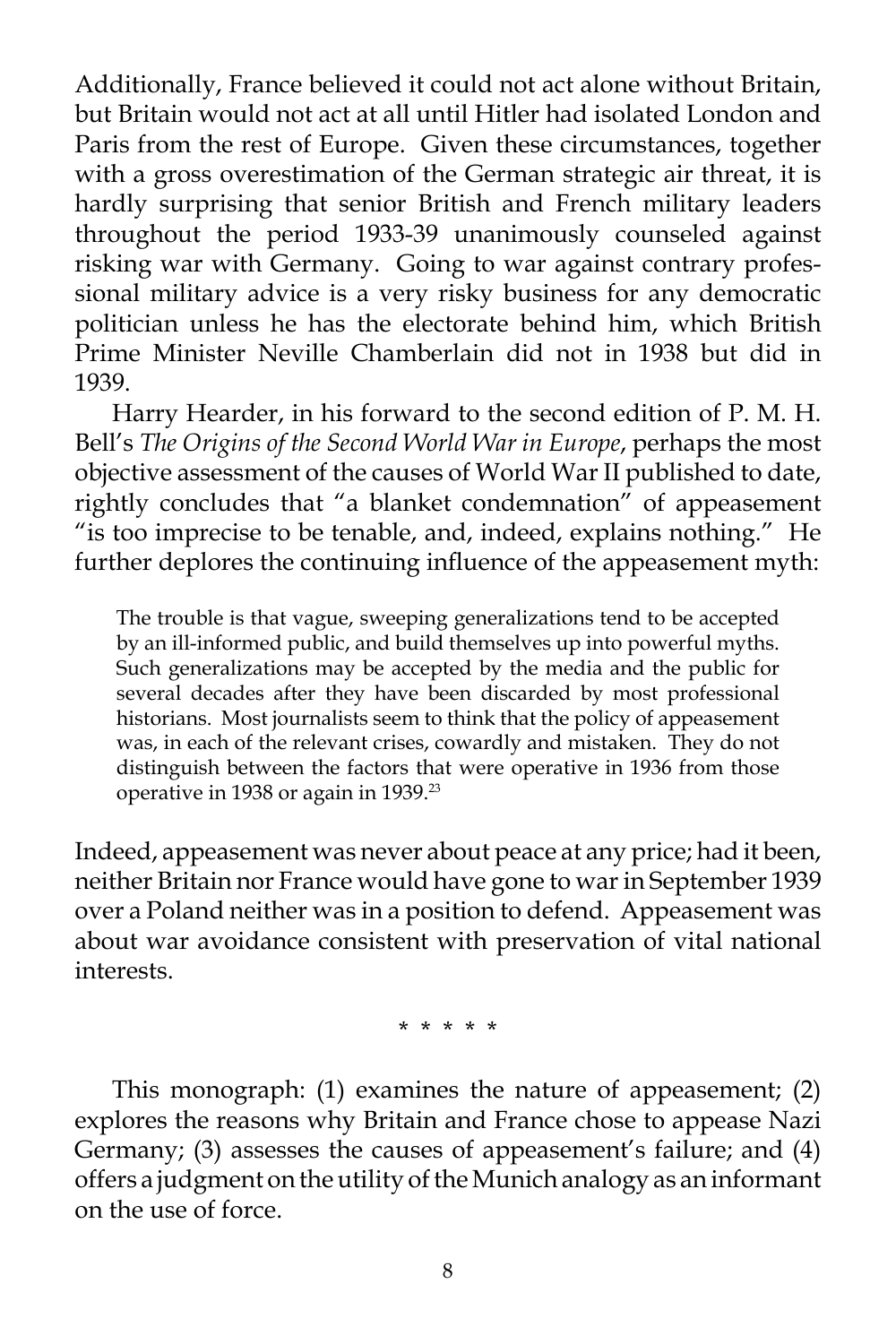Before turning to the nature of appeasement, however, it is critical to recognize that though Anglo-French appeasement of Nazi Germany was a horrendous mistake, decisionmakers in London and Paris during the 1930s did not know they were making "pre-World War II" decisions. On the contrary, they were struggling mightily to avoid war. We must attempt to see the security choices they faced and the decisions they made as they saw them then, not as we see them today. With historical events, as with professional football games, it is far easier to be a Monday morning quarterback than an actual Sunday afternoon quarterback in the middle of a tough game. Nor does hindsight offer 20-20 vision; hindsight refracts past events through the lens of what followed. Thus we view Munich today through the prism of World War II and the Holocaust, a perspective not available in 1938. How differently would Munich now be seen had it not been followed by war? David Potter shrewdly observes that hindsight is "the historian's chief asset *and* his main liability."24

#### **THE NATURE OF APPEASEMENT**

*Webster's New World Dictionary and Thesaurus* defines the verb "appease" as "to pacify, quiet, or satisfy, especially by giving into the demands of," and lists the following synonyms for the noun "appeasement": "amends, settlement, reparation, conciliation, compromise."25 These terms are consistent with what most historians and international relations theorists understand to be the phenomenon of appeasement: states seeking to adjust or settle their differences by measures short of war. Stephen Rock defines appeasement as simply "the policy of reducing tensions with one's adversary by removing the causes of conflict and disagreement,"26 a definition echoed by Gordon Craig and Alexander George: "the reduction of tension between [two states] by the methodical removal of the principal causes of conflict and disagreement between them."<sup>27</sup> To be sure, Anglo-French behavior toward Nazi Germany gave appeasement such a bad name that the term is no longer usable except as a political pejorative. Before Munich, however, observes historian Paul Kennedy, "the policy of settling international . . . quarrels by admitting and satisfying grievances through rational negotiation and compromise, thereby avoiding the resort to an armed conflict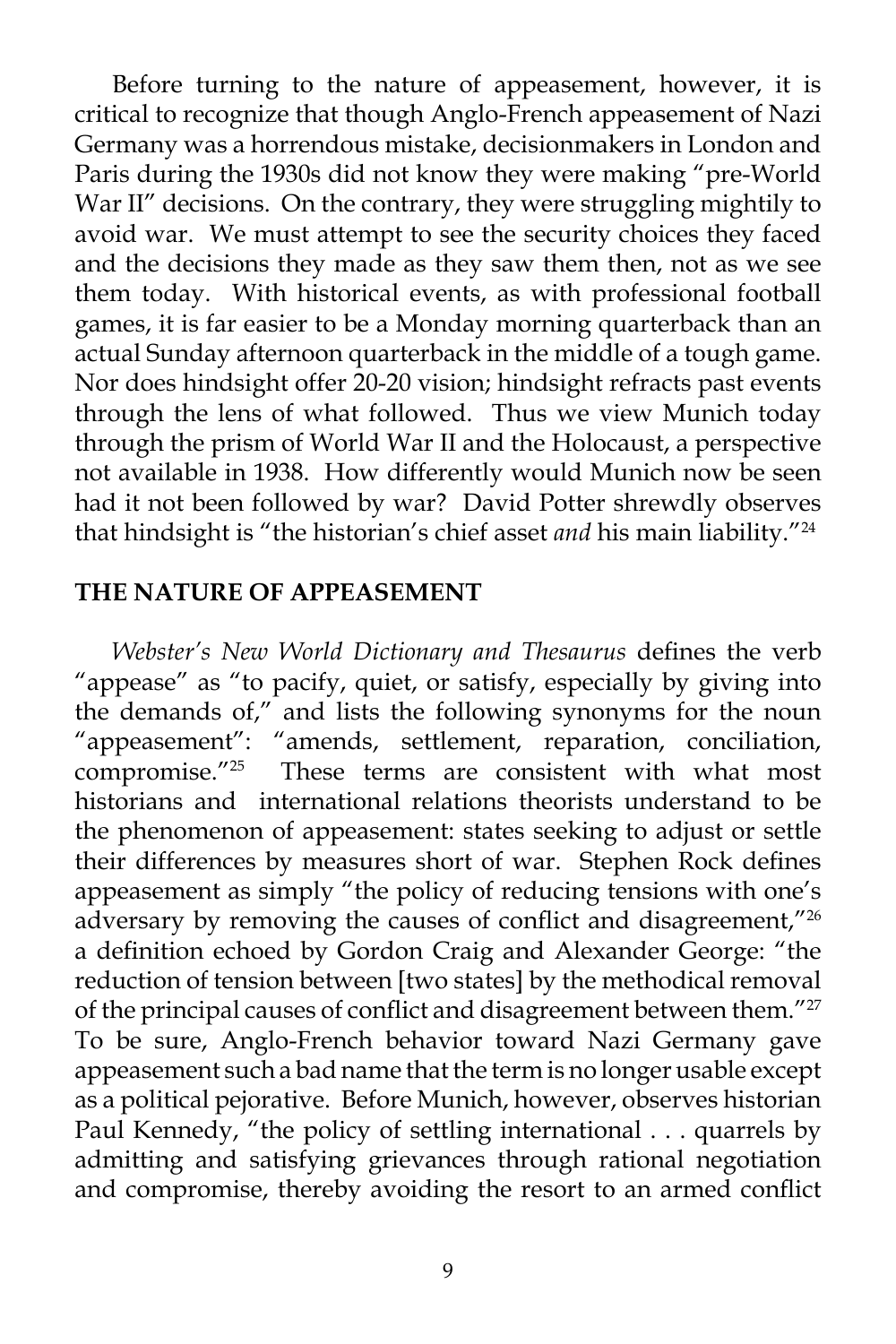which would be expensive, bloody, and possibly very dangerous" was generally viewed as "constructive, positive, and honorable."<sup>28</sup> Even after World War II, Winston Churchill, the great anti-appeaser of Hitler, declared that appeasement could be (if driven from a position of strength as opposed to weakness) "magnanimous and noble," and perhaps "the surest and only path to world peace."

But the success or failure of appeasement depends on more than whether the appeasing state is dealing from a position of strength or weakness. Much depends on the nature and objectives of the state toward which appeasement is directed. A state bent on war or possessing territorial or ideological objectives that cannot be satisfied short of war is most unlikely to be appeasable (though it may be deterrable); conversely, a state seeking to avoid war and having limited objectives whose satisfaction does not threaten core security interests of the appeasing state is likely to be appeasable.

 An oft-cited case of successful appeasement was Britain's appeasement of the United States from 1896 to 1903.<sup>29</sup> By the 1890s, the number and power of Britain's potential enemies were growing. Britain had no great power allies and faced rising imperial challenges from Germany and Russia, on top of continuing traditional tensions with France and the United States. Tensions with an industrially expanding Germany became especially acute when Berlin in 1898 decided to challenge British naval supremacy in European waters. Accordingly, Britain decided to reduce the potential demands on its military power by resolving its outstanding disputes with the United States—specifically by meeting American demands that Britain explicitly accept the Monroe Doctrine; submit British Guiana's border dispute with Venezuela to international arbitration; agree to U.S. construction, operation, and fortification of an inter-oceanic canal through Central America; and settle an Alaskan-Canadian border dispute in Washington's favor. None of these concessions involved vital British security interests, which in fact were advanced by transforming the world's greatest industrial power from a potential enemy into a friend (and later) indispensable ally. Accepting American dominance within the Western Hemisphere not only laid the foundation of U.S. entry on Britain's side in World War I; it also permitted a British naval evacuation of the Western Hemisphere for operations in the European waters.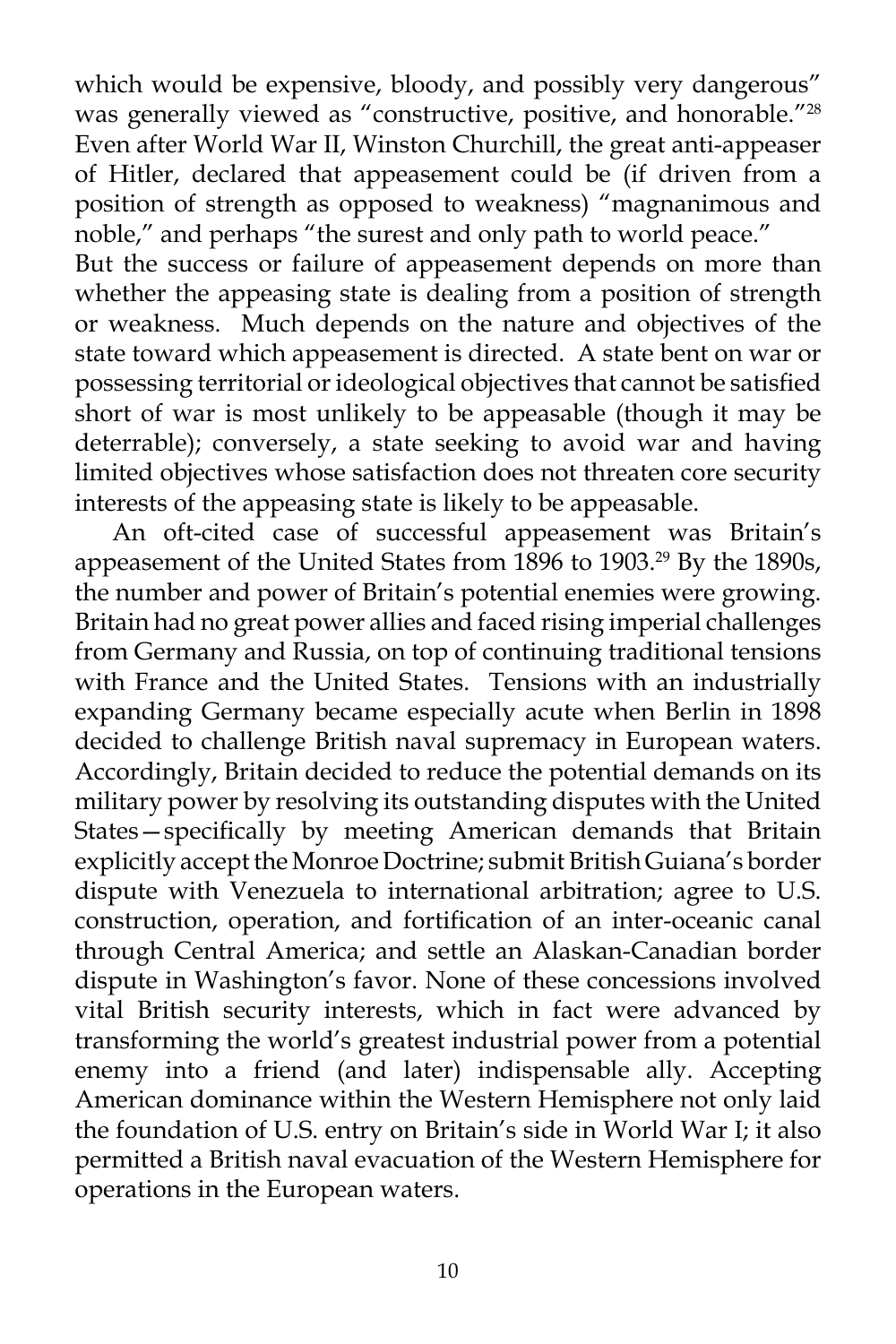But London's success with the Americans in the 1890s was not to be repeated with the Germans in the 1930s.

#### **WHY APPEASEMENT?**

 Anglo-French appeasement of Nazi Germany in the 1930s arose from multiple, mutually reinforcing sources.

### **Memories of the Great War.**

 In 1914, the outbreak of war in Europe was greeted with great enthusiasm among the publics of the belligerents. The almost universal expectation was that the war would be short and decisive. War was still held to be a necessary and glorious enterprise—a relief from the "boredom" of peace and the "soulessness" of industrialization.30 In 1939, the outbreak of World War II in Europe was nowhere greeted by the cheering crowds of 1914. Even in Germany there was no exaltation outside Nazi Party circles, only a sullen resignation. Across Europe the expectation was of a long and bloody war, perhaps even a repeat of the Great War. (In fact, World War II lasted 2 years longer and claimed perhaps 40 million more lives than World War I.)

 It is virtually impossible to underestimate the influence of the slaughter of 1914-18 on official and public opinion in Europe during the 1920s and 1930s. "Every country was affected in some way by the First World War, and its legacy hung like a shadow over international relations during the inter-war period," observes Frank McDonough. "Over 60 million Europeans fought in the war, 7 million died, and 21 million were disabled or seriously wounded. Over 4 million women lost husbands, and 8 million children lost fathers.<sup>"31</sup> The war had an especially profound impact on opinion in the primary appeasing power of the 1930s, Britain, where vivid memories of the lost comrades and loved ones and the special horrors of trench warfare bred an electorate of which significant segments were either pacifist or unwilling to contemplate the use of force outside the authority of the collective security framework of the League of Nations. In the case of Neville Chamberlain, who became prime minister in 1937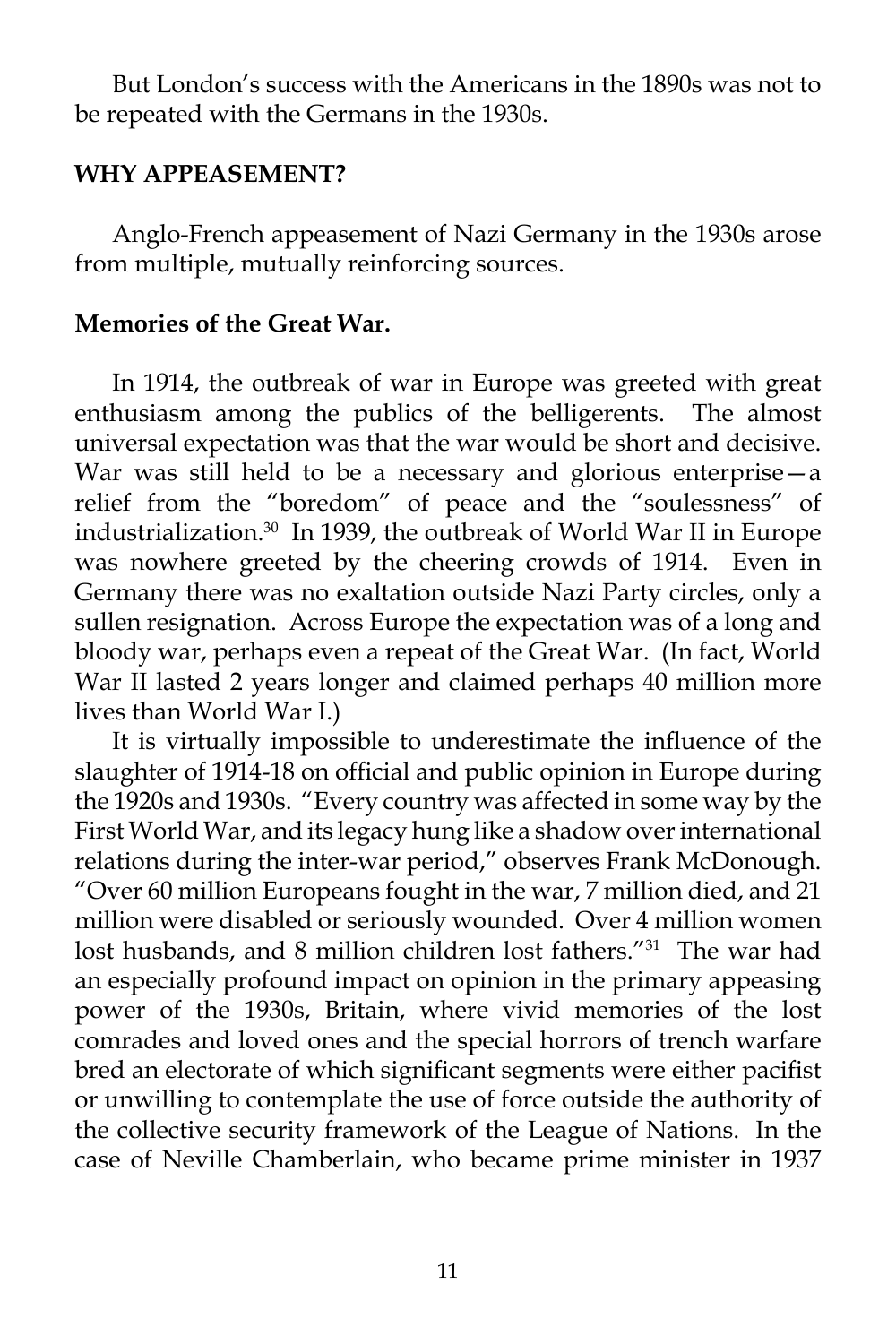and whose name has become synonymous with appeasement, there was a simple inability to imagine that any European statesman, even Hitler, could or would wish to risk a repetition of the Great War. In the 1920s and 1930s, observes P. M. H. Bell,

it appeared to most statesmen in Britain and France that war was highly unlikely to pay. They had come to regard the last war, of 1914-18, as a calamity, involving human, material, and financial losses which should not again be incurred short of the utmost necessity. They were satisfied powers anxious to preserve the status quo; but they also wanted peace and quiet. They would eventually fight in self-defense and to prevent the status quo from being completely overthrown; but their optimism about the outcome of war was at a low ebb, and their belief in war as an instrument of policy was weak.<sup>32</sup>

# **Failure to Grasp the Nature of the Nazi Regime and Hitler's Strategic Ambitions.**

 Among the sources of appeasement, misjudgment of Hitler's intentions was perhaps paramount. British leaders, most notably Chamberlain, were especially guilty on this count. Yet even after the war, the eminent British historian A. J. P. Taylor sought to prove that Hitler was a "normal" European leader practicing the opportunism of *realpolitik* on behalf of liberating Germany from the shackles of Versailles and restoring Germany to a political status commensurate with its population and industrial power. "Hitler was no more wicked and unscrupulous than many other contemporary statesmen." Hitler's professed ideology consisted of nothing but "day-dreams," and Hitler ended up in Russia because "his judgment was corrupted by easy victories," not because he really believed it was Germany's racial destiny to carve out massive *lebensraum* (living space) in the Slavic East.<sup>33</sup>

 Taylor's thesis was never convincing and has been thoroughly discredited by subsequent analysis.<sup>34</sup> The thesis could never account for Nazi behavior in Russia or the Holocaust; more generally, it willfully ignored the power of ideas in international politics. Much of Hitler's foreign policy *was* rooted in the foreign policies of Imperial Germany and the Weimar Republic, but Hitler's racial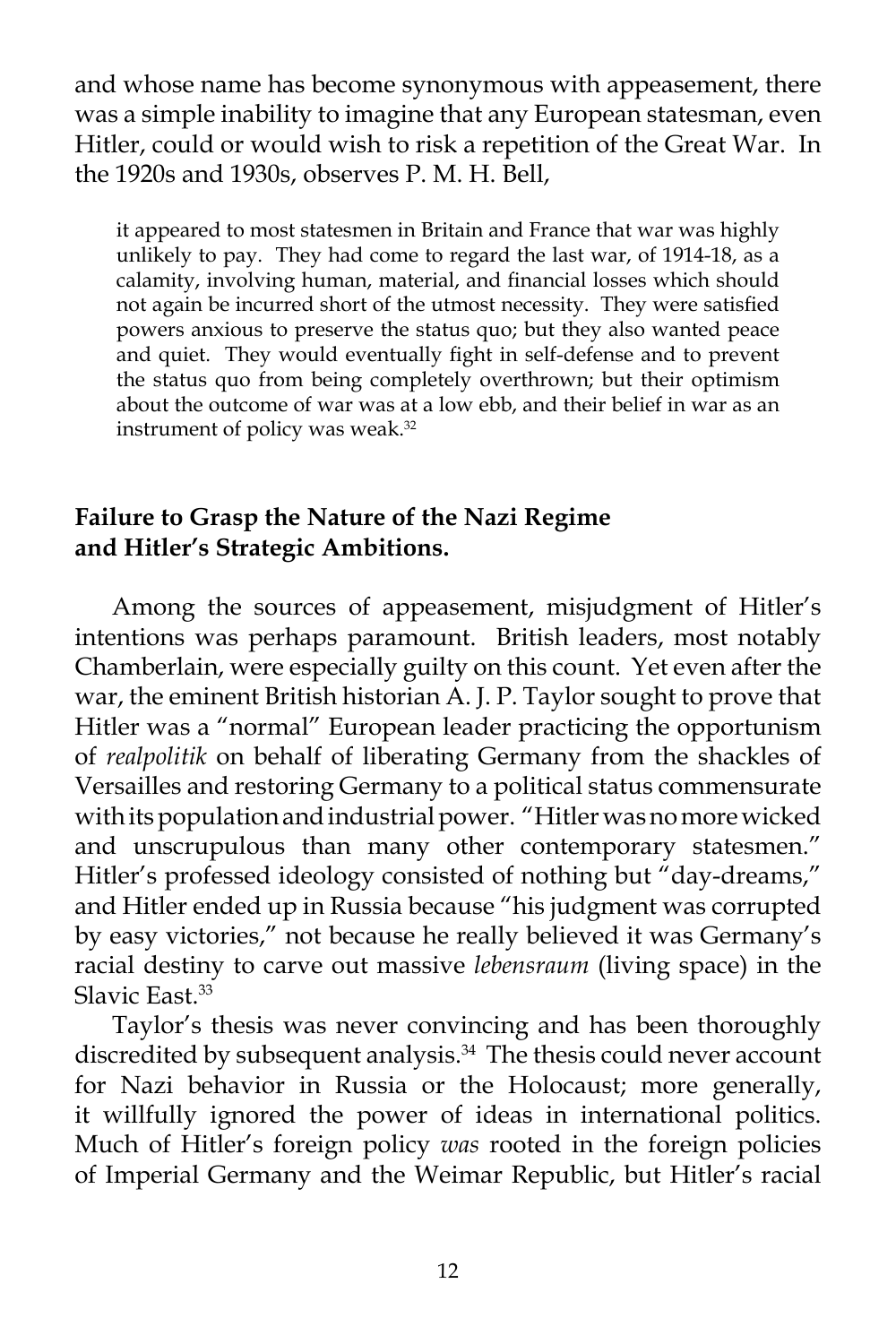and territorial objectives in Europe, to say nothing of his profound craving for war, lay beyond the boundaries of pre-Nazi German foreign policy.35 Hitler's ideology defined the scope of his territorial ambitions in Europe, especially in the East. To be sure, he was a supreme opportunist and sought to revise the Versailles Treaty in so far as it held Germany down militarily and "imprisoned" much of the German nation outside the German state. But revisionism was but an enabling precondition for action on a much larger agenda of racial conquest and enslavement. "Race, far from being a mere propagandistic slogan, was the very rock on which the Nazi Church was built," observes Norman Rich in his masterful assessment of Hitler's war aims.36

 Hitler was hardly the first political leader to marry tactical opportunism and strategic vision, but strategic vision he manifestly possessed. Historian Gerhard Weinberg correctly believes that Hitler had "a clearly formulated set of ideas on major issues of foreign policy" and "was able to impress his ideas on events rather than allow events and realities to reshape his ideas."<sup>37</sup> Hitler was a racial Darwinist, and his ideas centered on Aryan (Nordic) racial superiority and the imperative of carving out additional agriculturally productive *lebensraum* for the Aryan community between the Vistula and the Urals. Racial survival depended on racial expansion and racial expansion depended on spacial expansion. But spacial expansion also meant inevitable war, since those inferior races occupying the vital living space could not be expected to voluntarily submit to the new racial order. And since war was inevitable, it necessarily became a preferred policy option rather than a measure of last resort.<sup>38</sup> Thus Hitler was not just another conservative German nationalist. Though many conservative nationalists supported Hitler, "Nazism went further," notes P. M. H. Bell.

The restoration of the old German Empire, even at its furthest extent, was not enough; and conservative nationalists found that their country was launched on a war of racial conquest with unlimited objectives that was almost certain to end with disaster. At different times from 1937 onwards, and with varying degrees of commitment, numbers of German conservatives parted company with the Nazi regime; though they failed to check its growing momentum.39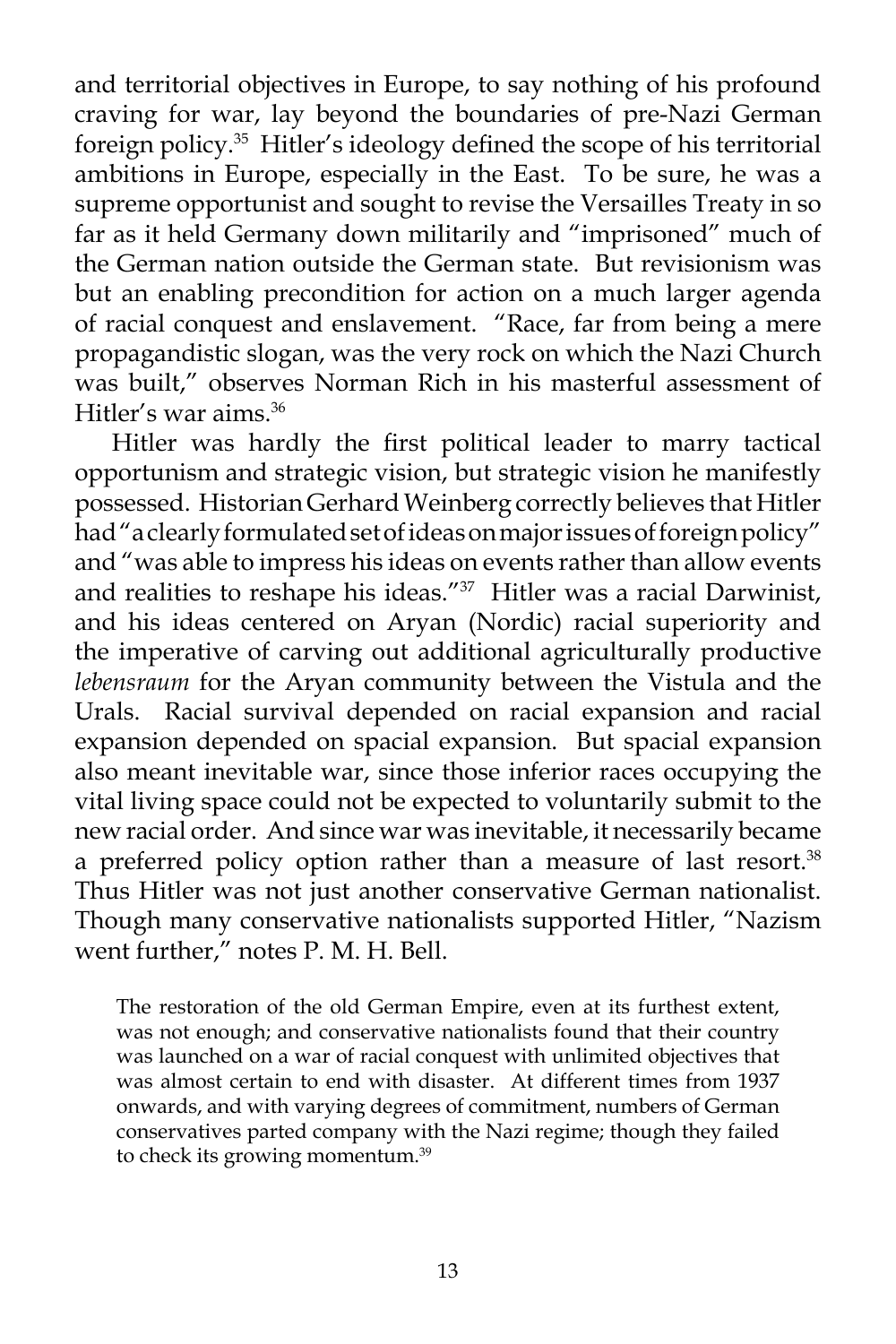But this is all clear in hindsight. At the time, most observers dismissed Hitler's ideological rantings on race and *lebensraum* as grist for domestic political consumption. The highly respected economist, Dr. Hjalmar Schacht, a traditional conservative who was sacked by Hitler as Reichsbank president in 1939 for opposing Germany's unbridled rearmament and who was arrested and jailed in the wake of the July 20, 1944, attempt on Hitler's life, told an interviewer after the war that, during the 1920s and early 1930s, "No one took [Hitler's] anti-Semitism seriously. We thought it was a political propaganda issue and would be forgotten once he got into power."40 Taken at face value, Hitler's vision of an Aryan empire stretching to the Urals was nothing short of fantastic; it would require the conquest of Eastern Europe, destruction of the Soviet Union, and "ethnic cleansing on a grotesque scale," objectives beyond Germany's strengths and unacceptable to the European balance of power.<sup>41</sup>

 Ravings aside, was not treaty revision Hitler's real objective? Until March 1939, when Hitler invaded the non-Germanic rump of Czechoslovakia, it was quite plausible to believe that Hitler's military ambitions were limited to rearmament and his territorial ambitions to Germanic Europe. Most British leaders were convinced that it had been a strategic mistake to have imposed the harsh Versailles Treaty on Germany, and that the treaty was in any event unenforceable; with few exceptions they "insisted on placing German aspirations within the traditional European continental balance of power, and within the system of national self-determination for all people established by [Woodrow] Wilson in 1918."42 On this basis, Hitler *was* appeasable. Was it not ridiculous to think that Germany could be kept in a permanent state of disarmament (including the Rhineland's demilitarization) while the rest of Europe was armed? Did not Germany have a right to equality in this regard? Until 1939, Hitler's territorial demands (union with Austria and acquisition of Czechoslovakia's Sudetenland) suggested no appetite for further expansionism and its attendant risk of general war.

 Indeed, Czechoslovakia itself was an affront to the principle of selfdetermination. Cobbled together in the name of self-determination from ashes of the Hapsburg Empire, it was less a national state than a collection of territorially based nationalities—3,250,000 Germans (concentrated in the western and northern Czech border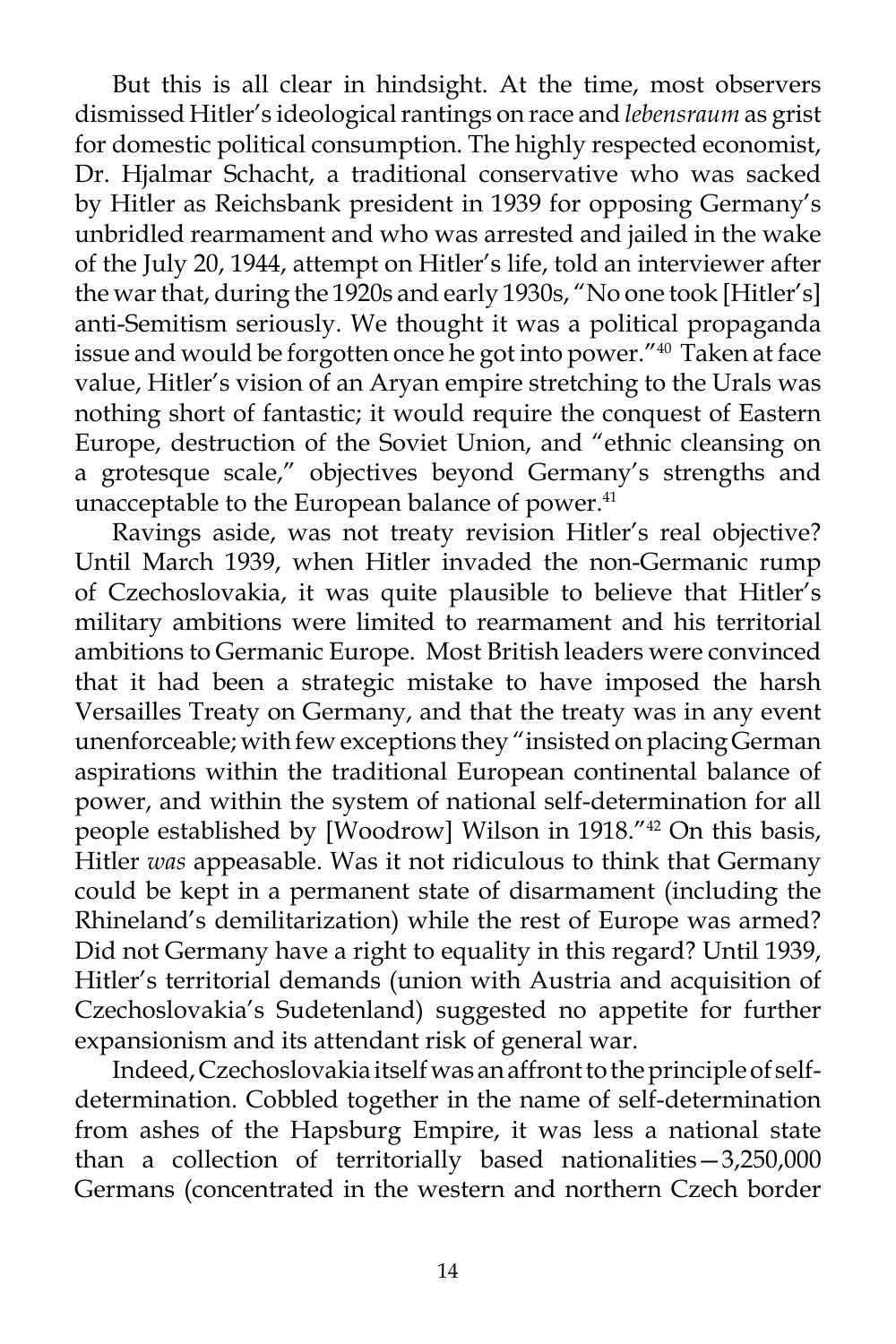areas with Germany), 6,500,000 Czechs (in Bohemia and Moravia), about 3,000,000 Slovaks (mostly in the eastern half of the country), plus 700,000 Hungarians, 500,000 Ukrainians, and 60,000 Poles.<sup>43</sup> The Czechs, who dominated the country's political and military leadership, were a minority in their own country. Czechoslovakia proved to be as unsustainable as the former Yugoslavia: after the Cold War, both jerry-rigged Hapsburg successor states disintegrated, Czechoslovakia peacefully into the successor states of the Czech Republic and Slovakia (the Russians had expelled the Sudeten Germans in 1945), and Yugoslavia in an orgy of ethnic slaughter. No British government in September 1938 would have been prepared to go to war with Germany on the wrong side of the principle of selfdetermination and especially on behalf of a state to which Britain had no defense obligation.

 Neville Chamberlain believed that Hitler could be sated by territorial concessions, that the dictator, like Bismark before him, understood the limits of German power, and that he could not possibly want to plunge his country and the rest of Europe into another general war. Chamberlain did not understand, as historian Paul Kennedy notes, "that Hitler was fundamentally *unappeasable*  and determined upon a future territorial order which small-scale adjustments could never satisfy."<sup>44</sup> More profoundly he failed to understand, as did Winston Churchill, that the very nature of the Nazi regime barred any possibility of any long-term working strategic relationship with British democracy.<sup>45</sup>

 That said, Chamberlain was a forceful leader who dominated his cabinet; indeed, his "dramatic offer to fly to Berchtesgaden [to meet Hitler] effectively removed from Hitler's hands the orchestration and control of the [Czech] crisis."46 (The 69-year-old prime minister had never flown before.) He was not prepared to accept a Germandominated Europe; indeed, it had long been a cardinal principle of British statecraft to align against continental powers bent on continental domination. When Hitler betrayed his promise of no further territorial demands at Munich by invading the rest of Czechoslovakia in March 1939, Chamberlain and French Premier Edouard Daladier promptly extended defense guarantees to Poland, Hitler's obvious next target. The British guarantee was extraordinary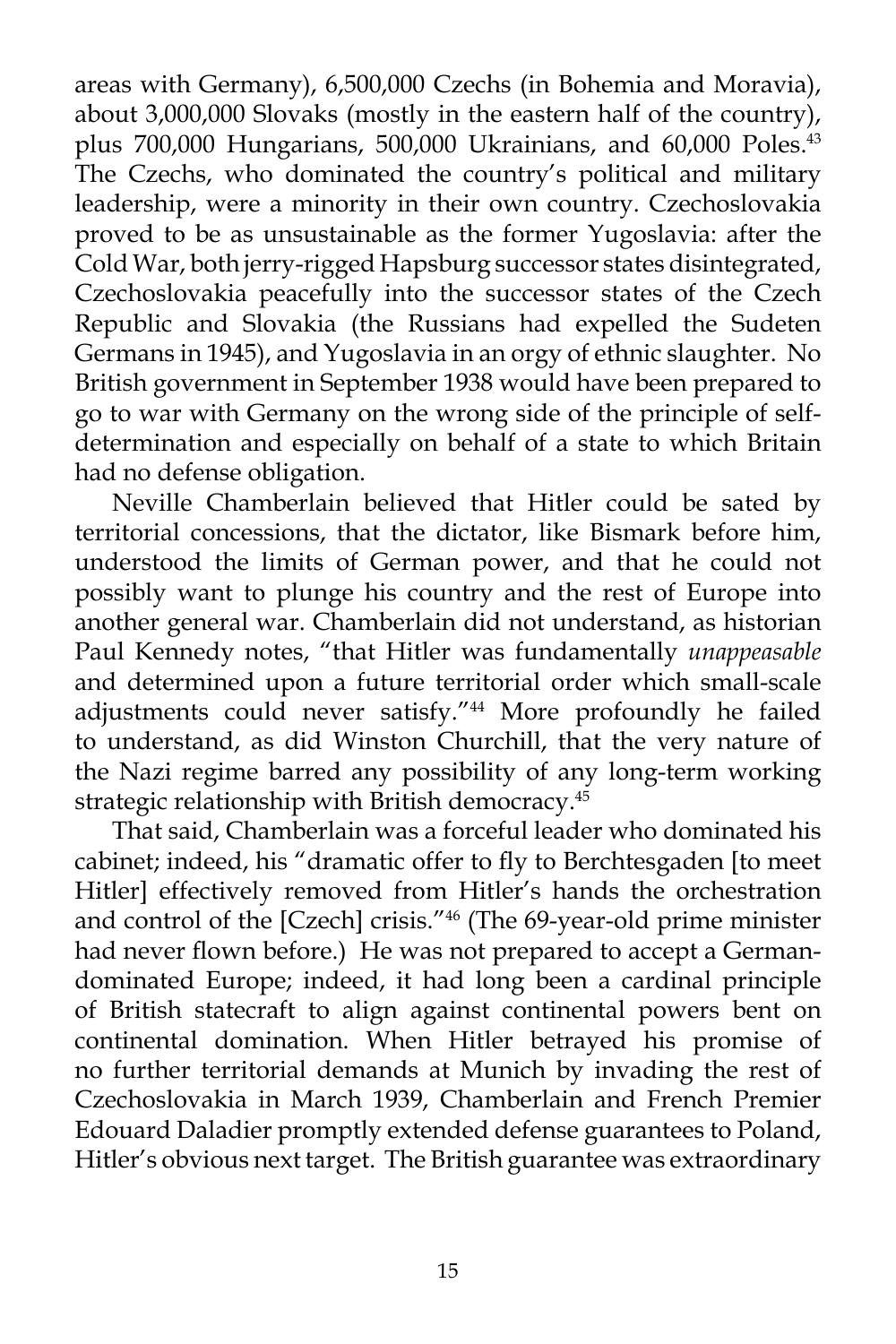because Britain was in no position to provide even indirect military assistance to Poland. The guarantee was an attempt at deterrence via the threat of general war.

 Unfortunately, by the summer of 1939, the credibility of such a threat had been vitiated by the record of Anglo-French inaction over the Rhineland's remilitarization, inaction over the Austrian *Anschluss*, and the sell-out of Czechoslovakia (which enjoyed a mutual defense treaty with France). Hitler did not believe the British and French would go to war over Poland. In response to expressed concerns that they might, Hitler told his assembled generals on the eve of the invasion of Poland, "Our enemies are worms. I saw them at Munich."47 Additionally, Hitler simply could not accept the possibility that the British "wanted to fight for a country they could not save. $748$ 

 Stephen Rock, in his path-breaking assessment, *Appeasement in International Politics*, concludes that appeasement is an appropriate policy only under two basic conditions:

First, the adversary must not be unalterably committed to the behavior the appeasing state seeks to modify. The use of force, for example, if contemplated by the opponent, must be viewed as instrumental to the acquisition of a particular objective, not as an essential end in and of itself. Second, the adversary must be susceptible to inducements that is [sic] within the political and material capacity of the appeaser to make. If the adversary is motivated by opportunity/greed, this implies that there are limits to its demands; if motivated by insecurity, it implies that leaders are not impervious to the reassuring effects of an appeasement policy. The latter condition is most likely to be met when the adversary's insecurity is primarily a function of the appeaser's recent actions, rather than political leaders' ideology, worldview, or paranoid mentality.49

Against Hitler in the 1930s, neither of these conditions was satisfied or satisfiable.

### **France's Military Inflexibility.**

 The French suffered fewer illusions about Hitler's intentions in Europe,50 but they had, even before 1933, voluntarily stripped themselves of a critical hallmark of great power status: a willingness and capacity to attack other great powers. Indeed, next to mis-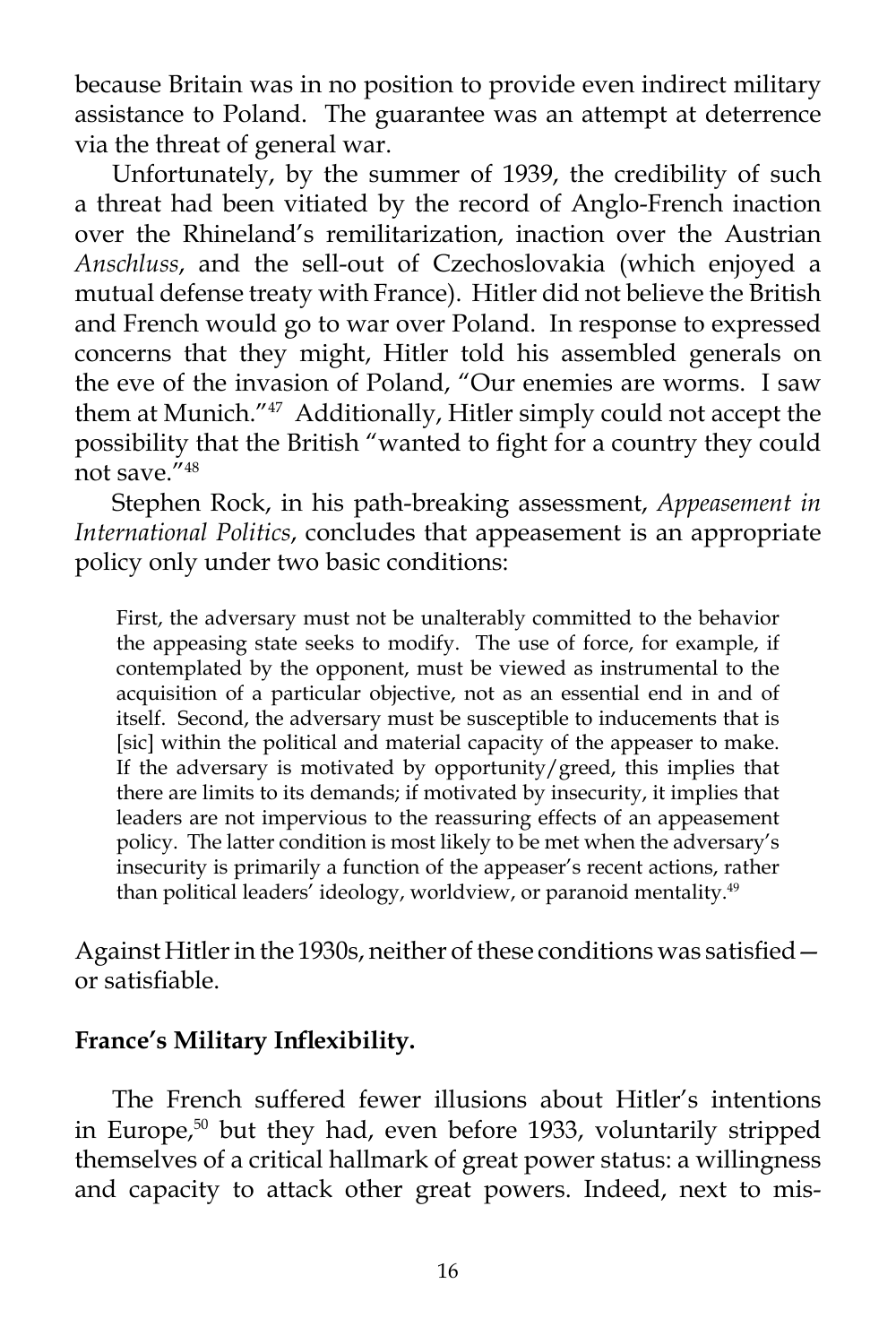judging Hitler's intentions in Europe, the second greatest source of appeasement was France's strategic self-paralysis.Determined to avoid the horrendous blood losses of 1914-18, alarmed by France's growing industrial and demographic inferiority to Germany, shackled by a 1-year term of service for conscripts, and convinced of the tactical and strategic superiority of the defense over the offense, the French General Staff embraced a rigid defensive military doctrine and a reserve mobilization-dependent army that precluded offensive military action into German territory.<sup>51</sup> The French would await a German attack behind the Maginot Line, a formidable line of fortifications that conserved French manpower, while mobilizing the full strength of their army. The peacetime French army was, in fact, little more than a skeleton on which the wartime force mobilized; it lacked a standing mobile strike force.

 There was nothing inherently wrong with this force posture (except the inexplicable failure of the French to extend the Maginot Line along the Franco-Belgian border after the Belgians dissolved their mutual defense alliance with France). The problem was that a purely defensive military posture did not support France's diplomatic strategy; on the contrary, it completely undercut that strategy.

 In seeking to deter a German attack by confronting Berlin with the prospect of a two-front war, France sought allies in the East— Russia, Poland, Czechoslovakia, Rumania, and Yugoslavia—that could tie down German forces that otherwise could be thrown at France. Yet for such Eastern allies, France's value as an ally depended on France's willingness and ability to attack Germany in the West, thereby tying down forces that would otherwise be available for Eastern employment. Observes Henry Kissinger: "None of the new states of Eastern Europe stood a chance of defending themselves against a revisionist Germany, either through their own efforts or in combination with each other. Their only hope was that France could deter German aggression by threatening to march into the Rhineland."52 Yet as General Maurice Gamelin, the Chief of the French General Staff, confessed after Germany's military reoccupation of the Rhineland in 1936, "The idea of sending a French expeditionary corps into the Rhineland, even in a more or less symbolic form, is unrealistic. . . . our military system does not give us this possibility.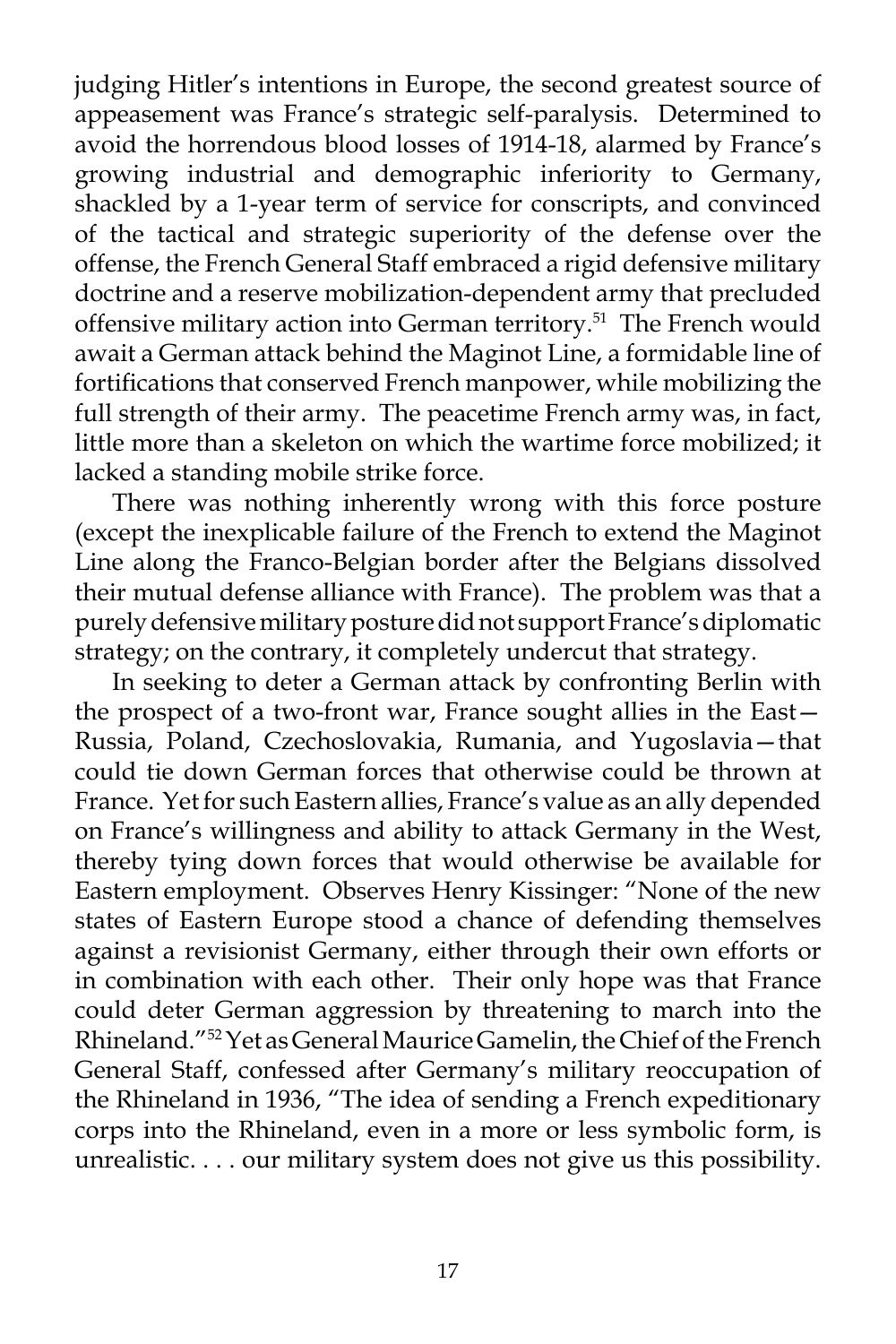Our active army is only the nucleus of the mobilized national army. . . . None of our units are capable of being placed instantly on a complete war footing."53

 In the Inter-War period France had created, in the words of Jean-Baptiste Duroselle, the great French historian of French diplomacy during the 1930s, "*two contradictory security systems*. . . . a [political]system of Eastern alliances and an alliance with Belgium . . . [and] a *defensive* [military] posture preparing a vast mobilization behind a fortified frontier."<sup>54</sup> Both deterrence and coercive diplomacy rest on credibly threatened force, and France lacked the political will and military capacity to make credible threats of force. French diplomacy called for a military hammer, but the French military provided only an anvil.

 In this regard, Hitler's military reoccupation of the Rhineland in March 1936 was a much greater strategic disaster for the democracies than the sellout of Czechoslovakia in September 1938, but not because the Rhineland remilitarization blocked a French attack into Germany; France, as we have seen, had no intention of attacking Germany even through an undefended Rhineland. The disaster lay in the irreparable blow to French prestige. French failure to fire a single shot at token German military forces entering territory so vital to France's security advertised France to the rest of the Continent as a feckless security partner. French inaction reinforced Belgium's decision to drop its alliance with France in favor of neutrality,<sup>55</sup> exposing France to the very German attack that was delivered through Belgium 4 years later; it encouraged Mussolini, who in thwarting a Berlin-sponsored Nazi coup in Austria 2 years earlier had handed Hitler a major foreign policy defeat,<sup>56</sup> to move closer to the German dictator; it left Austria exposed to virtually certain German annexation, thereby compromising Czechoslovakia's defense; and it undermined the Eastern allies' confidence in France. The Rhineland debacle even prompted Pope Pius XI to tell the French ambassador that, "Had you ordered the immediate advance of 200,000 men into the zone the Germans had occupied, you would have done everyone a very great favor<sup>"57</sup>

 But it was not just what France lost in the Rhineland; it was also what Hitler gained. Hitler later admitted that the first "48 hours after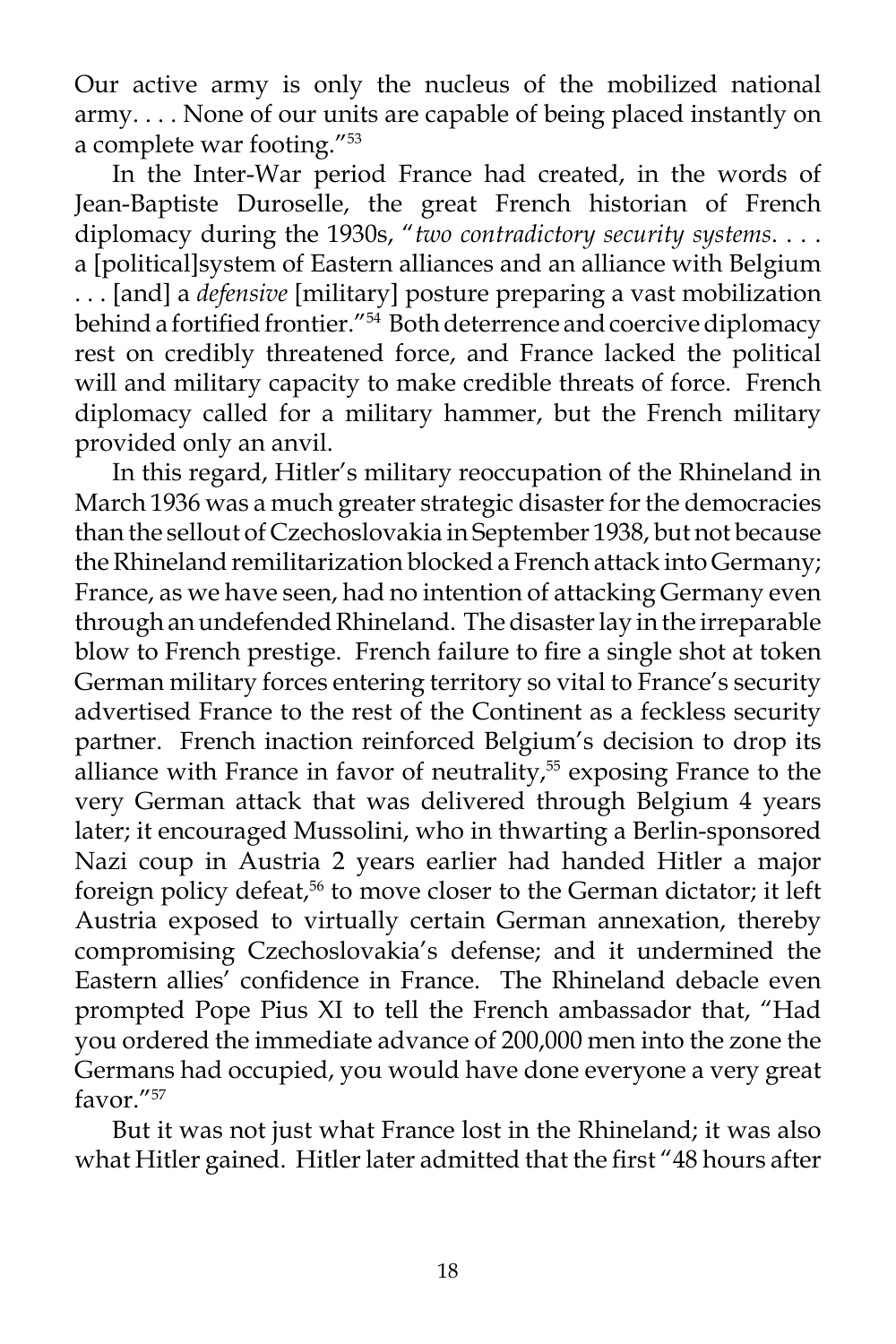the march into the Rhineland were the most nerve-racking of my life" because if French forces had entered the Rhineland in response, "we would have had to withdraw with our tails between our legs, for the military resources at our disposal would have been wholly inadequate for even a moderate resistance."58 As it was, concluded William L. Shirer:

Hitler's successful gamble in the Rhineland brought him a victory more staggering and more fatal in its immense consequences than could be comprehended at the time. At home it fortified his popularity and his power, raising them to heights which no German ruler of the past had ever enjoyed. . . . It taught [his generals] that in foreign affairs and even in military affairs his judgment was superior to theirs. They had feared that the French would fight; he knew better. And finally, and above all, the Rhineland occupation, small as it was as a military operation, opened the way, as only Hitler (and Churchill, alone, in England) seemed to realize, to vast new opportunities in a Europe which was not only shaken but whose strategic situation was irrevocably changed by the parading of three German battalions across the Rhine bridges.<sup>59</sup>

 The foundation of French appeasement was military incapacity to act against Germany. This incapacity was inexcusable, given that France was, unlike Britain, directly menaced overland by Germany, suffered fewer illusions about Nazi ambitions in Europe, required allies in Eastern Europe, possessed the largest army in Europe (upon mobilization), and was far less strategically stressed than Britain by threatened imperial defense obligations.

 That said, it is important to recognize that both French and international military opinion had considerable confidence that France could put up a stiff defense against a German invasion—that French defenses were sufficiently strong to force Germany into a protracted war which the German economy would be ill prepared to sustain. There was a general belief in Britain and France that another world war would be a long attritional contest in which Germany would be worn down to the point of exhaustion by superior Allied resources (which, in fact, proved to be the case, though not for France). Indeed, a war of attrition, it was believed, was the only strategy available to inflict a decisive military defeat on Germany. The stunning blitzkrieg of May-June 1940 was foreseen by no one,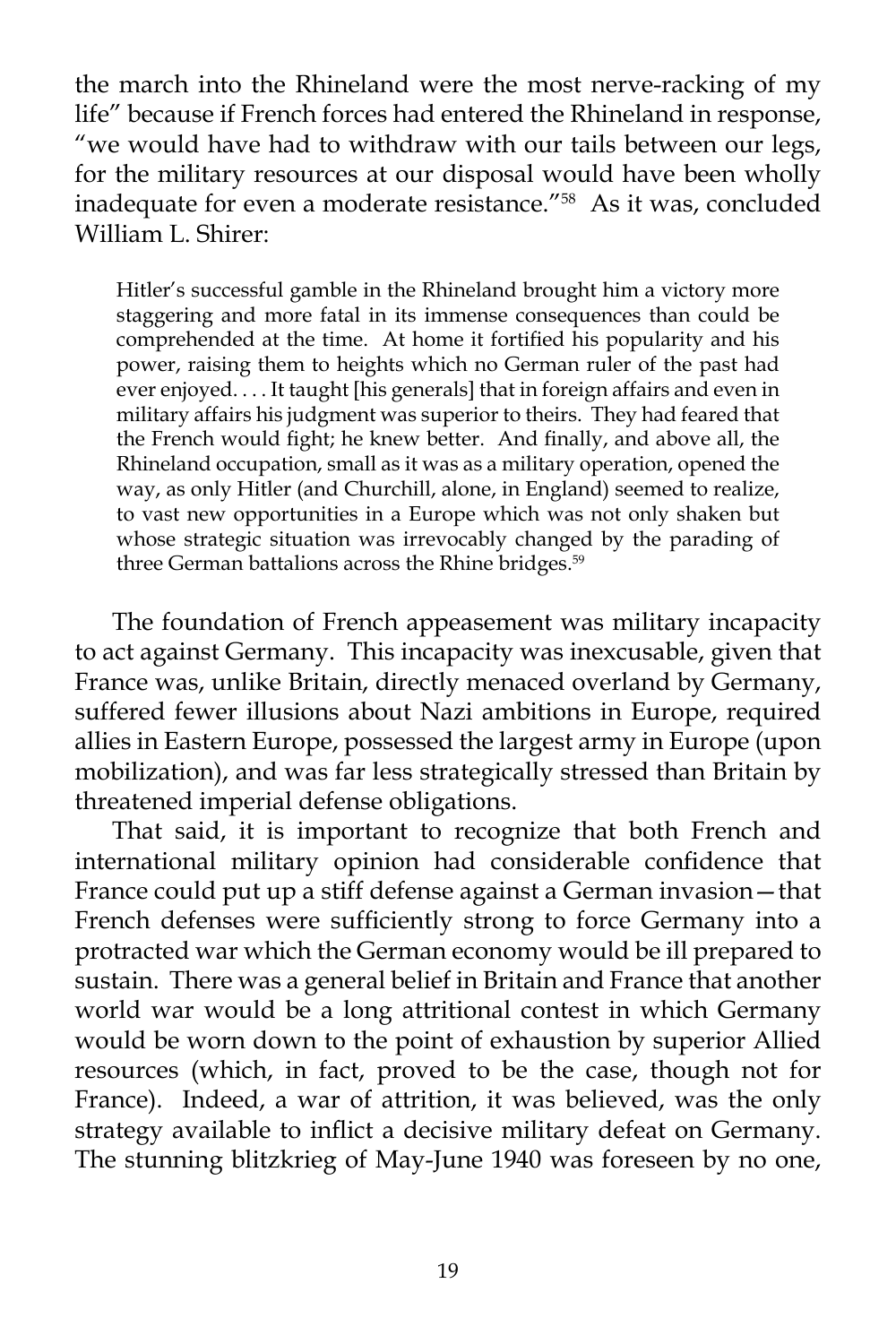including the Germans, who in the event were surprised by the speed and totality of the Allied collapse. Nor was it foreseen that Hitler would conquer sufficient resources in Europe to deny Britain and France any chance of victory through attrition. Even Churchill understood, after the fall of France in June 1940, that the British empire had no hope of defeating Hitler absent Soviet and American entry into the war (which Hitler promptly supplied in June and December 1941, respectively). Indeed, given Britain's strategic position after the fall of Dunkirk, cold-blooded realism would have dictated a settlement of the war with Germany (London's recognition of Germany's domination of the Continent in exchange for Berlin's guarantee of the British Empire). Interest in such a settlement was present within Churchill's cabinet in the wake of Dunkirk, and postwar historians who have sought to rehabilitate Chamberlain's reputation have argued that Churchill's decision to fight on was an egregious mistake because it doomed Britain to loss of empire and postwar strategic dependence on the United States.<sup>60</sup>

 The twin convictions that the German economy could not sustain a war of attrition and that Britain and France in alliance had a good chance of imposing such a war on Germany in the event of hostilities account in large measure for the lack of enthusiasm of traditional German nationalists, including senior army leaders, for any threatened or actual military action that risked general war. The convictions also underpin the Anglo-French decision to go to war with Germany in September 1939; states are not in the habit of voluntarily entering wars they believe they will lose, and there was little reason for Britain and France to believe that Germany could defeat them outright. Neither London nor Paris wanted a war with Germany, but they were finally persuaded they had to fight one.

#### **Britain's Strategic Overstretch.**

 If French military credibility was compromised by bad strategy, Britain's was undercut by a multiplicity of military obligations that far exceeded her capacity to act upon them. World War I had greatly weakened Britain's financial power though she inherited even greater imperial obligations as a result of the war's destruction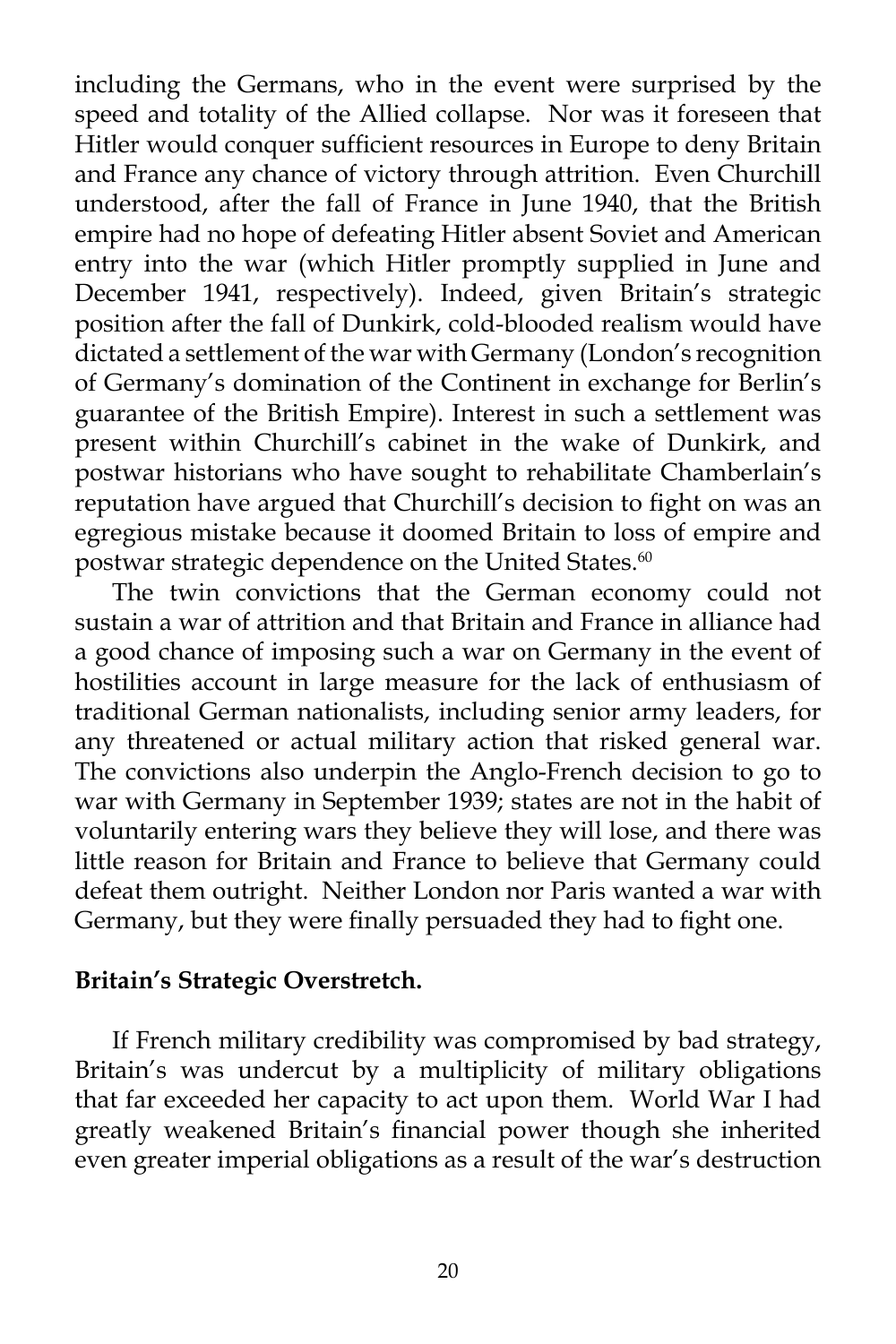of the German and Turkish empires; during the 1930s, Britain still controlled a quarter of the world but with only 9-10 percent of its manufacturing strength and war production potential.<sup>61</sup> Yet as the 1930s progressed, Britain faced a rising German threat in Europe, a mounting Japanese threat in the Far East, and an expanding Italian threat in the Mediterranean—Britain's vital imperial line of communication to India and the Far East via Gibraltar, Malta, and the Suez Canal. Small wonder that in 1935 the Committee of Imperial Defense (CID) concluded:

We consider it to be a cardinal requirement of our national and imperial security that our foreign policy should be so conducted as to avoid . . . a situation in which we might be confronted simultaneously with the hostility, open or veiled, of Japan in the Far East, Germany in the West, and any power on the main line of communication between the two. . . . [W]e cannot foresee the time when our defense forces will be strong enough to safeguard our territory, trade and vital interests against Germany, Italy and Japan simultaneously. We cannot, therefore, exaggerate the importance, from the point of view of Imperial defense, of any political or international action that can be taken to reduce the numbers of our potential enemies or to gain the support of potential allies.<sup>62</sup>

 The call to reduce the numbers of Britain's potential enemies was a call to appease Germany or Italy or Japan in order to free up military resources to deal with those who remained unappeased; it was a call that was hardly unreasonable especially as the German and Japanese threats greatly worsened during the 3 years separating the CID assessment and the Czech crisis of September 1938.

 Chamberlain had no global military running room by the time of Munich. He certainly had no means of defending Czechoslovakia or any other Eastern European state not readily accessible by sea. In March 1938 the British Chiefs of Staff had submitted an assessment on the implications of a German attack on Czechoslovakia that concluded:

[N]o military pressure we can exact by sea, or land or in the air can prevent Germany either from invading and overrunning Bohemia or inflicting a decisive defeat on the Czechoslovakian army. If politically it is deemed necessary to restore Czechoslovakia's lost integrity, this aim will entail war with Germany, and her defeat may mean a prolonged struggle. In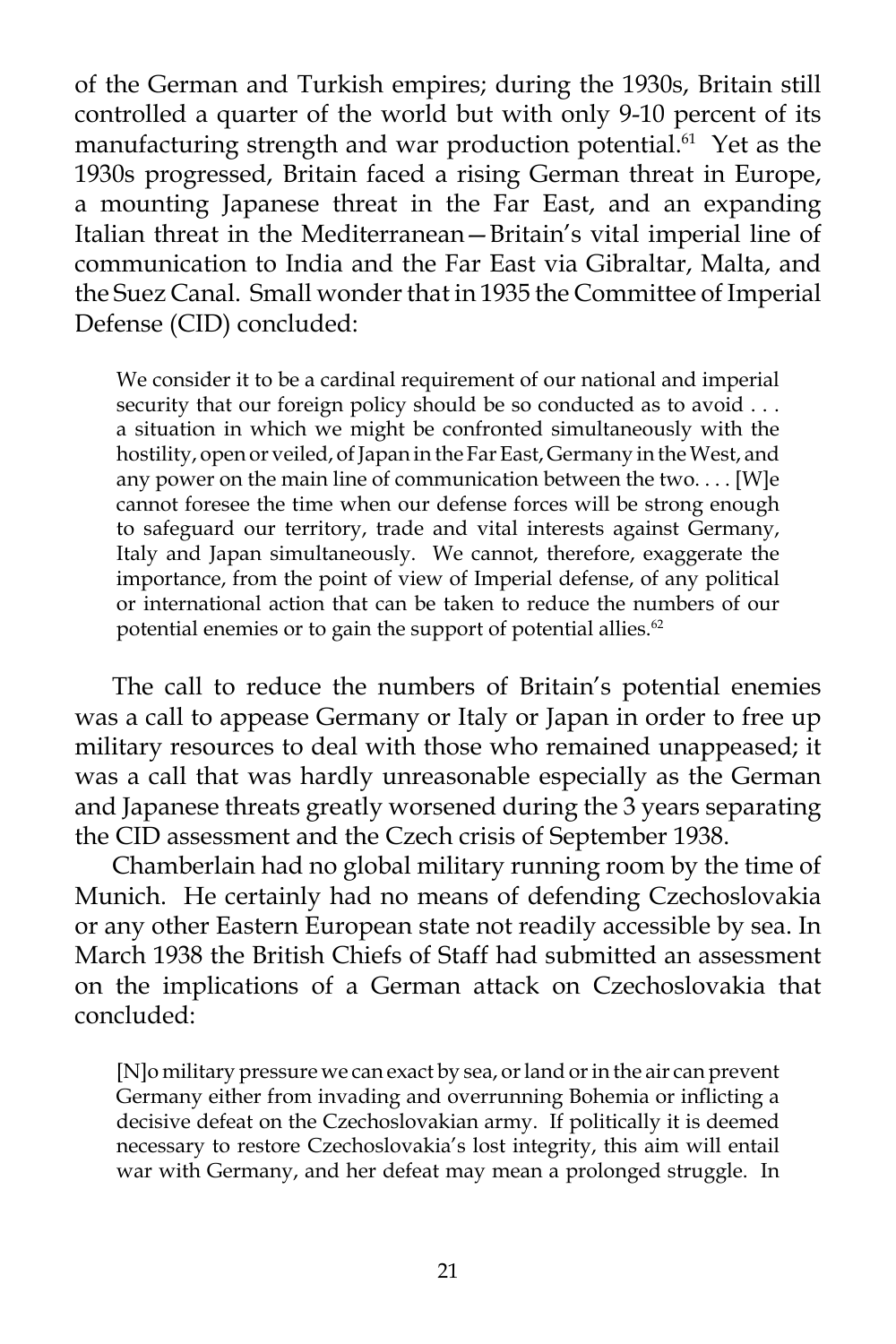short, we can do nothing to prevent the dog getting the bone, and we have no means of making him give it up, except by killing him by a slow process of attrition and starvation.<sup>63</sup>

 Britain was not in a position to project military power east of the Rhine; the Royal Navy was preoccupied with the Italian and Japanese threats; and the Royal Air Force was in the middle of rearming. Moreover, as Richard Overy points out, Chamberlain had been prime minister for only a year, and he was "understandably not prepared to crown that period by deliberately courting a war that all his military advisers warned him would destroy the Empire."<sup>64</sup>

 Britain was not even in a position to contribute to the ground defense of France and the Low Countries. The British army had no defined strategic role in the 1930s outside of home and imperial defense, and it was not until after Munich that the Chamberlain government reintroduced conscription and concluded that a continental commitment for the British army was unavoidable. Until 1939, British political leaders and such influential strategic thinkers as B. H. Liddell Hart believed, or at least wanted to believe, that Britain could limit its liability in a future European war by restricting its role to the provision of naval and air power.<sup>65</sup> (During the Napoleonic era, noted Liddell Hart, Britain's main contribution to France's defeat had been sea power and the extension of financial credits to continental coalitions that provided the ground forces.) Determined to avoid a repetition of the trench warfare horrors of 1914-18, increasingly fearful of the German air threat (see discussion below), and persuaded that France and its Eastern allies, which from 1935 on included Czechoslovakia and nominally the Soviet Union,<sup>66</sup> would not require a major British ground force contribution in a war with Germany, British governments in the 1930s focused increasing defense expenditure on the Royal Air Force at the expense of the army.67 Following Czechoslovakia's dismemberment, however, the Chamberlain cabinet moved quickly toward the view that a continental commitment could no longer be avoided; even so, it was not until February 1939 that Chamberlain finally authorized such a commitment in the form of two divisions within 21 days of the beginning of hostilities, with another two to follow within 65 days drops in the bucket compared to a fully mobilized French army and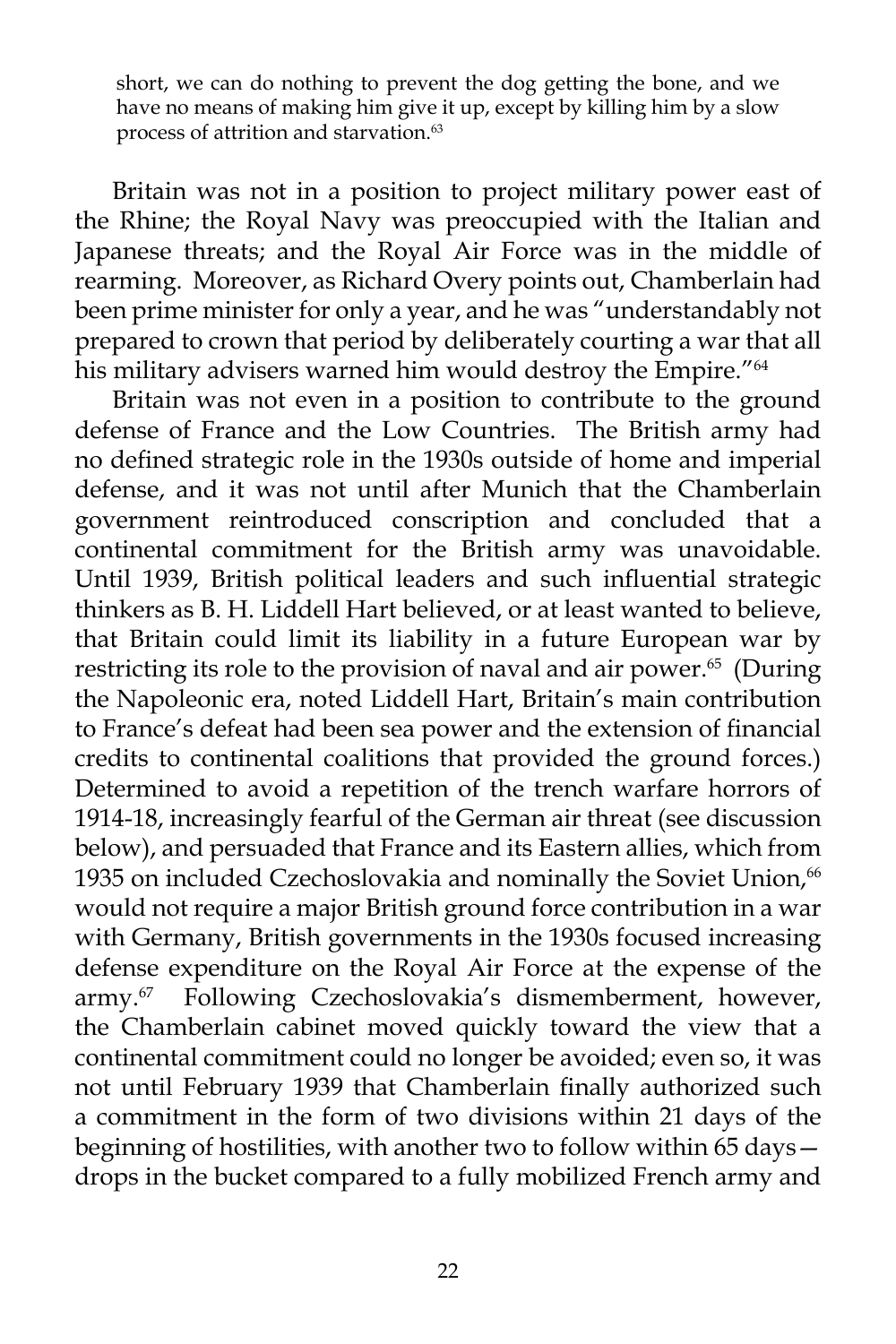a rapidly expanding German army.<sup>68</sup> (When war came in September, the French put 84 divisions in the field; and the Germans, 103.<sup>69</sup>)

 There was, too, the problem of the Empire's self-governing dominions. Canada, South Africa, Australia, and New Zealand had brought substantial resources to the British side in World War I, but their participation in another great European war could no longer be taken for granted. None of the dominions had any threatened interest in such a war unless Britain itself was attacked. They certainly had no interest in supporting a British fight over Czechoslovakia; they shared Chamberlain's view of Hitler's intentions in Europe and were greatly relieved that Chamberlain had avoided war at Munich. It was Japan, not Germany, that threatened Australia and New Zealand; and all the dominions had a shared interest in British defense spending that sustained the primacy of naval power, even at the expense of Britain's homeland air defenses. Predictably, Chamberlain did not hesitate to cite the dominions' European waraversity to the French as a restraint on British freedom of military action.<sup> $\tilde{z}$ 0 But with good reason. "It would have been as preposterous</sup> as it was politically impossible for the dominions to have declared in 1938 that they would throw their armed forces into a European war," observes Michael Graham Fry.<sup>71</sup>

## **France's Strategic Dependence on Britain.**

 If Britain's acute strategic overstretch counseled appeasement, it also propelled France along the path of appeasement because the French believed they could not act against Hitler militarily without the British in tow. France could not hope to defeat Germany by itself. Dependence was a function of Germany's growing industrial and demographic superiority over France<sup>72</sup> and the capacity of the Nazi regime to mobilize German nationalism to a degree which the politically chaotic and decaying Third Republic never could rally French nationalism. It did not help that much of British political opinion was sympathetic to Germany's revisions of the Versailles Treaty's rearmament and territorial prohibitions. Yet, as Arthur H. Furnia points out, Versailles revisionism "permitted a rebellious Germany to augment her growing strength . . . [and] each increase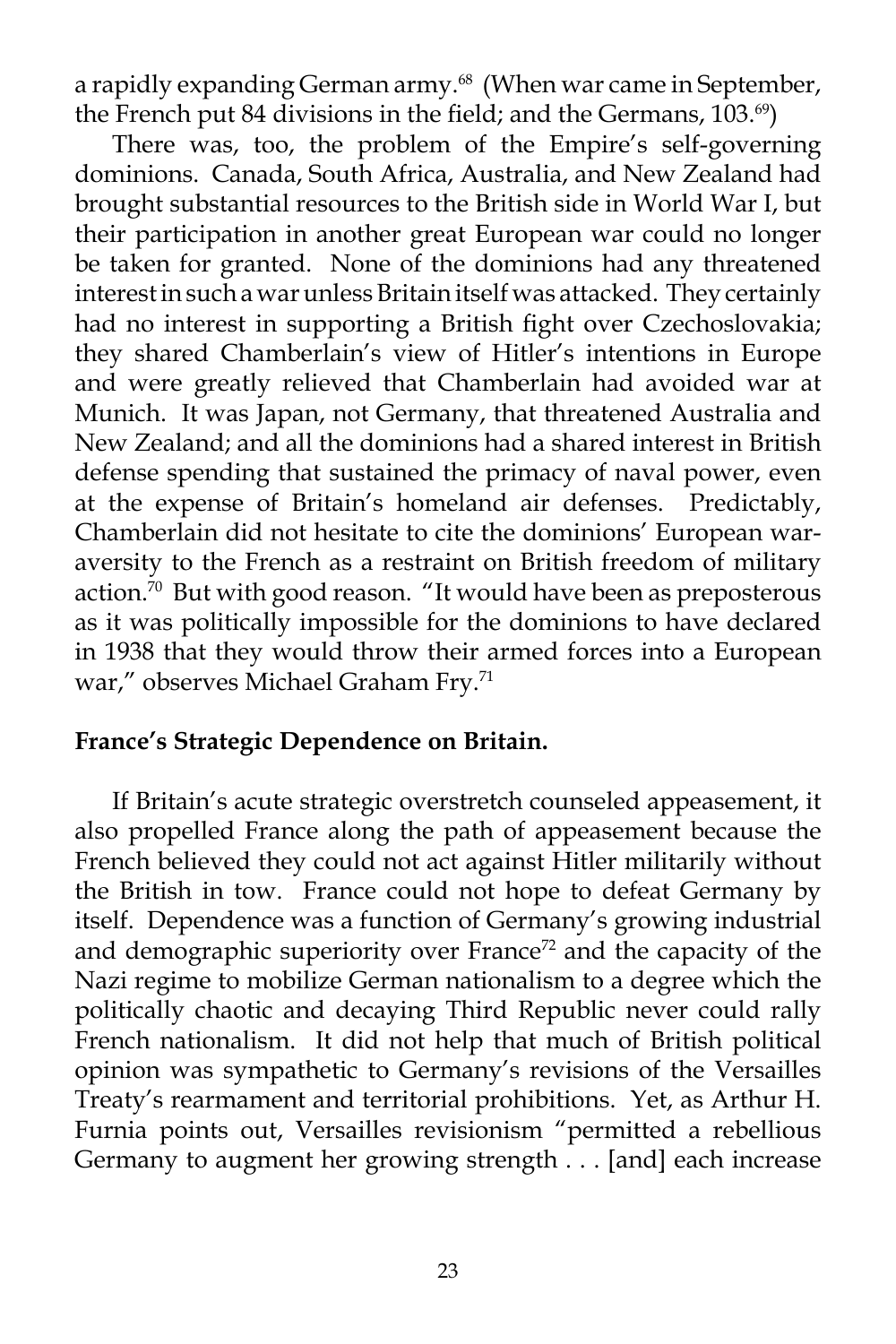in German strength made France that much more dependent upon Britain and the whims of British foreign policy."73

 A strategy of "waiting for Britain" effectively gave the British veto power over French policy toward Germany and failed to recognize London's lack of appreciation of the French need for security alliances in Eastern Europe, a region to which Britain was not prepared to extend security guarantees until after Munich. But the French understood that "the basic military equation in western Europe remained a France of 40 million confronted by 75 million Germans and 40 million Italians," an equation that dictated "cooperation in appeasement until the policy succeeded or until the British themselves woke up to its futility."74

 This does not excuse France for participating in the diplomatic dismemberment of a state it was committed by treaty to defend. If France sacrificed its status as a great power by adopting a purely defensive military posture, it sacrificed its honor at Munich. Writing of the Munich Conference after the war, Winston Churchill observed that "For almost 20 years [Czech] President [Edward] Benes had been a faithful ally and almost vassal of France, always supporting French policies and French interests in the League of Nations and elsewhere. If ever there was a case of solemn obligation, it was here and now. . . . It was a portent of doom when a French government failed to keep the word of France."75

 But for both Britain and France, more than French honor was at stake. Czechoslovakia may not have been sustainable as a national state over the long run, but in 1938 it was the only democracy in Central Europe and formed a significant strategic barrier to German expansion into Eastern and Southeastern Europe. Indeed, a major failure of British diplomacy during the run-up to Munich was its almost willful disregard of Czechoslovakia's formidable military capabilities.<sup>76</sup> During the Czech crisis of September 1938, the German Army fielded 37 divisions (5 of them facing France) to Czechoslovakia's 35 divisions (plus 5 fortress divisions).<sup>77</sup> Moreover, the Czechs enjoyed three strategic advantages: they were on the defensive, operated along interior lines of communication, and possessed formidable defensive terrain and fortifications along the German-Czech border. Czechoslovakia also had the largest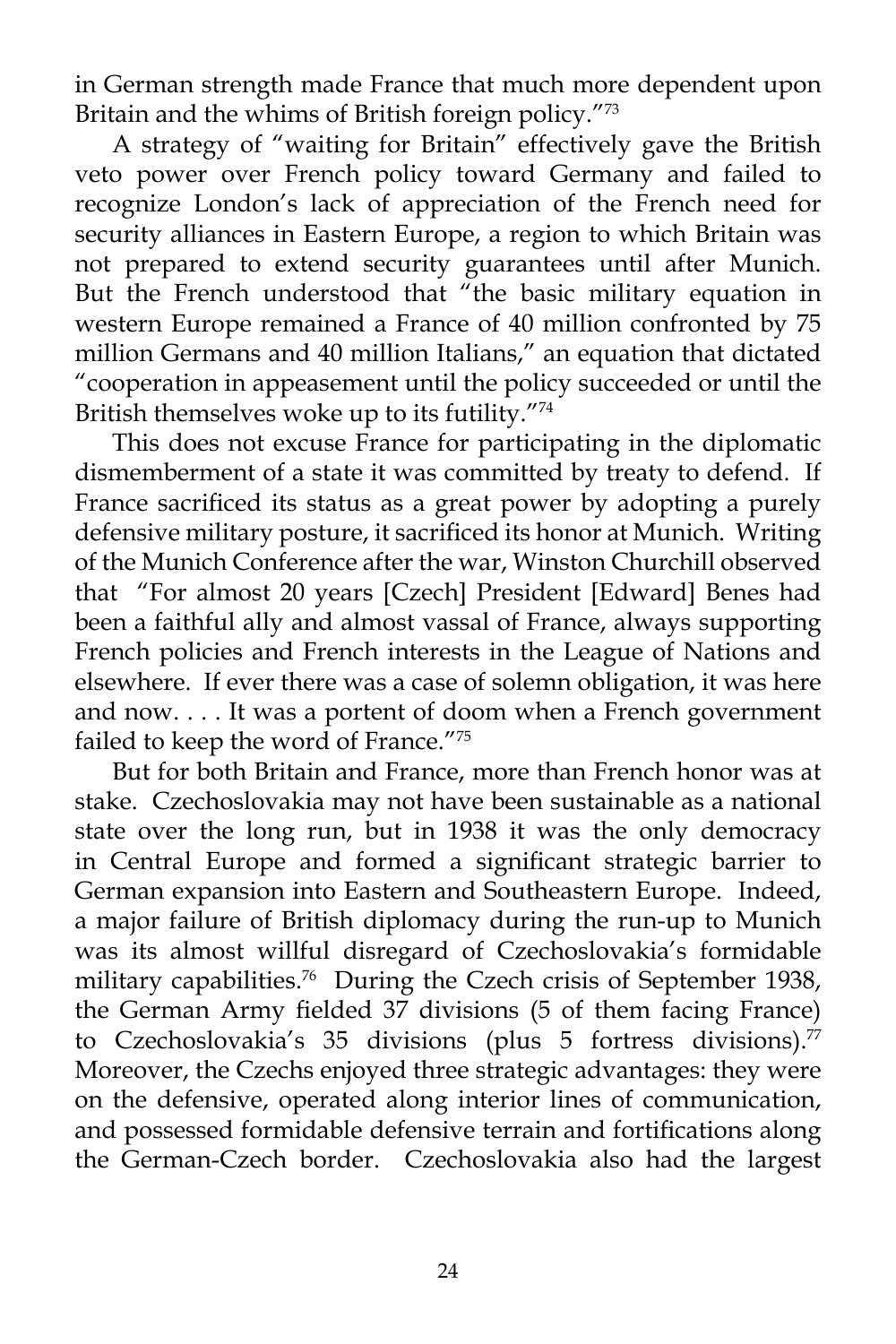armaments production complex in Central Europe (the Nazi takeover of Czechoslovakia in 1939 boosted Germany's arms production by 15 percent, and the arms and equipment of the disbanded Czech army were sufficient to fit out 20 new German divisions<sup>78</sup>).

 Though most historians believe that Germany could have beaten Czechoslovakia in 1938, there is little doubt that Czechoslovakia would have proved a much harder nut to crack in 1938 than was Poland a year later. In his assessment of the European military balance during the last 2 years before the war, Williamson Murray concludes that a German campaign against Czechoslovakia in September 1938 "would have involved significantly higher casualties than the campaign against Poland in 1939" because "of the nature of the terrain, the equipment of the Czech army, Czech fortifications, and the general state of unpreparedness of the German armored force<sup>"79</sup>

 This was certainly the view of Germany's military leadership, which did not believe Germany was ready for war, had little confidence in a quick win over Czechoslovakia, and was fearful of leaving the weakly fortified Rhineland open to possible French attack. $80$  There was even discussion of a coup against Hitler on the part of General Ludwig Beck, Chief of the Army General Staff; his successor, General Franz Halder; and Admiral Wilhelm Canaris, head of the Abwehr (the German military and counter-intelligence organization), should Hitler proceed to act on his announced decision to invade Czechoslovakia.<sup>81</sup> Indeed, in late August 1938 the German General Staff and Foreign Office secretly dispatched representatives to London to warn such known anti-Hitler hardliners as Robert Vansittart and Winston Churchill of Hitler's plan to invade Czechoslovakia in September.<sup>82</sup> "The prime objective," concludes German historian Klaus-Jurgen Muller,

was to bring about a situation in which Hitler would be forced or frightened into dropping war from his agenda. For this to happen evidence must be produced that the Western powers would oppose with armed force any further German expansion; that if war came, Germany's allies would not rally to the side of the Reich; that the German economy was not prepared for war; and finally that the desired aim could be achieved without resort to armed force.<sup>83</sup>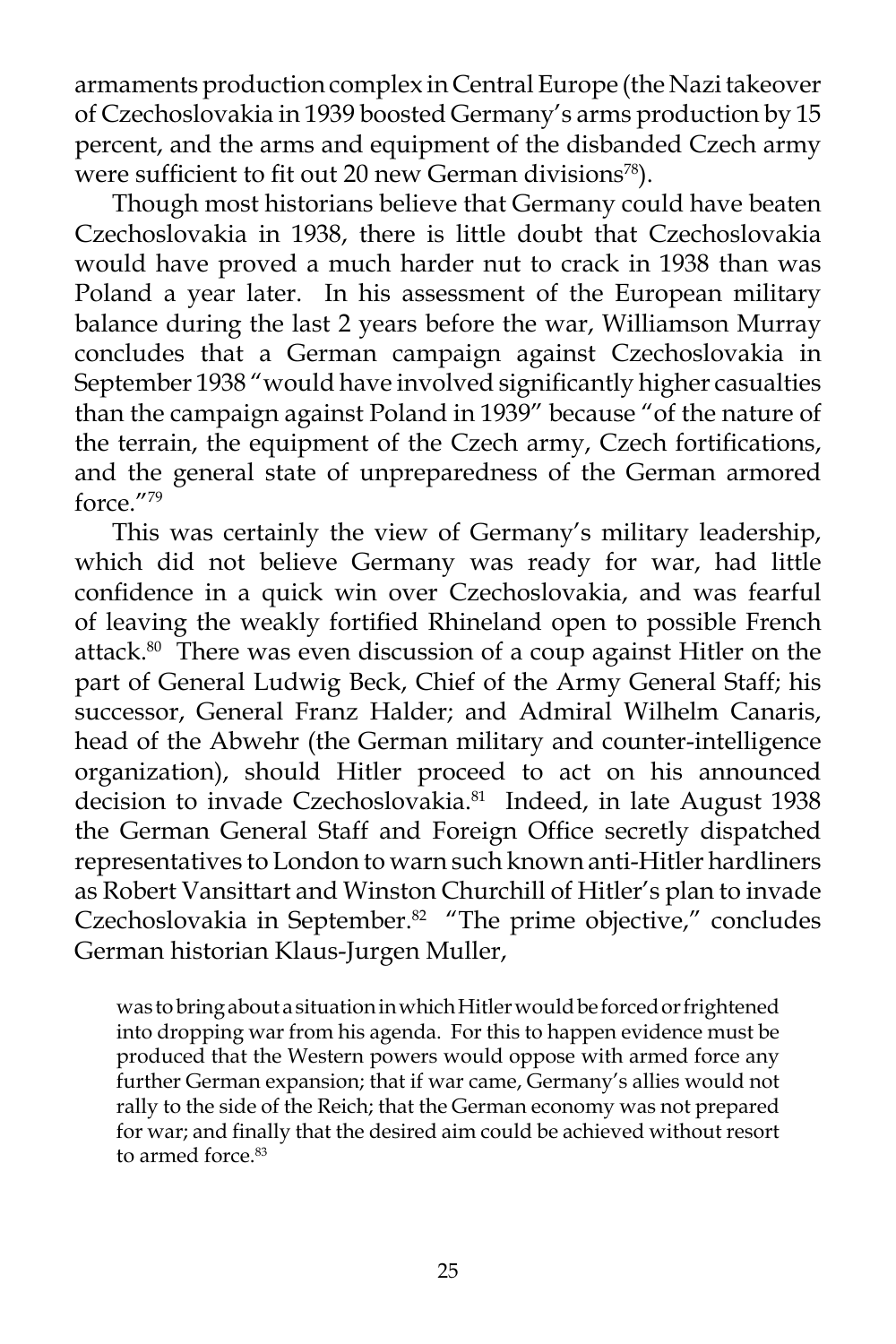One German representative declared that German Army leaders were all opposed to war "but they will not have the power to stop it unless they get encouragement and help from the outside."<sup>84</sup>

 Ironically, Chamberlain provided that help. In September 1938 Hitler was bent on invading and conquering all of Czechoslovakia. At the height of the crisis, he declared to Sudeten leader Konrad Henlein: "Long live war—even if it lasts from 2 to 8 years!" $85$  Hitler wanted war because he was innately bloody-minded, because he sought the entire Czech state (the Sudetenland issue was a pretext), because the Czechs had embarrassed him in May by mobilizing their forces against a falsely reported imminent German attack,<sup>86</sup> because in the wake of that embarrassment he had announced to his assembled generals his unalterable intention to smash Czechoslovakia, and probably—because "Hitler was keen to demonstrate to his more timid generals that he was going to be an active supreme commander. The Czech crisis was an opportunity to challenge and test the officer elite, as well as the surviving conservatives in the government."87 Hitler was well aware of the decided lack of enthusiasm among the military leadership, Foreign Office, and the German population at large. (Chamberlain was wildly cheered by German crowds in Munich as the real savior of peace in Europe.<sup>88</sup>) Mussolini was also opposed to war, as was Herman Goering.<sup>89</sup>

 The key factor in Hitler's back-down from his threat to invade Czechoslovakia was the *possibility* that the British and French would fight if Germany attacked Czechoslovakia,<sup>90</sup> and the key event here may have been Hitler's meeting with Sir Horace Wilson, Chamberlain's personal emissary, on September 27.<sup>91</sup> Chamberlain's cabinet was divided over what amounted to a German ultimatum threatening the use of force unless Czechoslovakia accepted an immediate German takeover of the Sudetenland; opinion was hardening against Hitler, and it was decided to send Wilson to Berlin with a written plea for further negotiation, and failing that, a "special message" to be delivered orally. In "the clearest and strongest threat made by the British government during the month of the Munich crisis,"92 that message stated: "If Germany attacked Czechoslovakia, France, as Daladier had informed us and as he had stated publicly, would fulfill her treaty obligations. If that meant that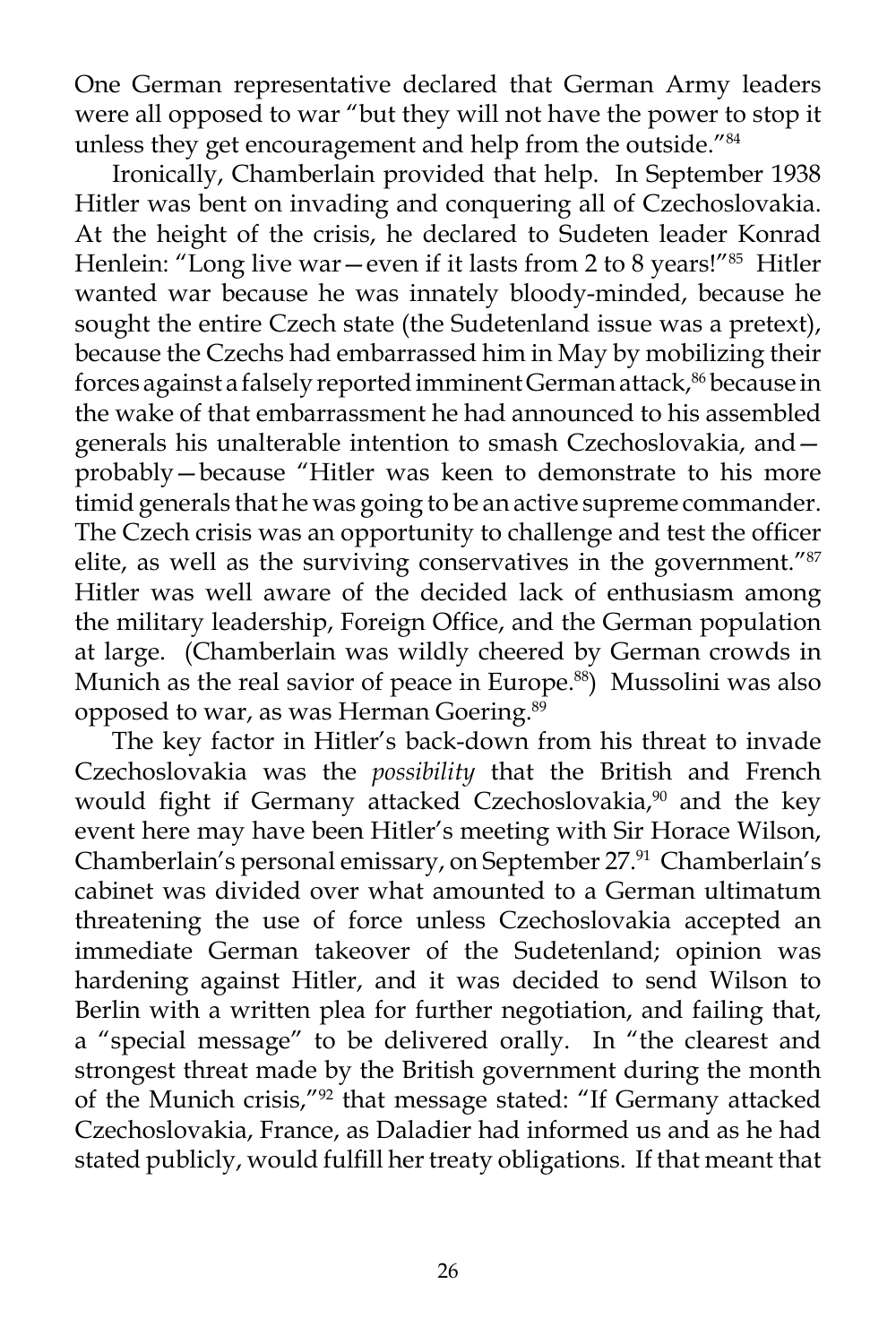the forces of France became actively engaged in hostilities against Germany, the British Government would feel obliged to support France."<sup>93</sup> Hitler rejected the written plea, and the "special message" was then delivered. Hitler clearly understood it to be a threat of war if he invaded Czechoslovakia, and "he clearly did not want war with the western powers."<sup>94</sup> According to one of Hitler's adjutants, Fritz Wiedemann, Hitler told Goering: "You see, Goering, at the last moment I thought the British fleet would shoot."95

The British historian Richard Overy has observed:

It is easy to see why Chamberlain saw Munich as victory, and Hitler saw it as a defeat. From a position of military weakness and inferiority, with no firm allies, and an array of diplomatic imponderables, Chamberlain had almost single-handedly averted war between Germany and Czechoslovakia and compelled Hitler, for the last time, to work within the Western framework [of negotiation of territorial disputes.]<sup>96</sup>

 Hitler had sought to use the "persecution" of the Germany community in Czechoslovakia issue as a pretext for the conquest of all of Czechoslovakia; he had not foreseen Chamberlain's willingness to accept the Sudetenland's peaceful transfer to Germany. Chamberlain had wrecked his plans. "The most disappointed man of Munich was Adolph Hitler," contends J. W. Wheeler-Bennett, author of an early work on the Munich Conference. Chamberlain and Daladier "had made so wholesale a surrender of Czechoslovakia that even Adolph Hitler could not find an excuse to go to war."<sup>97</sup> On his return to Berlin from Munich, Hitler told Reichsbank President Hjalmar Schacht, "That fellow [Chamberlain] has spoiled my entry into Prague."98

 Hitler regarded Munich as a defeat and came to regret allowing himself to be talked and coerced out of war, and during the Polish crisis of August 1939 was determined not to retreat from war as he had at Munich.<sup>99</sup> "All his actions during the Polish crisis can be seen as a response to the defeat he felt he had suffered personally in agreeing to pull back at the end of September 1938," concludes Hitler biographer Ian Kershaw.100 In 1945 Hitler told Martin Bormann:

September 1938, that was the most favorable moment, when an attack carried the lowest risk for us. . . . Great Britain and France, surprised by the speed of our attack, would have done nothing, all the more since we had world opinion on our side . . . we could have settled the remaining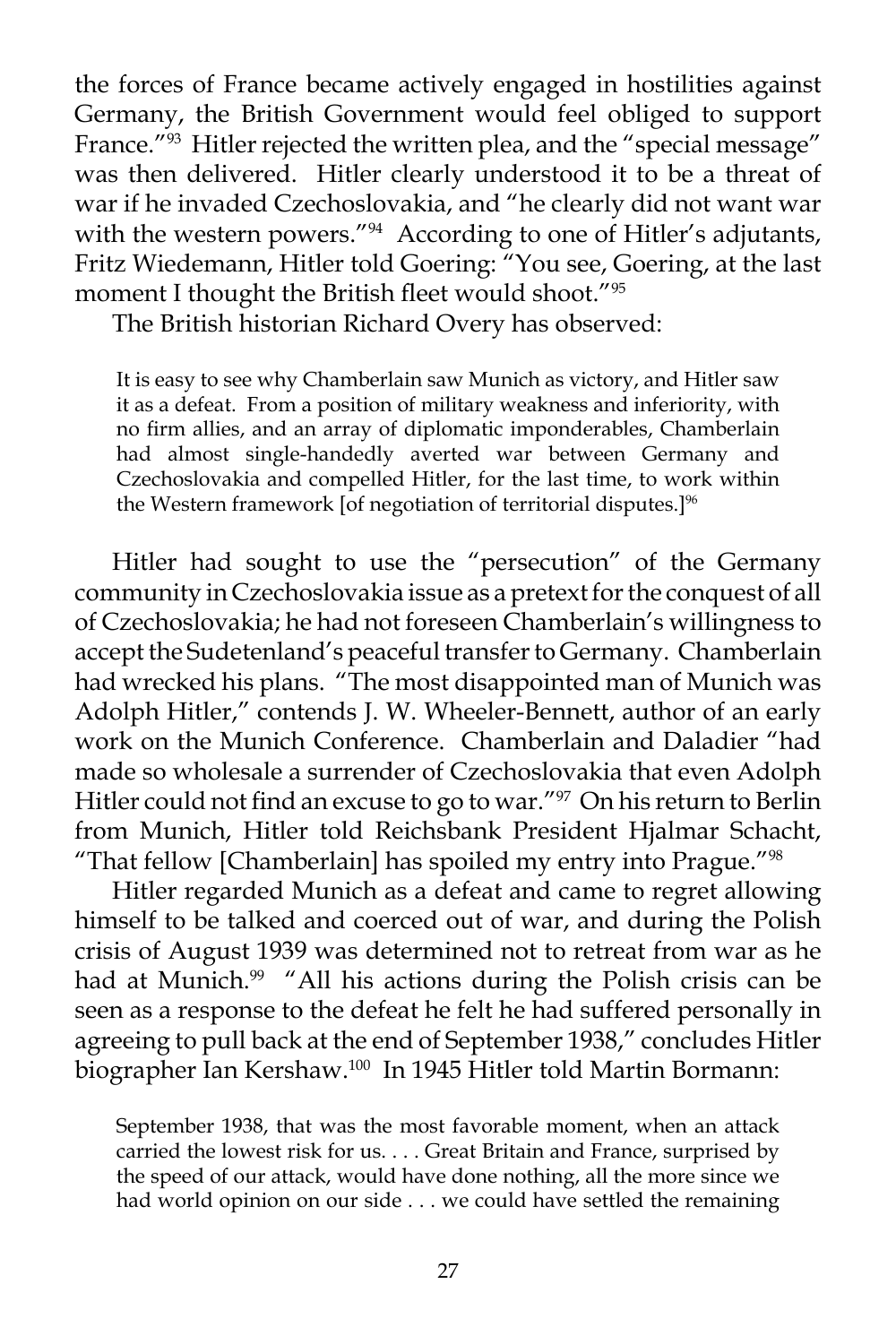territorial questions in Eastern Europe and the Balkans without fearing intervention from the Anglo-French powers. . . . We ourselves would have won the necessary time for our own moral and material rearmament and a second world war, even if it was altogether unavoidable, would have been postponed for years.<sup>101</sup>

After the war, Paul O. Schmidt, who was Hitler's interpreter and was constantly at Hitler's side during the Nazi leader's discussions with Chamberlain, recounted Hitler's disgust at Chamberlain's popularity among ordinary Germans:

Chamberlain was warmly welcomed at Munich. He was the hero of the German people on that occasion. It was definitely Chamberlain who was the idol of the German people in Munich—not Hitler. The German masses gave flowers to Chamberlain. One could see on their faces that they thanked Chamberlain for saving the peace of Europe despite Hitler.

Hitler didn't like this show at all. He feared it would give the impression that the German people were pacifists, which, or course, would be unpardonable in the eyes of the Nazis. Therefore, the Nazis didn't like this Munich show at all.<sup>102</sup>

William L. Shirer was in Berlin during the crisis and noted Berliners' decided lack of enthusiasm for war. To stir up war fever among the populace, Hitler ordered a motorized division to parade through the capital, which turned into a fiasco. As Shirer recorded in his diary:

I went out to the corner of the Linden where the column [of troops] was turning down the Wilhemstrasse, expecting to see a tremendous demonstration. I pictured the scenes I had read of in 1914 when the cheering throngs on this same street tossed flowers at the marching soldiers, and the girls ran up and kissed them. . . . But today they ducked into subways, refused to look on, and the handful that did stood at the curb in utter silence. . . . It has been the most striking demonstration against war I've ever seen.<sup>103</sup>

 As for Chamberlain and Daladier, historian Gerhard L. Weinberg rightly stresses "the enormous significance of the circumstances in which military action is considered and the perceptions of such action at the time by both by those who have to make the decision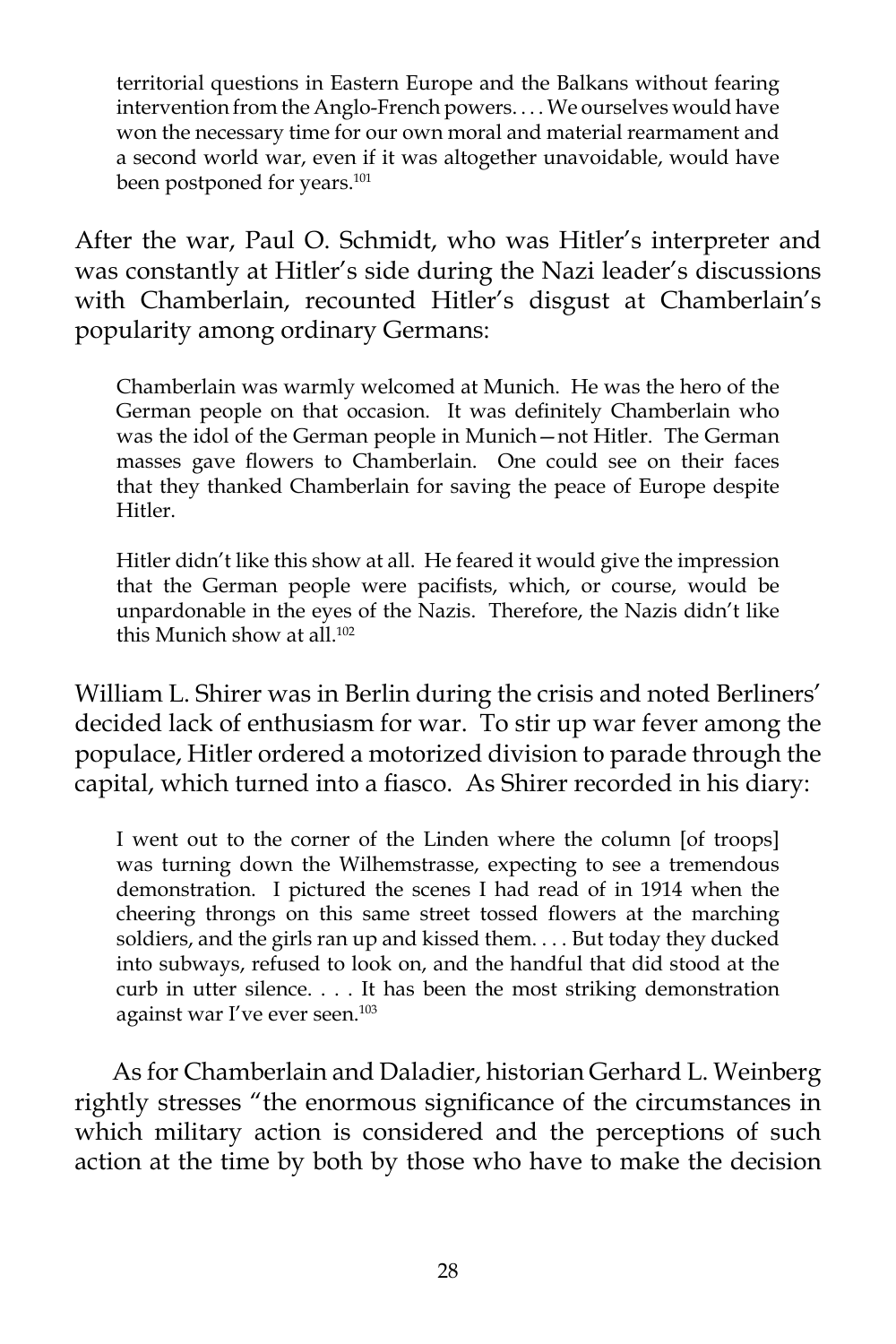and by the segments of the public that will have to bear the burdens of any war." In this context, he concludes, "it is surprising that in the crisis over Czechoslovakia there was any serious consideration of going to war at all in Britain or France."104

 A most intriguing if unanswerable question about Munich is: what if Czechoslovakia had decided to fight anyway? Anglo-French abandonment did not dictate Prague's renunciation of the inherent right of self-defense. The Czech military strongly favored resistance, and Churchill believed that a Czech decision to fight would have shamed France into war.<sup>105</sup> And who knows what might have happened then? At a minimum, Czech resistance would have bloodied Germany militarily and postponed Hitler's turn on Poland probably into the spring of 1940. Maybe his own generals would have moved against him. Moreover, as the Soviet Union was also a nominal treaty ally of Czechoslovakia though the two states shared no common border, a fighting Czechoslovakia, especially if joined by France, almost certainly would have delayed, if not altogether eliminated, the emergence of any incentive on Stalin's part to cut the kind of strategic deal he made with Hitler in August 1939. President Benes' decision not to order the defense of his own country for fear that a vengeful Hitler would slaughter the Czech nation may have been a more fateful one than the Anglo-French capitulation to Hitler on the Sudetenland issue.106

### **Guilt Over Versailles.**

 Czechoslovakia's Sudetenland was Hitler's last territorial acquisition that could be justified on the principle of selfdetermination. Between his assumption of power in January 1933 and the conclusion of the Munich Conference in September 1938, Hitler worked to rectify what he, all Germans, and many in Britain regarded as injustices imposed on the German state and nation by the vengeful victors of World War I. "Until 1938," observes British historian R. A. C. Parker, "British policy towards Germany was dictated by the belief among the majority of the British public that Germany had real grievances which should be rectified, grievances which derived, in large part, from the alleged follies of French foreign policy."107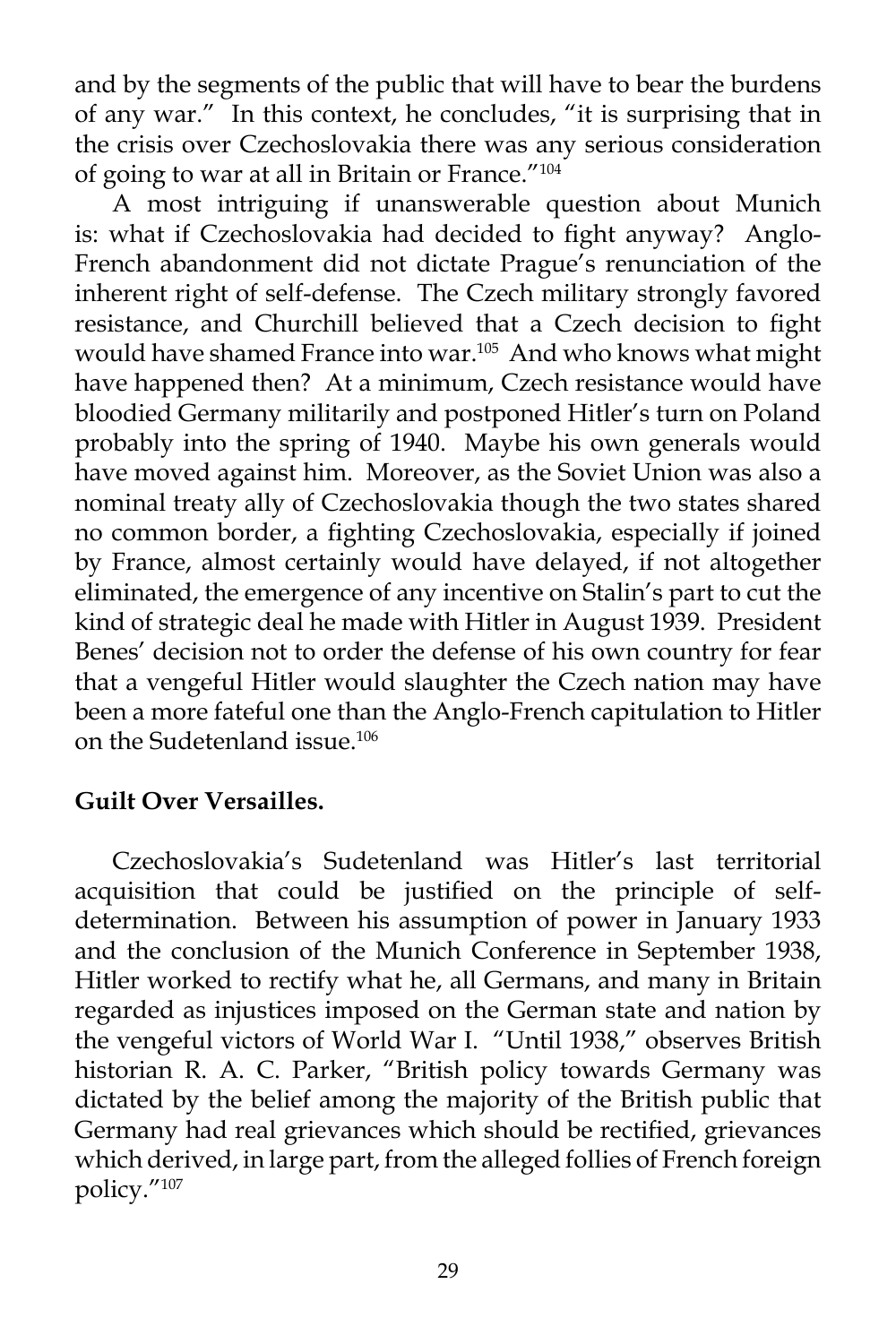The Treaty of Versailles was indisputably vindictive. The treaty assigned Germany blame for World War I; imposed crushing reparations on Germany; stripped Germany of its colonies and all but token military power; demilitarized the Rhineland; prohibited German union with Austria; and arbitrarily redrew Germany's southern and eastern borders, peeling off significant territory and population. As such, "it was widely regarded among historians, economists, politicians, and policymakers as an unjust peace" and "these guilt feelings effectively obstructed action to enforce its terms when . . . the Third Reich started casting off the treaty restrictions."<sup>108</sup> This harsh and unwise *diktat* was imposed at gunpoint and was unenforceable absent the constant threat of war by those who imposed it. However, British opinion began turning against the treaty (and against continued French belligerence toward Germany) within months after its conclusion in 1919.

 The British opposed risking war to enforce a treaty they believed to have been a mistake in the first place, and they believed it inevitable that Hitler would rearm and cast off other Versailles restrictions on Germany. Indeed, in anticipation of inevitable German rearmament, Britain cut a naval deal with Germany in 1935 that violated the Treaty of Versailles and gave Hitler a green light to start building a navy, including submarines. The Anglo-German Naval Treaty, which Hitler repudiated just 4 years later, permitted Germany to construct tonnage up to 35 percent of that the Royal Navy. Since Germany was starting from scratch, the agreement invited the Third Reich to build a navy as a fast as it could. The agreement shocked the French, who had not been consulted in advance, and encouraged Mussolini to believe that the British were too scared of Hitler to oppose the aggression he was about to launch in Abyssinia.109 Not until March 1939, when Hitler broke the Munich Agreement, did British and French policy toward Germany converge on a willingness to go to war to stop further Nazi expansion.

## **Dread of Strategic Bombing and Misjudgment of the Nazi Air Threat.**

 Both governments and publics in Britain and France were gripped by a generic dread of mass air attacks on cities, and governments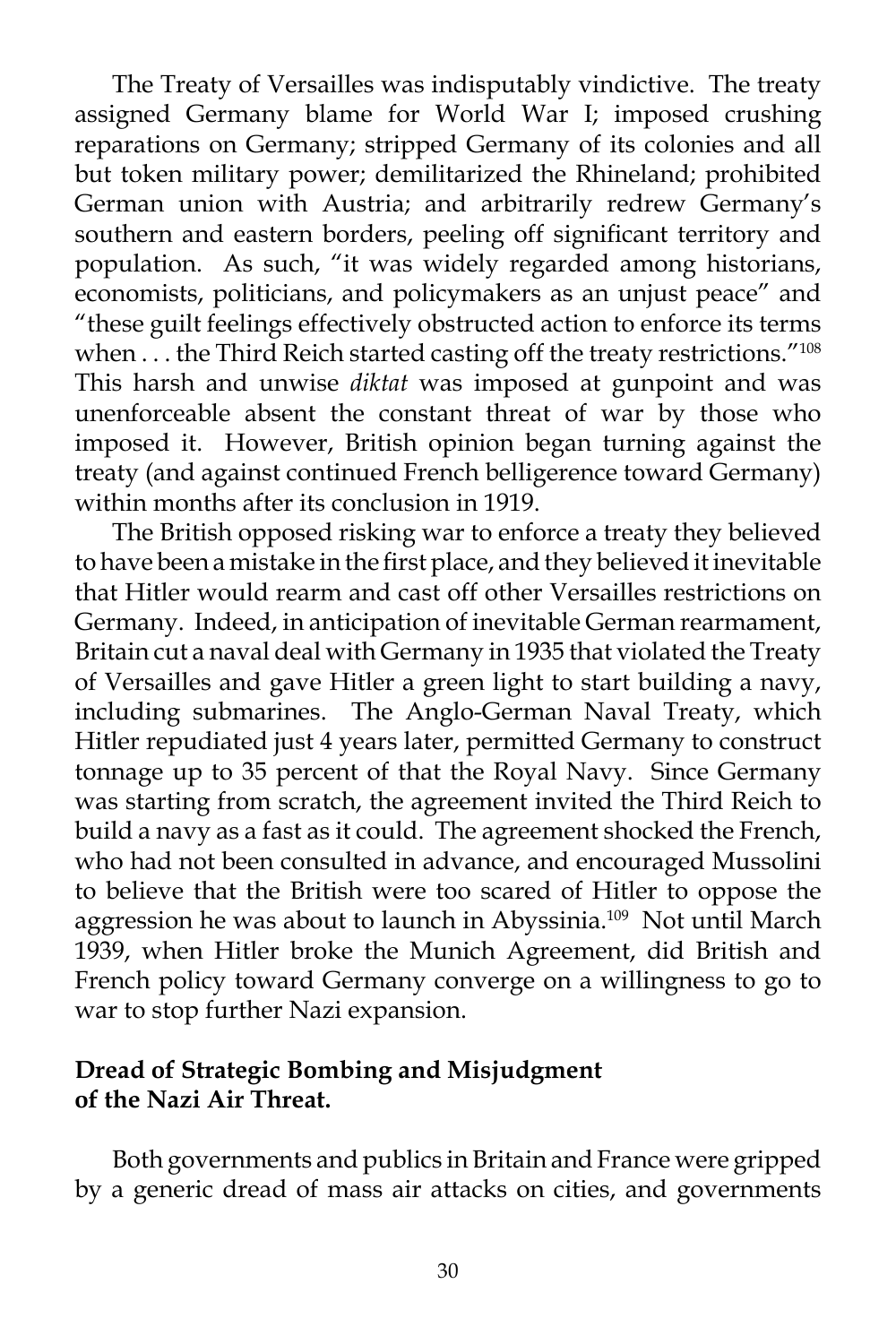misread the size and nature of the German Luftwaffe, taking at face value Hitler's announcement in 1935 that Germany already had air parity with Britain.<sup>110</sup> They saw in war with Germany immediate and massive air attacks on London and Paris. The dread of air attack stemmed from a belief that strategic bombardment was irresistible and that its potential effects could include rapid disintegration of the political and social order. In 1932 British Prime Minister Stanley Baldwin had famously declared: "There is no power on earth that can protect [its people] from being bombed. . . . The bombers will always get through. The only defense is in offense, which means that you have to kill more women and children than the enemy if you want to save yourselves."<sup>111</sup> Baldwin's view was certainly the starting point for British and American air power advocates from the early 1920s onward. They believed that air power, not armies and navies, would determine the outcome of future wars, and that the best defense against air attack was a good offense in the form of massive bomber forces. They rejected investment in defenses which (in the days before radar and "pursuit" aircraft that could fly as fast as bombers) they rightly regarded as futile, and they were firmly opposed to diverting air power to assist ground and naval forces.

 Until the summer of 1938, the Royal Air Force (RAF) remained committed to deterrence of air attack via the threat of retaliatory strategic bombardment. The persistence of this commitment was extraordinary, given the RAF's lack of bombers with sufficient range and payload to inflict more than token damage on Germany. Indeed, the strength of the RAF's ideological commitment to strategic bombing stood in stark contrast to its inability to provide convincing answers to such basic questions as what targets to bomb, how to reach them, chances of hitting them, how hard to hit them, how to determine damage inflicted, and what effect on German morale and industry? "The RAF was, in the late 1930s," observes air power historian Tami Davis Biddle, "an organization facing the fact that it could not carry out its own declaratory policy."<sup>112</sup> Ironically, the Chamberlain government, on the recommendation of Sir Thomas Inskip, Minister for the Coordination of Defense, had already decided to shift the RAF's funding priority from bombers to fighters. Inskip believed that German bombers could be more easily destroyed by British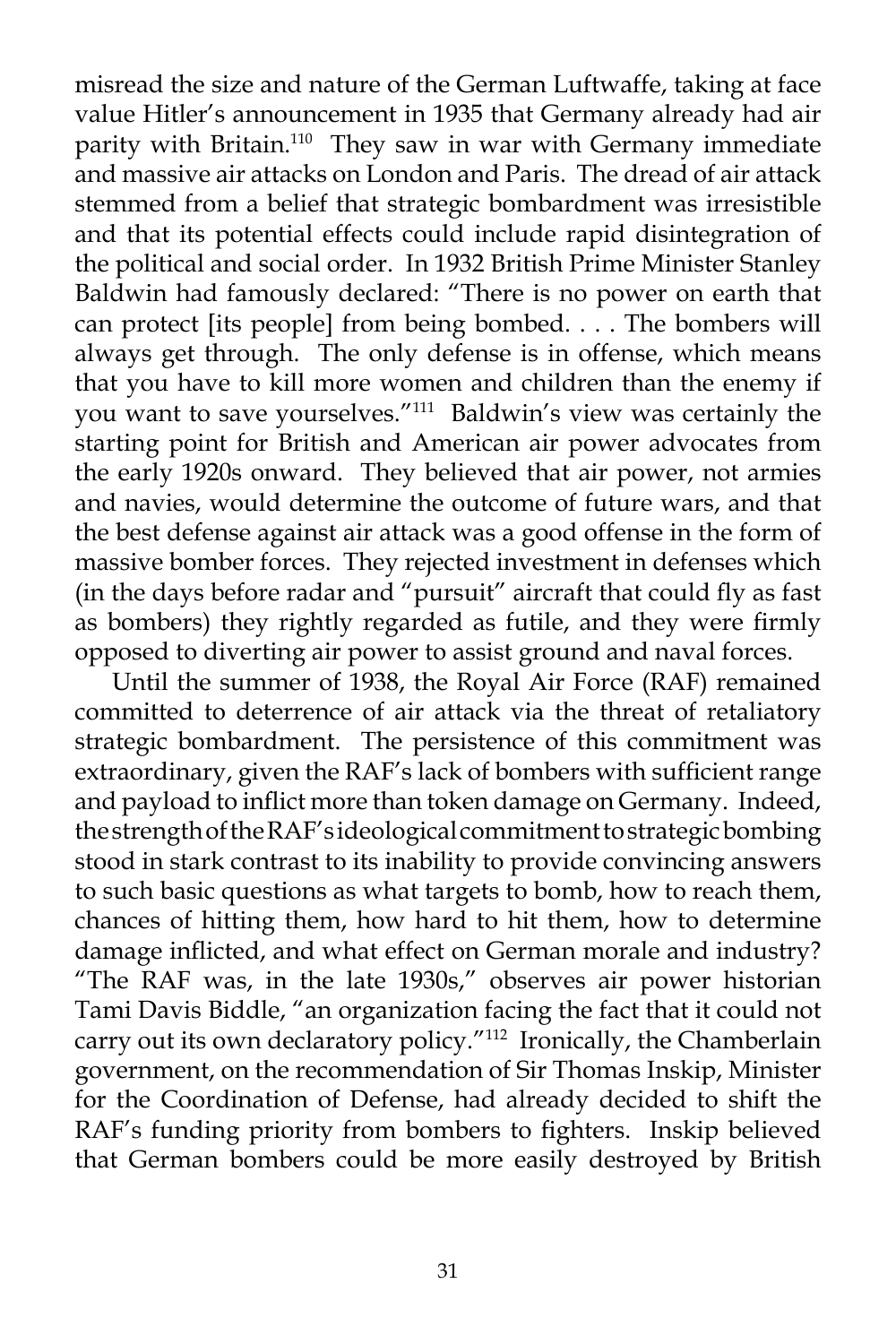fighters in British air space than by British bombers over German airfields and aircraft production sites; fighters also were much cheaper to build than bombers, and the appearance of radar would tell Fighter Command where the attacking German bombers were.<sup>113</sup> Over the strong objections of the RAF, the Chamberlain government thus opted for defense over deterrence, thereby paving the way for the 1940 Battle of Britain, perhaps the most critical defensive battle of World War II.

 The misreading of the Nazi air threat stemmed from failure to appreciate, especially in Britain, that German air power was being developed primarily for purposes other than strategic bombardment, and from deliberate strategic deception by Berlin and such influential American dupes as Charles A. Lindberg, a pro-Nazi defeatist who trumpeted German air power's irresistibility to British, French, and American audiences. Because the RAF "lacked adequate information on the purpose of the Luftwaffe . . . British air planners assumed that its role would not be very much different from the role they envisaged for the RAF."114 The assumption was that Germany would attempt a knock-out strike against London, and as early as 1934 Winston Churchill, a persistent purveyor of inflated estimates of German air strength,115 argued that Germany was approaching air parity with Britain and would have three times the RAF's strength by 1937.116 On the eve of Munich, Lindberg's widely reported view was that "Germany now has the means of destroying London, Paris, and Praha [Prague] if she wishes to do so. England and France together do not have enough modern planes for effective defense."<sup>117</sup> (On the eve of the Munich Conference British intelligence estimated that Germany had a total of 1,963 combat-ready fighters, bombers, and dive bombers, when Germany actually fielded a total of only 1,194.118) P. M. H. Bell believes that "Munich was a victory for the terror which the Germans inspired by displaying the Luftwaffe with panache, and letting their opponents' nerves do the rest."119

 Germany, in fact, had nothing of the sort of air capacity Lindberg claimed. A fleet of long-range four-engine bombers lay beyond Germany's technical and industrial reach in the 1930s, and strategic bombardment was, in any event, alien to the kind of war the Germans planned to fight. "Luftwaffe planners, keenly aware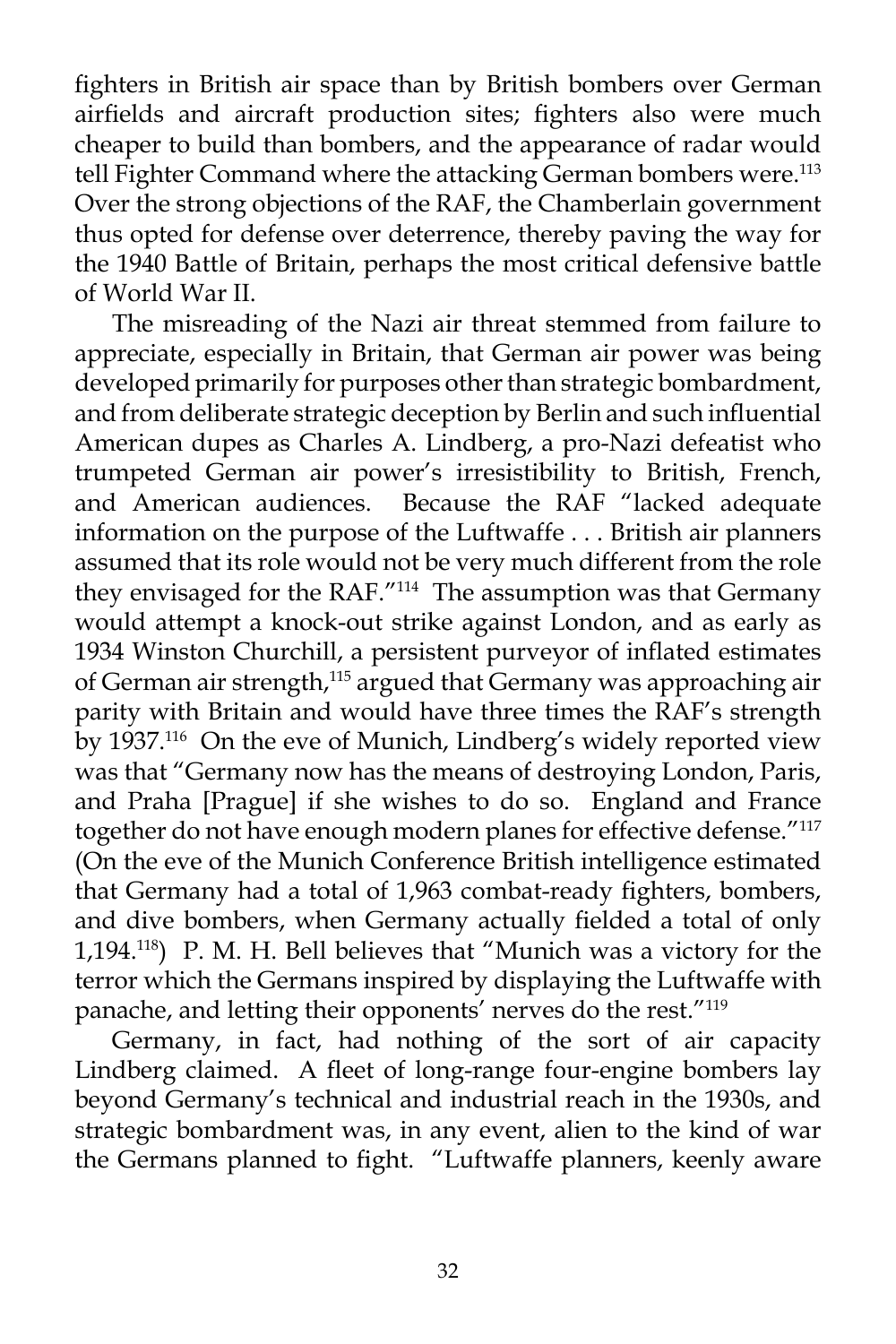of Germany's continental position, recognized that pursuit of an air strategy divorced from ground operations represented a luxury the Reich could not contemplate."<sup>120</sup> Accordingly, the Germans built an air force of short-range light bombers, dive bombers, and fighters designed to support army operations; it was a force whose limitations as an instrument of strategic bombardment were evident in the Battle of Britain, notwithstanding the relatively short distances separating Luftwaffe air bases in France and key targets in southern England. Nevertheless, "the misapprehension of a Germany prepared to strike a 'knock-out' blow continued right up to the war's outbreak."121

 The French were thoroughly pessimistic over the Nazi air threat. Though French intelligence correctly concluded that the Luftwaffe's primary role was to support German army operations,<sup>122</sup> the leadership of the French air force had no confidence in its own service in a contest with the Luftwaffe. The French air force offered Daladier no offensive options and no convincing defensive options against a sustained Luftwaffe assault.<sup>123</sup> Though nominally an independent service since 1930, the French air force was organizationally and doctrinally tied to the methodical defensive strategy of the French army; it had no capacity to wage a coherent air war against either the Luftwaffe or German industry. Additionally, French aircraft factories lacked mass production techniques and suffered chronic labor unrest; worse still, French air planners made premature procurement decisions that rendered much of the French air force obsolete in 1940.124 Finally, France, like Britain, fell for Berlin's strategic deception on the strength of German air power. A month before the Munich conference, General Joseph Vuillemin, chief of the French air staff, was invited to pay the Luftwaffe an official visit. In Germany he was wined and dined, taken to air bases and aircraft production factories, and treated to "a pageant of German military power calculated to kill any French intention to use its admittedly weak air force, even though it was the only way that Czechoslovakia could be given any immediate aid."125 The visit convinced the already pessimistic Vuillemin that the Luftwaffe could destroy the French air force in no more than 2 weeks.<sup>126</sup>

 Robert Jervis argues convincingly that Britain until 1939 was effectively "self-deterred" from taking military action against Nazi Germany by an exaggerated fear that "Germany would wipe out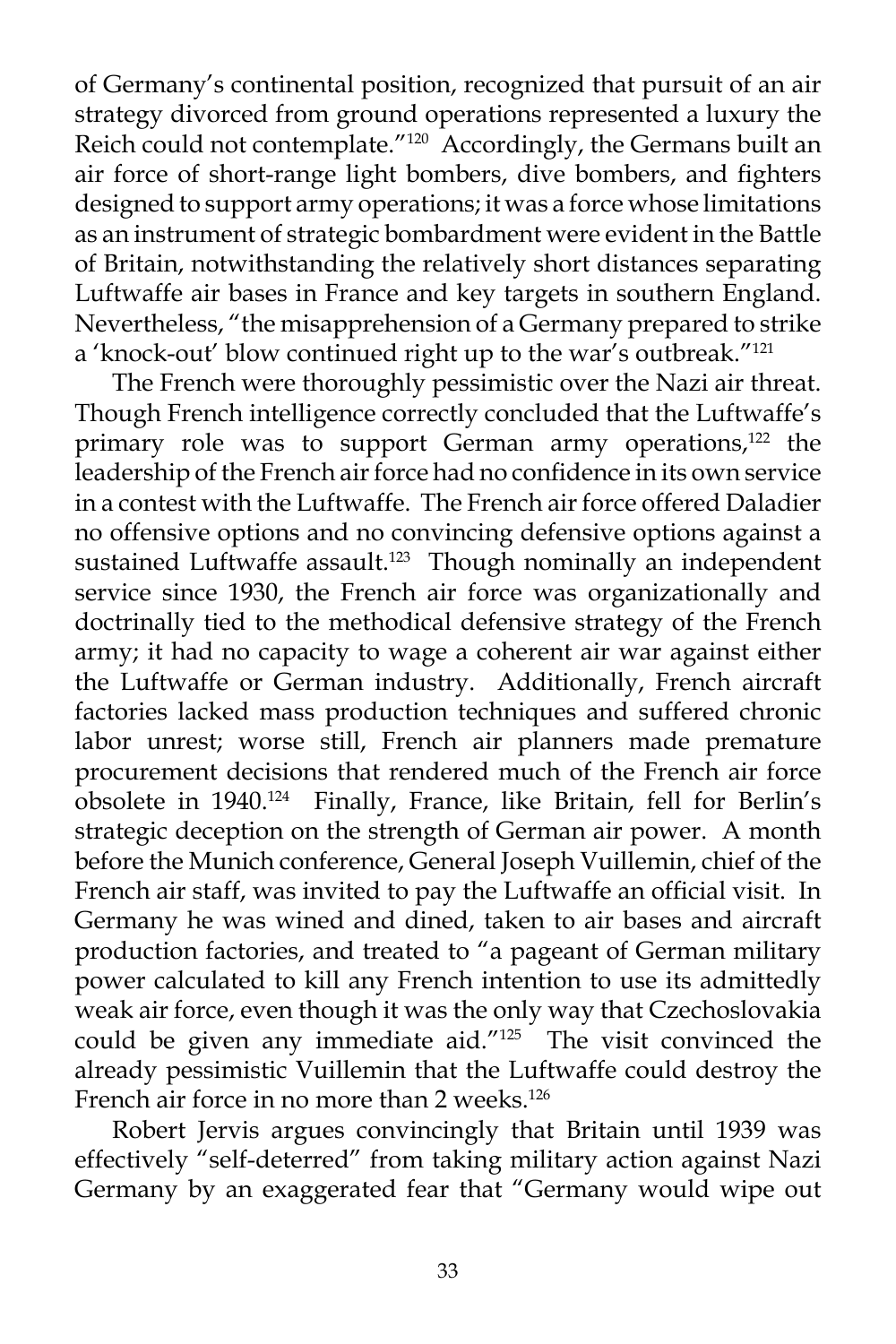London at the start of a world war." Though this fear represented a "fundamental misreading of Germany air policy and air strength," it nonetheless guided British decisionmaking.127 Moreover, as Dominic Johnson points out, an exaggerated German air threat supported the agendas of both appeasers and anti-appeasers. "For the former it demonstrated that war would be very costly and should therefore be avoided; for the latter a larger Luftwaffe demonstrated that Germany had become more aggressive and therefore that the RAF must be built up to oppose it."<sup>128</sup>

# **Public Opinion.**

 Not until 1939, after Hitler violently breached the Munich Agreement with his invasion of the remainder of Czechoslovakia, did British and French public opinion harden against Hitler to the point where it was prepared to risk war to prevent further German expansion. Just 6 months earlier, both Chamberlain and Daladier had returned from Munich to cheering crowds of their respective countrymen who were joyously relieved that war had been avoided over Czechoslovakia.

 The shift in British opinion was key because of France's strategic dependence on Britain and because significant segments of the post-World War I British and French electorates were pacifist and/or committed to complete disarmament. In Britain, 4 years of unprecedented bloodletting in Flanders followed by a vindictive "peace" treaty convinced many that the war had been a terrible mistake and the Versailles Treaty not much better. Thus the famous 1933 Oxford Union vote in favor of the motion: "That this House will in no circumstances fight for its King and County." (The vote was 275 ayes to 153 nays.)<sup>129</sup> War phobia was particularly pronounced with respect to Germany because, as the liberal editor of the *New Statesman and Nation* observed in 1929, "Almost everyone, Conservatives, Liberals, and Labour alike, regarded the French notion of keeping Germany permanently as a second-class power as absurd, and agreed that the Versailles Treaty must be revised in Germany's favor."130 The combination of war trauma induced by the experience of 1914- 18 and sympathy toward a Versailles-wronged Germany effectively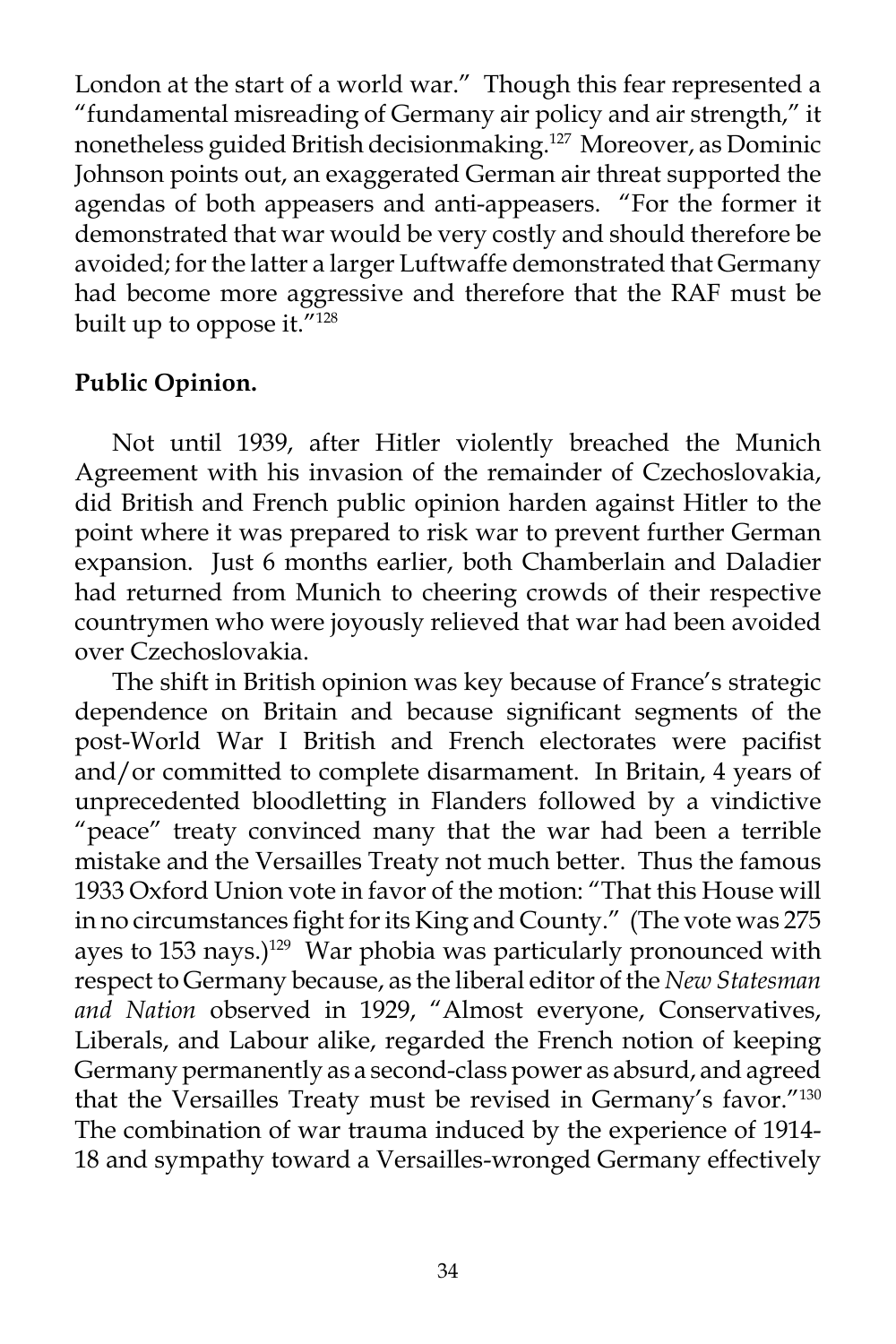precluded any British government from carrying the country into war with Germany until Hitler clearly revealed his aggressive intentions beyond Germanic Europe. It is improbable that even the eloquent, Nazi-despising Churchill, had he been prime minister in 1938, could have mobilized public opinion for war with Hitler over the fate of Germans in a mistakenly created country that Britain was in no position to save.

 The situation was not one in which British and French leaders were imprisoned by public opinion; statesmen seek to lead rather than simply follow public opinion—and both Chamberlain and Daladier were experienced men in the business of government. Rather, the situation was one in which Daladier could not hope to mobilize French opinion for military action against Germany absent unambiguous British support for such action, and in which Chamberlain was still of the view that Hitler's aims in Europe were sufficiently limited to be accommodated via concession and negotiation. One could hardly expect Chamberlain to attempt to mobilize British public opinion for a war he believed was both unnecessary and avoidable—indeed, a war that he almost single-handedly thwarted at Munich via the very threat of war itself.

### **American Isolationism.**

 U.S. intervention in World War I on the side of Britain and France sealed Germany's military fate, and had the United States remained politically engaged in Europe after the war, the course of events on the Continent might have been different. France wanted a defensive military alliance with Britain and the United States as a deterrent to future German aggression, and had such an alliance been established and had it remained credible (via perhaps the forward deployment of British and American combat forces in France), it is difficult to imagine Hitler courting war with the great coalition that had defeated Imperial Germany. Hitler, who sought to dominate the entire continent, might have been compelled to settle for a German empire confined to Eastern Europe and Russia.

 Norman Rich, in his assessment of the reasoning behind Hitler's fatal declaration of war on the United States following the Japanese attack on Pearl Harbor, contends that Hitler, though he expressed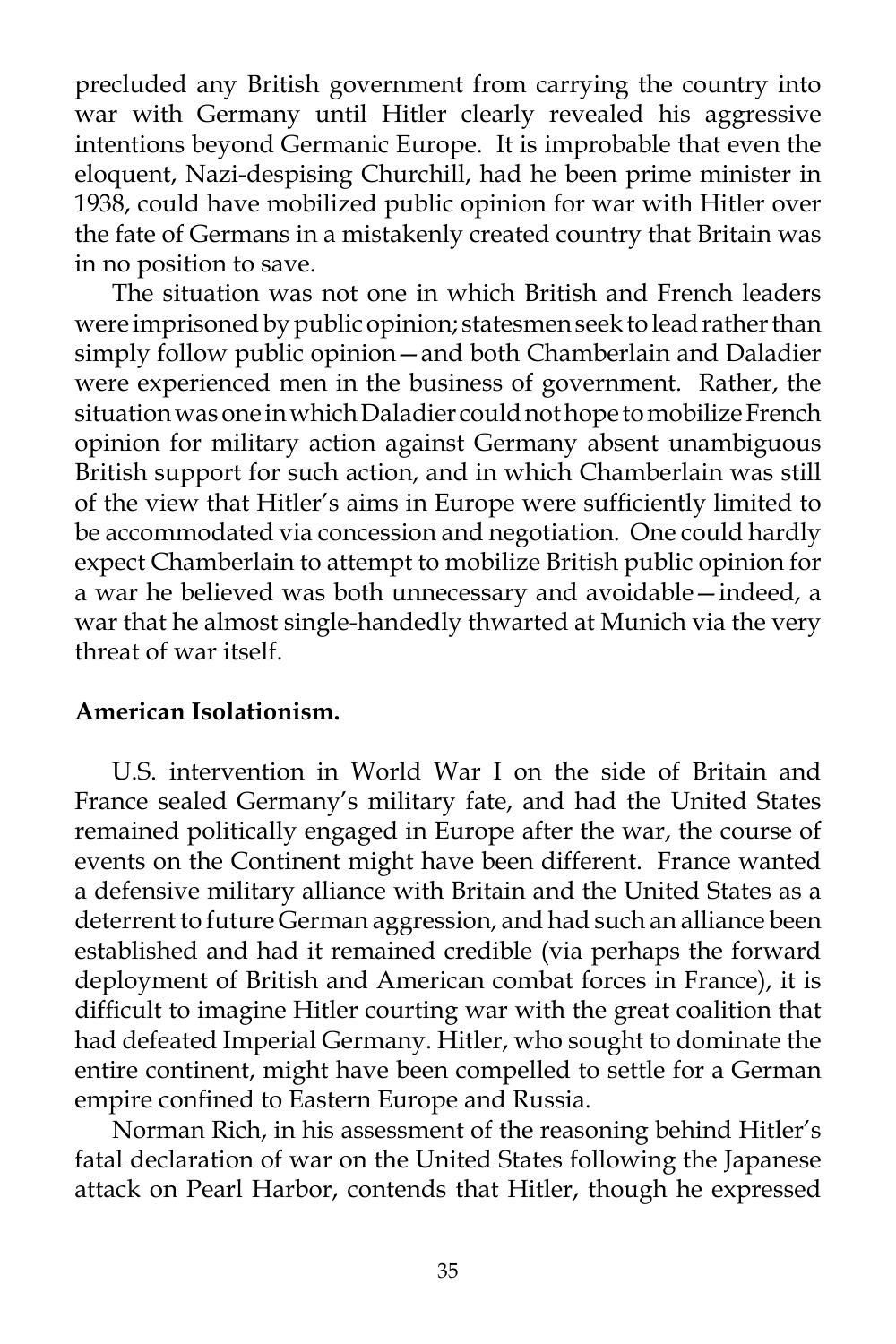contempt for American military capabilities "to instill courage in people justifiably fearful about America's strength," pursued pre-Pearl Harbor policies toward the United States that were "determined by a very realistic respect for American power and by a constant fear that America might intervene in the war before Germany's position on the European continent had been consolidated."<sup>131</sup> Until the Japanese attack on Pearl Harbor, Hitler was careful not to provoke war with an increasingly belligerent Franklin D. Roosevelt because he was greatly impressed with America's sheer size and capacity for mass production.132 (His views on America's racial composition were another matter.)

 America, of course, absented itself from Europe's political affairs during the Inter-War period. It took World War II and the postwar emergence of the Soviet threat to convince most Americans that the key to avoiding entanglement in yet another European war was to establish peacetime military alliances with threatened states. Roosevelt, who from the beginning had reservations about the wisdom of Chamberlain's policy of appeasement, grasped the nature and severity of the Nazi threat long before he was politically able to do much about it. By the end of 1937, he was persuaded that the Anti-Comintern Pact between Germany, Japan, and Italy constituted a secret offensive-defensive alliance aimed at world conquest, and though he subsequently flirted with appeasement because Chamberlain seemed committed to it, the Munich Agreement and the bloody November 1938 Nazi anti-Jewish pogrom known as *Kristallnacht* convinced Roosevelt that Hitler's aims were unlimited and that Nazi Germany could be stopped only by credibly threatened force.133

 Roosevelt's freedom of action, however, was severely limited not just by a decidedly isolationist Congress but also by Anglo-French appeasement of Hitler. The Neutrality Act of 1937 prohibited the United States from supplying arms or extending any loans or credits to any belligerent in a future European war. Because the act made no distinction between aggressor states and their victims, it blocked Roosevelt from assisting Europe's democracies if they were attacked by Nazi Germany and Fascist Italy. In so doing, it eliminated the possibility of credible American threats to participate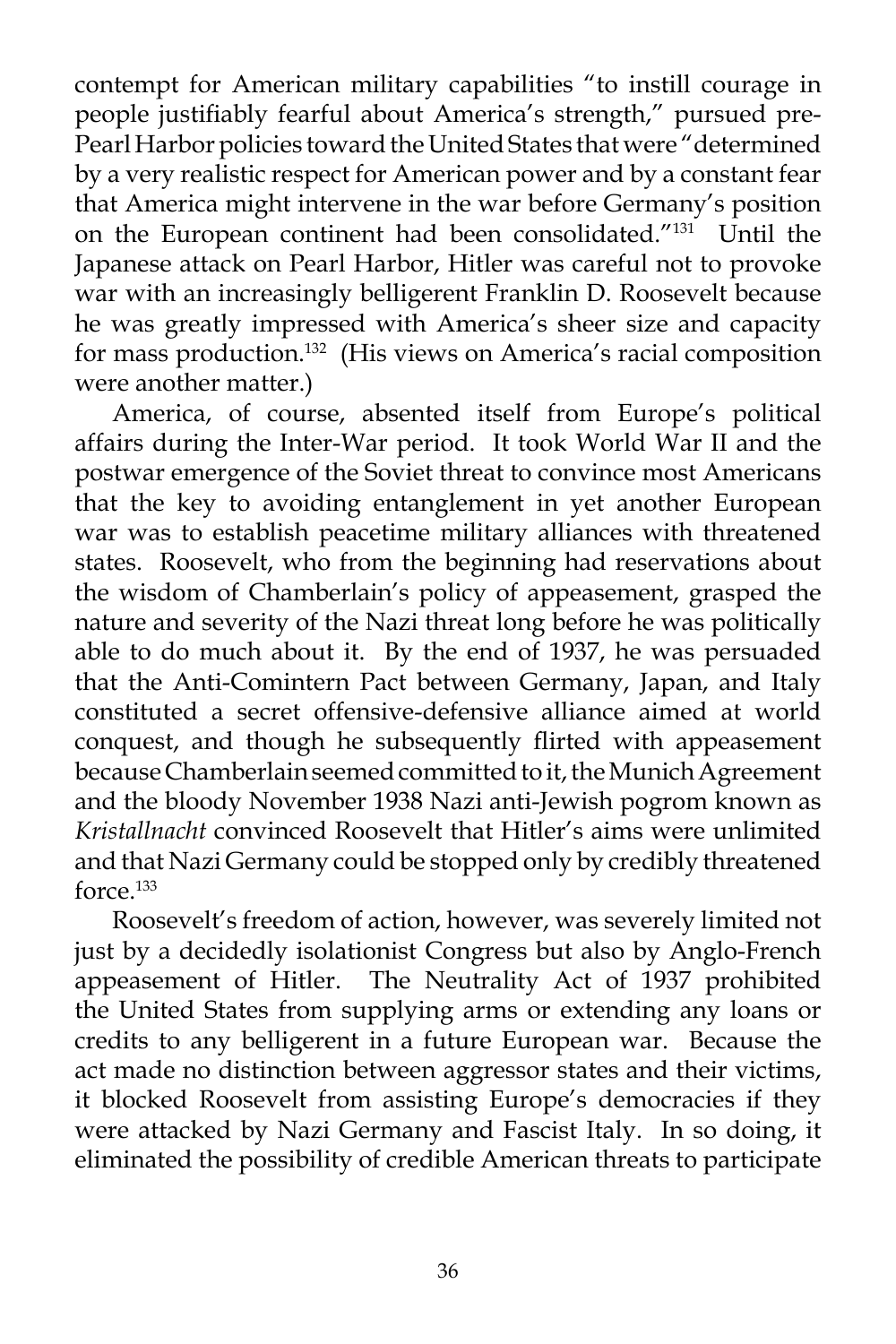in the strategic containment of Hitler and Mussolini. It is testimony to the isolationists' grip on the Congress (as well as Capitol Hill's determination to reverse what it saw as a growing Executive Branch accretion of power at the expense of the Legislative Branch<sup>134</sup>) that the Senate rejected Roosevelt's personal pleas to loosen the provisions of the Neutrality Act until after war broke out in Europe in September 1939 and did not repeal the key provisions of the act until the eve of Pearl Harbor. (Congress did not authorize conscription until September 1940—after the fall of France and the Low Countries, and amazingly, the House of Representatives voted to renew authorization for conscription by only one vote in August 1941—2 months after Hitler invaded the Soviet Union and only 4 months before Pearl Harbor.)

 Even had the Neutrality Act been completely repealed in 1937 (the year Chamberlain became prime minister), the United States could hardly act against Hitler when no one else in Europe would. If public opinion in Britain and France blocked political decisionmakers from risking war to stop Hitler until it was too late, a tradition of isolationism from Europe's wars and the seeming remoteness of the German menace to America and its Western Hemispheric security interests virtually precluded war against Germany absent a German attack or declaration of war. C. A. MacDonald summarizes Roosevelt's dilemma:

It was difficult to persuade [American] public opinion that an axis danger existed while Chamberlain continued to talk about an Anglo-German agreement. Yet Roosevelt could not persuade Britain to take a stiffer line with Germany without widespread support for an anti-axis policy which would convince London that American support would be quickly forthcoming in the event of war. The President was caught between the desire to play a larger role in world affairs and the necessity of preserving his political position at home. He never solved the problem of balancing these two factors. While public opinion increasingly supported an active anti-axis policy after September 1939, it never reached the point of endorsing American military intervention.135

 Roosevelt, beginning with his famous October 1937 "Quarantine Speech" in Chicago (which was roundly denounced by isolationists), began a campaign to educate the American people on the gathering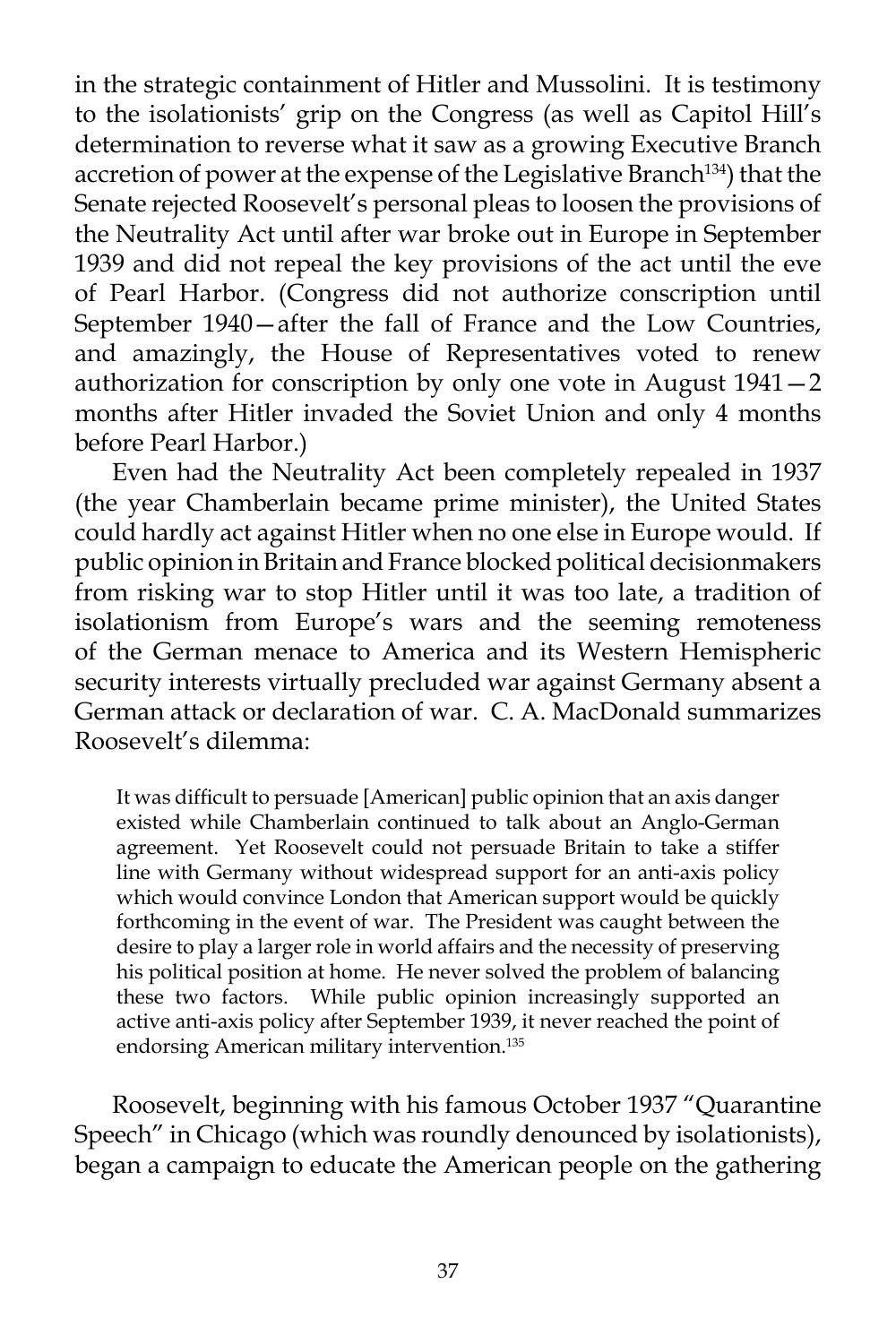threat posed by the fascist dictators in Europe and Imperial Japan; and beginning in 1938, he started a campaign to rearm the United States, focusing primarily on expanded naval and air power (Roosevelt was an air power enthusiast and believer in a potential German air threat to the Western Hemisphere). Munich convinced Roosevelt that Hitler could never be trusted, that his aims were unlimited, and that Germany would eventually threaten the United States.<sup>136</sup> From the outbreak of war in Europe in September 1939 to the Japanese attack on Pearl Harbor in December 1941, Roosevelt transformed the United States from a rigidly neutral bystander into a provider of war assistance (Lend Lease) to Britain (and after September 1941) to the Soviet Union and a de facto naval co-belligerent with Britain against the German submarine menace in the North Atlantic.<sup>137</sup>

### **Distrust of the Soviet Union and Fear of Communism.**

 The alternative to appeasement of Hitler in the 1930s was formation of the kind of grand alliance that defeated Imperial Germany in 1918 and crushed Nazi Germany in 1945. This alternative, however, was never more than theoretical until Hitler invaded the Soviet Union in June 1941 and declared war on the United States the following December. For the United States, domestic politics precluded war or military alliance with threatened states in Europe as voluntary policy choices. But this was not the case for the Soviet Union, which Hitler both reviled and targeted for German racial expansion. Stalin clearly understood Nazi Germany for the deadly foe it was, and in 1934 the Soviet Union entered an alliance with France as a means of checking German expansionism. (The alliance remained nominal because the hostility of the French Right to the alliance effectively blocked initiation of Franco-Soviet military staff talks.) Russia and France had been allies against Imperial Germany, and the Soviet Union in the 1930s constituted the only great power east of Germany. It fielded the largest standing army in Europe and possessed war production potential second only to that of the United States. The same logic that underlay the Anglo-French-Russian alliance of World War I against Imperial Germany applied to stopping Hitler from plunging Europe into another world war, and this logic should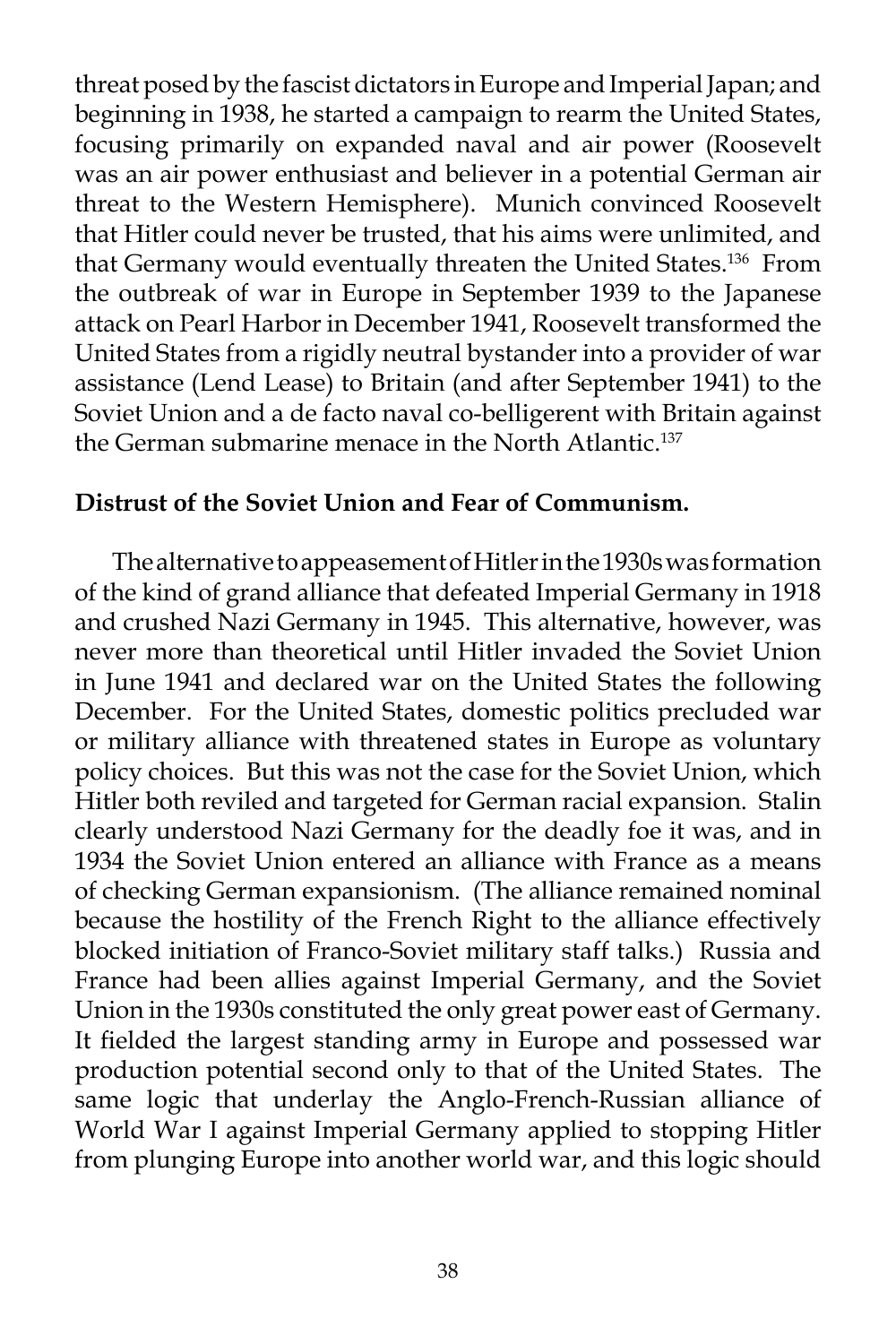have been glaringly apparent after Hitler removed any doubt over his trustworthiness and territorial intentions by invading what remained of Czechoslovakia after Munich.

 Yet in August 1939, Stalin entered a nonaggression pact with Hitler that essentially freed German forces, once they (in conjunction with Soviet forces) had erased Poland, to attack in the West with no fear of having to wage war on a second front in the East. Stalin's conversion from a potential ally of the West into a collaborator with Nazi Germany was the product of several factors, but primary among them was Anglo-French appeasement of Hitler and manifest fear of Communism and mistrust of the Soviet Union. Many Britons and Frenchmen believed Communism posed a greater threat to the West than Nazism, and there were in any event reasonable doubts about the Soviet Union's value as an ally against Hitler, especially after Stalin decimated the Red Army's officer corps in 1937-38. "It was natural for European states, especially the great imperial powers, Britain and France, to regard Soviet communism as their sworn enemy—for so it was," observes P. M. H. Bell. "From this fact of life some took the short step to the belief that the enemies of communism were your friends, and that fascist Italy and Nazi Germany were useful bulwarks against Soviet influence. Once this notion took root, it was hard to accept that the Nazi regime was itself a threat, nearer and more dangerous than the Soviet Union."<sup>138</sup>

 Hitler was also in a position to offer Stalin extensive territorial concessions east of the Vistula River that Britain and France could not. The nonaggression pact contained a secret protocol that granted Stalin the eastern half of Poland, conceded to the Soviet Union a free hand in Finland, Estonia, and Latvia, and recognized Moscow's interest in the Romanian province of Bessarabia. Under the circumstances, and given the Anglo-French record of appeasing Hitler, Stalin's choice of a deal with Hitler rather than an alliance with Britain and France was a no-brainer. Andrew Crozier has summed up the array of considerations as they appeared to Moscow:

Did the Western powers really intend to resist Hitler? And, if they did, were they capable of doing so effectively? If the answer to either of these questions was even vaguely negative, the Soviet Union, through too close an association with the democracies, could have found herself at war with Germany without credible allies in the west. This would have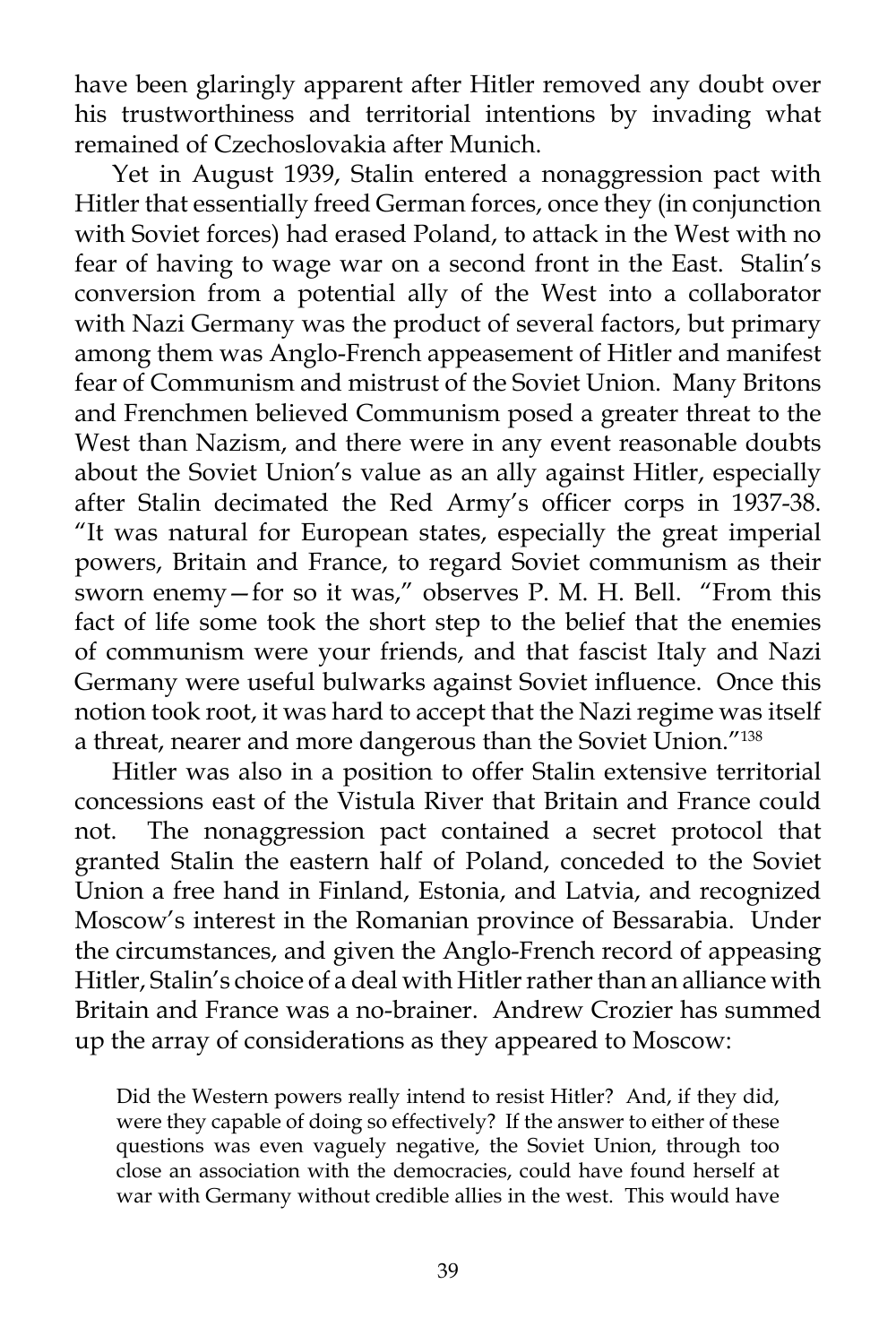been particularly embarrassing militarily for in 1939 a state of undeclared war existed between the USSR and Japan in the Far East which might ultimately have resulted in a debilitating war on two fronts. On the other hand, the German offer was very attractive. It certainly meant the postponement of war from the Soviet point of view; it implied the possibility of being able to emerge as the *tertius gaudens* from a conflict between the capitalist powers; and [it] allowed the extension of the USSR's defensive lines into Eastern Europe and the Baltic littoral. Stalin opted for the certainties of an accommodation with Hitler, rather than the uncertainties of a tie with Britain and France.<sup>139</sup>

\* \* \* \* \*

 Anglo-French appeasement of Nazi Germany during the 1930s was the product of multiple political, military, and psychological factors that combined to deny any realistic possibility that the Western democracies could or would act effectively against Hitler in time to thwart outbreak of a second world war in Europe. This is not to embrace historical determinism; rather it is simply to argue that the alignment of political, military, and psychological factors in the 1930s were never such as to offer both London and Paris simultaneously a clear appreciation of the nature and scope of the German threat, as well as the opportunity to employ military force confidently and effectively against that threat. In hindsight, it is easy to condemn appeasement because it led to World War II, but until 1939, the record of appeasement was one of sparing Europe *from*  war. Chamberlain and Daladier could not know they were making pre-World War II decisions, on the contrary, they were struggling to avoid war. But not at any cost. When in 1939 Hitler violated the Munich Agreement and, in so doing, dispelled any lingering doubts in London and Paris about his real intentions in Europe, Chamberlain and Daladier committed to a policy of war by extending defense guarantees to Poland and other threatened states.

#### **WHY DID APPEASEMENT FAIL?**

 Anglo-French appeasement of Hitler failed for the simple reason that Hitler was unappeasable. He wanted more, much more, than Britain or France could or would give him. Chamberlain sought to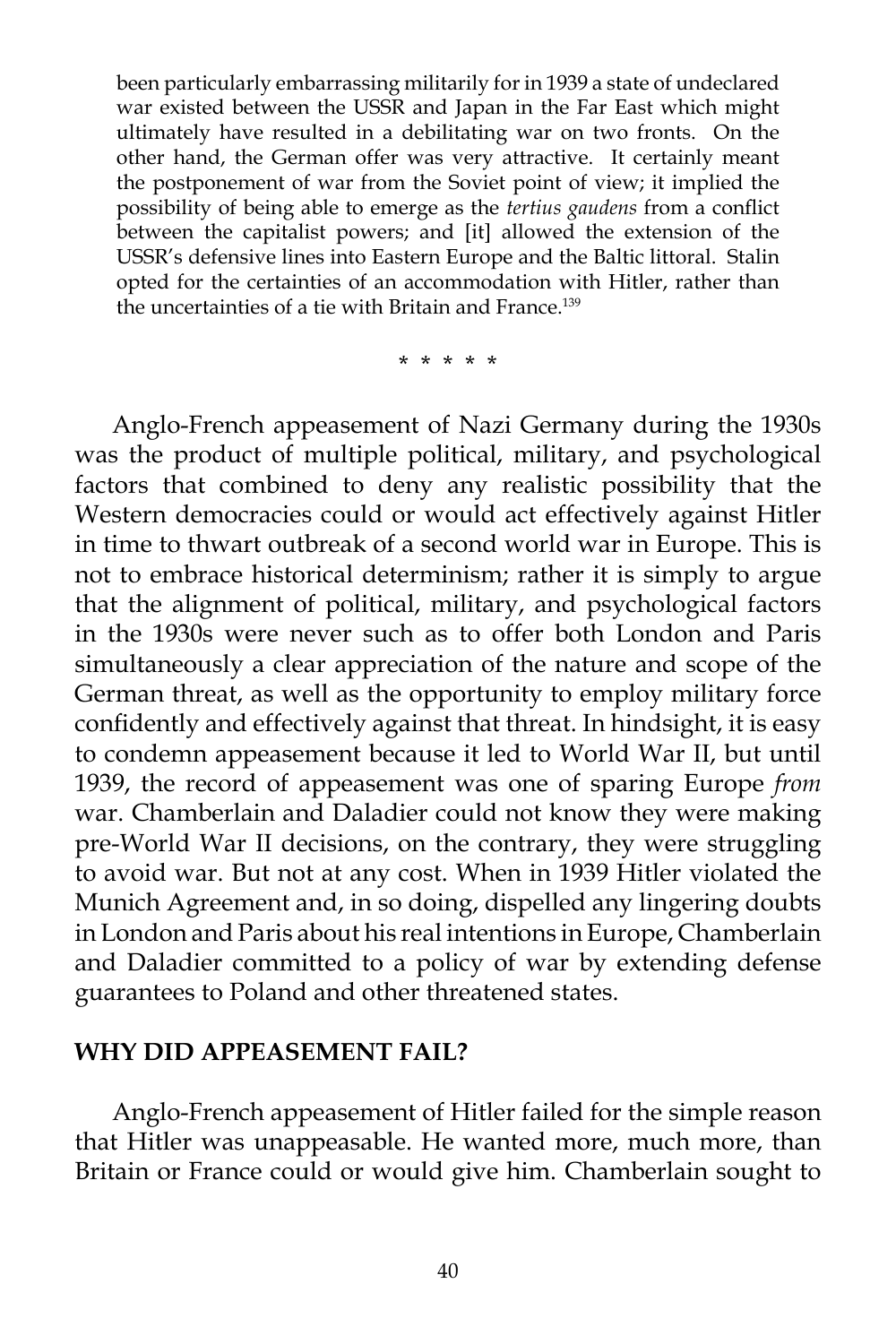propitiate Germany within the framework of Europe's traditional balance of power system; Hitler sought to overthrow that system. He fooled Chamberlain (and many others in Europe, including conservative German nationalists) into believing that Nazi Germany's foreign policy ambitions, like those of the Weimar Republic, were limited to rectification of the 'injustices" of the Versailles Treaty, and until 1939 he was careful to limit Germany's explicit territorial demands to Germanic Europe, demands he justified in the name of national self-determination. In this regard, British policy toward Germany was consistent from 1919 on: it sought to bring "Germany back into the community of nations . . . negotiating the relaxation of those [Versailles] treaty restrictions that were perceived as untenable." London "never supported the French policy of enforcing the Treaty of Versailles or the French system of alliance with Eastern Europe."140 Needless to say, the success of Hitler's diplomacy in the 1930s profited immensely from basic Anglo-French differences over how to deal with Germany.

 To be sure, Hitler was not shy about discussing the scope of his ambitions in Europe. *Mein Kampf*, written in prison 10 years before Hitler came to power, might be dismissed as the rantings of a failed revolutionary, but once in power, the Nazis' innate savagery and Chancellor Hitler's numerous public declarations of Germany's racial destiny in the Slavic East—the imperative of Aryan seizure of *lebensraum* in the vast domain of the inferior races that lay between Germany and the Urals—could not be so easily ignored. As Norman Rich notes, what Hitler had in mind as a model was not the Hapsburgian one of "indiscriminate annexation of peoples of different races and religions," but rather "that of the Nordics of North America who swept aside lesser races to ensure their own ethnic survival."141 But was this not a literally fantastic vision? How would Hitler go about it? Would Eastern Europe and Russia submit? Would the rest of Europe accept a continental German empire that would destroy the European balance of power? Was any head of a major European state really prepared to plunge the continent into another bloodbath on behalf of a crackpot racial theory? It all seemed incredible.

 The very fact that Chamberlain could not bring himself to believe that Hitler wanted another world war testified to his understanding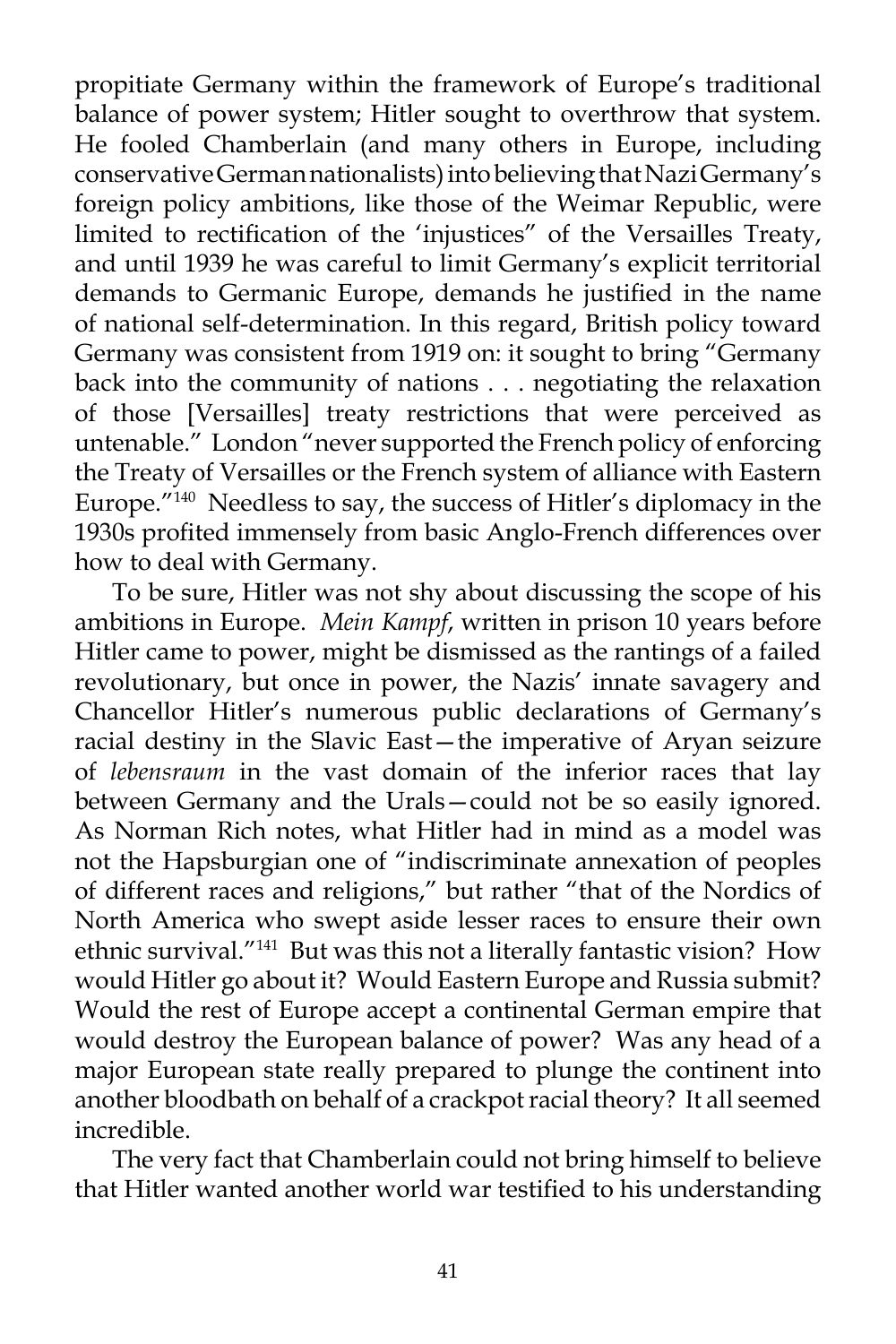that any German bid for continental domination meant war, and in 1939 Chamberlain was even prepared to—and did—go to war with Germany for the sake of a country Britain was in no position to defend. Hitler, and ultimately Chamberlain, understood that his imperial ambitions in Europe could not be satisfied without war.

 But Hitler was not just unappeasable; he was also *undeterrable*. Shows of strength and resolve—Mussolini's reaction to Hitler's attempted Nazi coup in Vienna in 1934, Britain's "special message" of September 1938 that it was prepared to join France in going to war over Czechoslovakia—forced Hitler to back off, but only because Germany was still rearming and Hitler was not yet prepared to risk military defeat or a general war. True, Hitler planned for general war no later than 1943-45 (when he thought Germany's military and ideological strength would peak relative to Germany's enemies)<sup>142</sup> and was surprised when the French and British prematurely visited it upon him in 1939 by honoring their defense guarantees to Poland. But this miscalculation in no way affected pursuit of his long-term racial objectives in the East. J. L. Richardson properly sums it up. Given Hitler's ideologically driven expansionism,

it follows that neither appeasement nor deterrence could have succeeded in averting war. The fundamental reason for the failure of appeasement was that Hitler's goals lay far beyond the limits of reasonable accommodation that the appeasers were prepared to contemplate. If appeasement encouraged him to increase his demands, it was only in a short-term, tactical sense. Likewise, if a policy of deterrence or firmness had been adopted earlier, it would have changed Hitler's tactical calculations, but there is no reason to suppose that he would have modified his goals.<sup>143</sup>

 War was thus inevitable as long as Hitler remained in power. Clearly, the appeasers had illusions about Hitler; but no less clearly, as Ernest R. May observes, "'Anti-appeasers' had their own illusions which were almost equally distant from reality. They believed that Hitler could be deterred by the threat of war. Few suspected that Hitler *wanted* war."144 The threat of war cannot be expected to scare off a regime that welcomes war. Churchill's postwar declaration that World War II could have been avoided without a shot being fired was wishful thinking; it would have taken either an assassin's bullet or an Anglo-French preventive war to have stopped Hitler.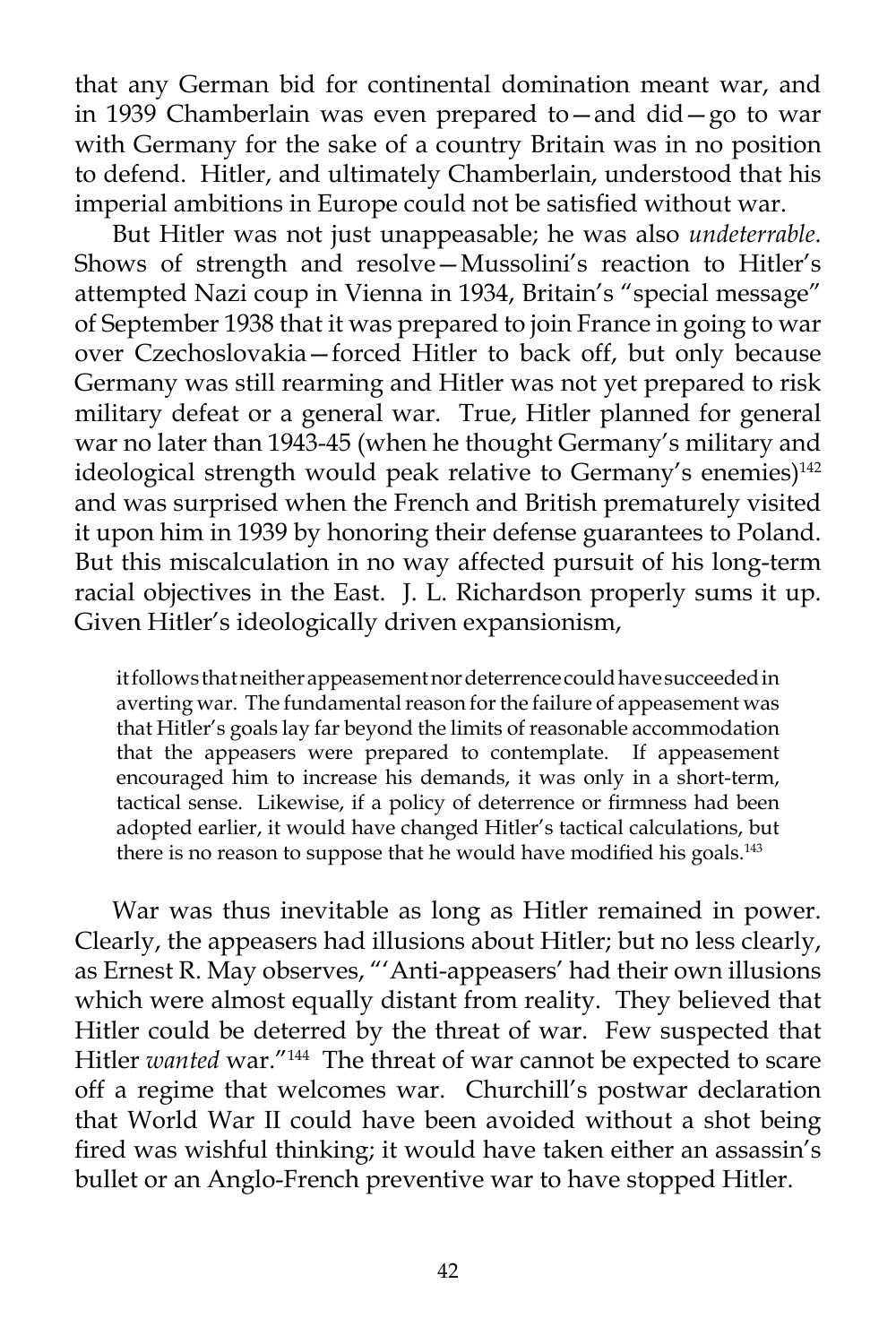Hitler's undeterrability renders moot much discussion about what might have been. Would, for example, a credible Franco-British alliance with the Soviet Union have deterred Hitler from seeking to subdue the Slavic *untermensch* in the East? Hitler was ideologically predestined to invade the Soviet Union, for which he had both racial and military contempt, and he proceeded to do so in June 1941 notwithstanding an unfinished and expanding war with Britain in the West and the growing difficulties of his Italian ally in the Balkans and the Mediterranean. There was, of course, virtually no prospect of a credible Anglo-French-Soviet alliance. Most British and much French political opinion was extremely hostile to Bolshevism and the Soviet pariah state; an alliance with Moscow would be a pact with the Devil. Indeed, a significant segment of French opinion preferred a fascist political order in France itself and viewed Nazi Germany as an indispensable barrier to the westward spread of Bolshevism. Russia's military value as an ally was also questionable, especially after Stalin's decimation of the Red Army's senior leadership. Nor did the Soviet Union share a border with Germany, which meant that Moscow could not project military power against Germany except through Poland and Czechoslovakia.

 To repeat, because Hitler was both unappeasable *and* undeterrable, war could have been avoided only via Hitler's forcible removal of from power, an option apparently not considered by London or Paris and only briefly considered by German military leaders in 1938. Beyond Hitler's departure from power, only a preventive war that crippled German military power, collapsed the Nazi regime, or both, could have averted World War II. Given the horrors of that war, initiation of a preventive war seems retrospectively imperative, and when neo-conservatives such as Richard Perle speak of how Hitler could have been stopped before 1939, they mean forcible regime change of precisely the kind the United States launched against Iraq in 2003. For Britain and France in the 1930s, however, a decisive preventive war against Germany was morally unacceptable, politically impossible, and militarily infeasible. Rewriting history is always easier than writing it.

 These judgments strongly suggest that Germany without Hitler would have been deterrable, and indeed it is hard to see how Europe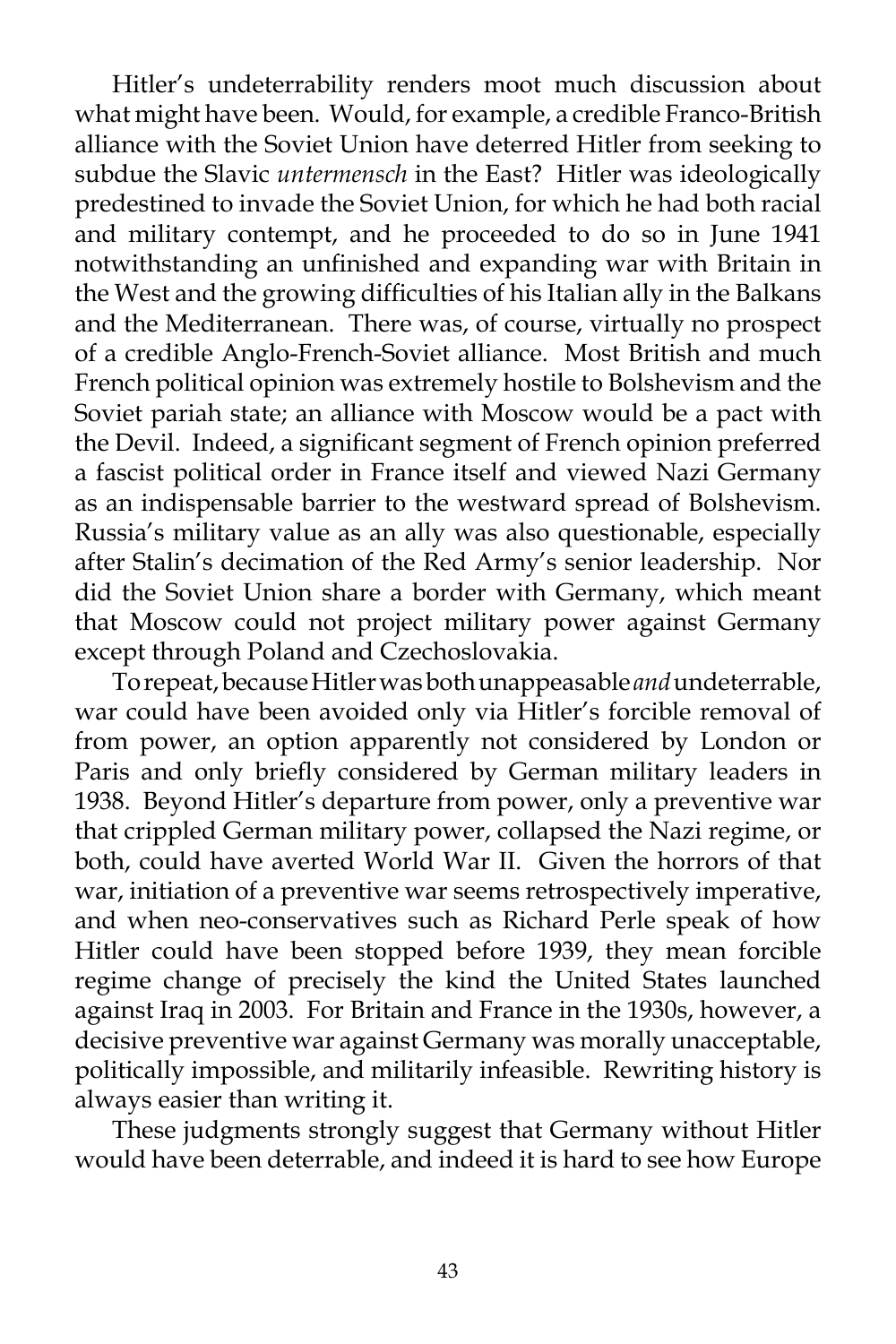gets to World War II without Hitler. Any German government of the 1930s would have pursued rectification of the Versailles Treaty injustices, but even a government of traditional conservative nationalists of the kind that Hitler discarded on his road to war (precisely because they opposed his reckless policies) would have respected the limits of German power and the unacceptability to Britain and France of a German-dominated Europe. They would have been happy to recover lost German territory in Poland, even to see Poland disappear—but not at the cost of general war for which Germany was not prepared (the German economy was not placed on a total war footing until 1942). Almost certainly there would have been no slaughter of the Jews.

# **CONCLUSIONS AND RECOMMENDATIONS**

# **Hitler Remains without Equal as a State Threat.**

No post-1945 foreign dictatorship bears genuine comparison to the Nazi dictatorship. The scope of Hitler's nihilism, ambitions, and military power posed a mortal threat to Western civilization. No other authoritarian or totalitarian regime has managed to employ such a powerful military instrument in such an aggressive manner to fulfill such a horrendous agenda. Stalin had great military power but was cautious and patient; he was a realist and neither lusted for war nor discounted the strength and will of the Soviet Union's enemies. Mao Zedong was reckless but militarily weak. Ho Chi Minh's ambitions and fighting power were local. And Saddam Hussein was never in a position to reverse U.S. military domination of the Persian Gulf. Who but Hitler was *so* powerful *and* unappeasable *and* undeterrable?

# **Anglo-French Security Choices in the 1930s Were Neither Simple Nor Obvious.**

They were at every turn severely constrained by domestic politics, economic difficulties, perceptions of military inadequacy, and Hitler's effective strategic deception regarding Nazi Germany's intentions and capabilities. Appeasement of attempted German revision of the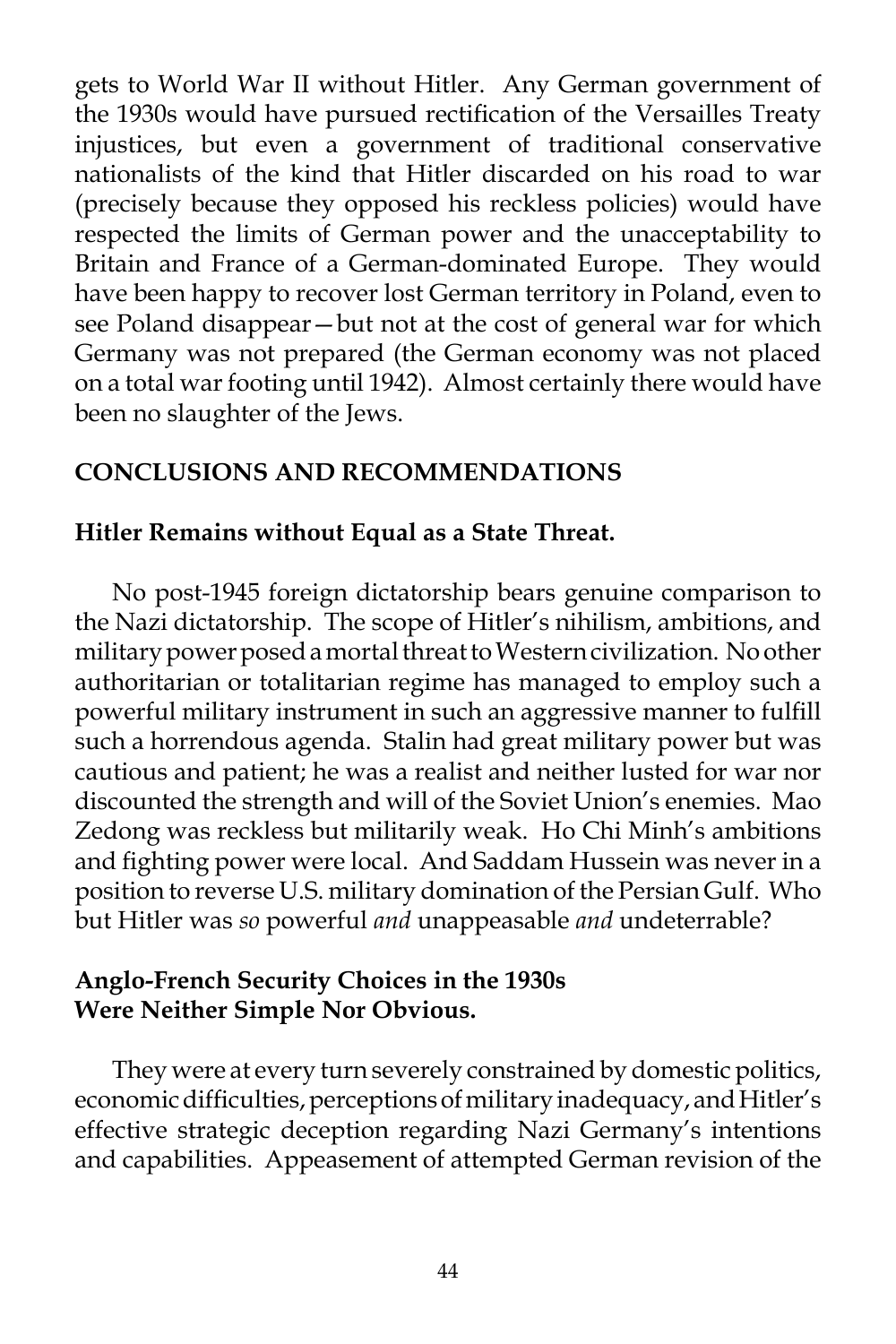Versailles Treaty made both moral and strategic sense because the treaty was unjust, strategically short-sighted, and unenforceable. Nor was it politically possible for the democracies to forcibly oppose the reunification of the German nation within a single state; the victors of 1918 had violated Woodrow Wilson's sacred principle of self-determination by prohibiting union of Germany and Austria and by creating the polyglot state of Czechoslovakia with unhappy German minorities in that state's border areas with Germany.

 Appeasement became untenable the moment Hitler demanded, under the threat of force, the dismemberment of Czechoslovakia which was not only a democratic state prepared to grant the Sudeten Germans considerable autonomy but also a significant military counterweight to German territorial ambitions in Eastern Europe. Yet neither Britain nor France was in a military position to defend Czechoslovakia, although Chamberlain's threat of a general war deterred Hitler from seizing all of Czechoslovakia in 1938.

## **Beware of Hindsight; It Is Not 20/20 Vision.**

Many hindsighters believe they now know what Britain and France (and for that matter the United States) *should* have done in the 1930s—regime change in Berlin via Hitler's assassination or, failing that, an invasion of the Third Reich—because we all know that World War II and the Holocaust were the consequences of appeasement. These facts were hardly self-evident at the time. Today's *should* runs afoul of yesterday's *could not* and *would not.* British and French statesmen did not know they were on the road to general war; on the contrary, they were seeking to avoid it. In any case, neither assassination of the head of a major state nor the launching of preventive war against that state fell within the repertory of practical and politically acceptable policy options available to London and Paris. Past events are viewed through the lens of subsequent events. To be sure, Neville Chamberlain profoundly misjudged Hitler, but if Hitler had dropped dead the day after the Munich Conference of September 1938, Munich would in all likelihood be an historical footnote and "appeasement" a non-pejorative term.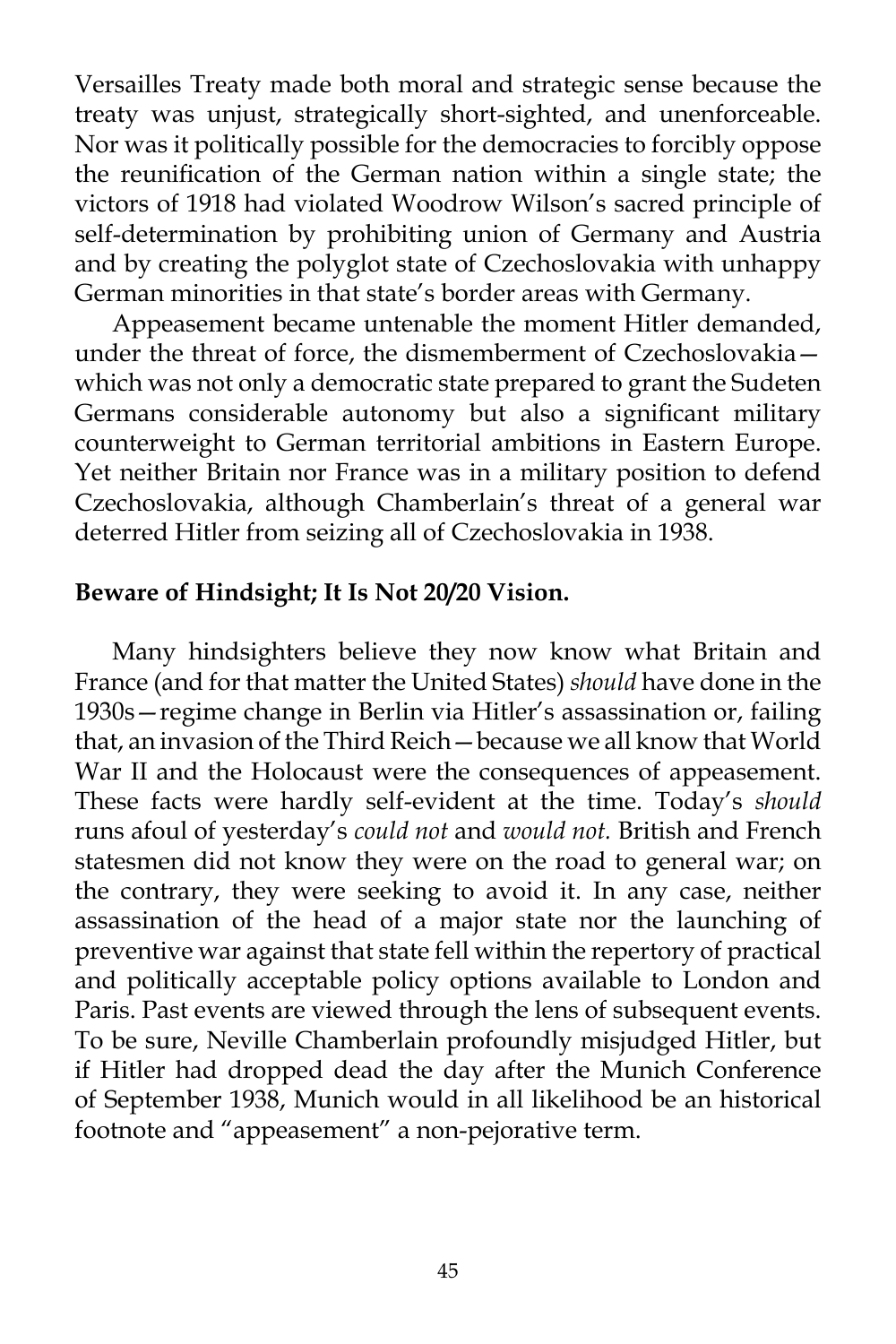### **Invocations of the Munich Analogy to Justify Use of Force Should Be Closely Examined.**

Such invocations have more often than not been misleading because security threats to the United States genuinely Hitlerian in scope and nature have not been replicated since 1945. Though the Munich analogy's power as a tool of opinion mobilization is undeniable, no enemy since Hitler has, in fact, possessed Nazi Germany's combination of military might and willingness—indeed, eagerness—to employ it for unlimited conquest. This does not mean the United States should withhold resort to force against lesser threats. Nor does it mean that Hitlerian threats are a phenomenon of the past; an al-Qaeda armed with deliverable nuclear weapons or usable biological weapons would pose a direct and much more lethal threat to the United States than Nazi Germany ever did.

 The problem with seeing Hitler in Stalin, Mao Zedong, Ho Chi Minh, and Saddam Hussein is that it reinforces the presidential tendency since 1945 to overstate threats for the purpose of rallying public and congressional opinion, and overstated threats in turn encourage resort to force in circumstances where deterrence, containment, even negotiation (from strength) might better serve long-term U.S. security interests. Threats that are, in fact, limited tend to be portrayed in Manichaean terms, thus skewing the policy choice toward military action, a policy choice hardly constrained by possession of global conventional military primacy and an inadequate understanding of the limits of that primacy.

 If the 1930s reveal the danger of underestimating a security threat, the post-World War II decades contain examples of the danger of overestimating a security threat.

#### **ENDNOTES**

 1. Quoted in J. Snell, ed., *The Outbreak of the Second World War: Design or Blunder?* London: D. C. Heath, 1962, p. vii.

 2. Quoted in Donald Kagan, *On the Origins of War and the Preservation of Peace,*  New York: Anchor Books, 1995, pp. 317-318.

 3. See the author's *Making War, Thinking History: Munich, Vietnam, and Presidential Uses of Force from Korea to Kosovo,* Annapolis, MD: Naval Institute Press, 2002.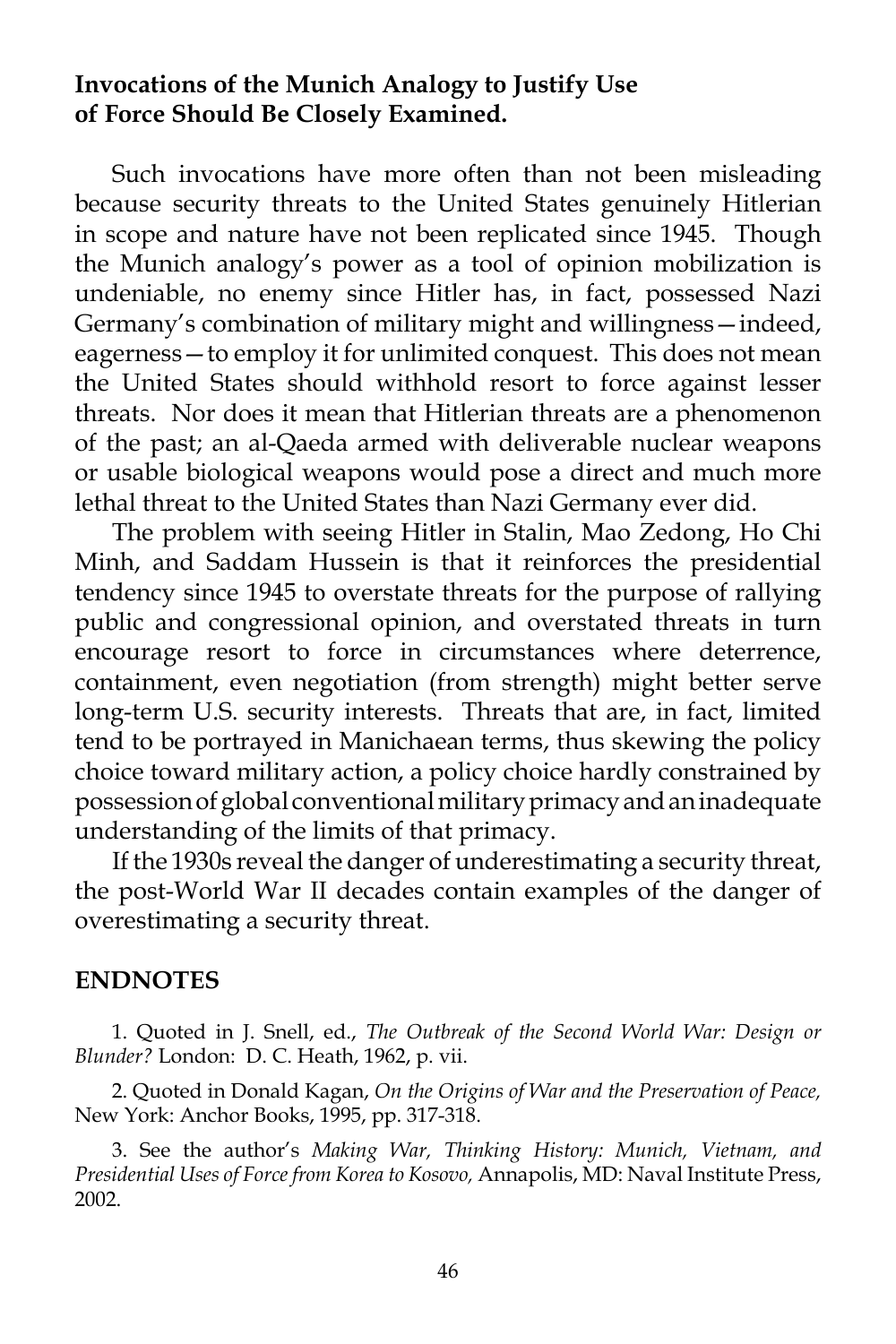4. Reprinted in "Rhetoric Starts Here," *Washington Post*, November 11, 2002.

 5. George W. Bush, State of the Union Address, January 29, 2002, excerpted in George W. Bush, *et. al*., *We Will Prevail: President George W. Bush on War, Terrorism, and Freedom,* New York: Continuum, 2003, p. 108.

 6. Andrew J. Bacevich, *The New American Militarism: How Americans are Seduced by War,* New York: Oxford University Press, 2005, p. 73.

7. *We Will Prevail*, *op. cit.*, p. 6.

 8. Harry S Truman, *Memoirs*, Vol. 2: *Years of Trial and Hope, 1946-1952,* Garden City, NY: Doubleday, 1955-1956, p. 335.

 9. Eisenhower letter to Winston Churchill, 1954, excerpted in Robert J. MacMahon, ed., *Major Problems in the History of the Vietnam War*, 2nd ed.; Lexington, MA: D. C. Heath, 1995, p. 373.

 10. Quoted in Theodore C. Sorenson, *Kennedy,* New York: Harper and Row, 1965, p. 703.

 11. Quoted in Michael Beschloss, ed., *Taking Charge: The Johnson White House Tapes, 1963-1964,* New York: Simon and Schuster, 1997, p. 248.

 12. Doris Kearns, *Lyndon Johnson and the American Dream,* New York: Harper and Row, 1976, p. 252.

 13. Richard Nixon, *The Memoirs of Richard Nixon,* New York: Grosset and Dunlap, 1978, pp. 269-270.

 14. Radio address to the nation on defense spending, February 19, 1983, in Ronald Reagan, *Public Papers of the Presidents of the United States: Ronald Reagan, 1983,* Washington, DC: U.S. Government Printing Office, 1984, I, p. 258.

 15. Address to the nation announcing the deployment of United States armed forces to Saudi Arabia, August 8, 1990, George H. W. Bush, *Public Papers of the Presidents of the United States: George Bush 1990,* Washington, DC: U.S. Government Printing Office, 1991, II, p. 108.

 16. Quoted in "Lessons from the War in Kosovo," Heritage Foundation *Backgrounder*, No. 1311, p. 5.

 17. "President Says Saddam Hussein Must Leave Iraq Within 48 Hours," remarks by the President in address to the nation, *<http://www.whitehouse.gov/news/> releases/2003/03/20030317-7.html*.

18. See Record, *Making War, Thinking History*, *op. cit*.

 19. Stephen R. Rock, *Appeasement in International Politics*, Lexington, KY: University Press of Kentucky, 2000, p. 5.

 20. Robert Jervis, *Perception and Misperception in International Politics,* Princeton, NJ: Princeton University Press, 1976, p. 90.

 21. Jean-Baptiste Duroselle, *France and the Nazi Threat: The Collapse of French Diplomacy, 1932-1939,* New York: Enigma Books, 2004, pp. 155-156.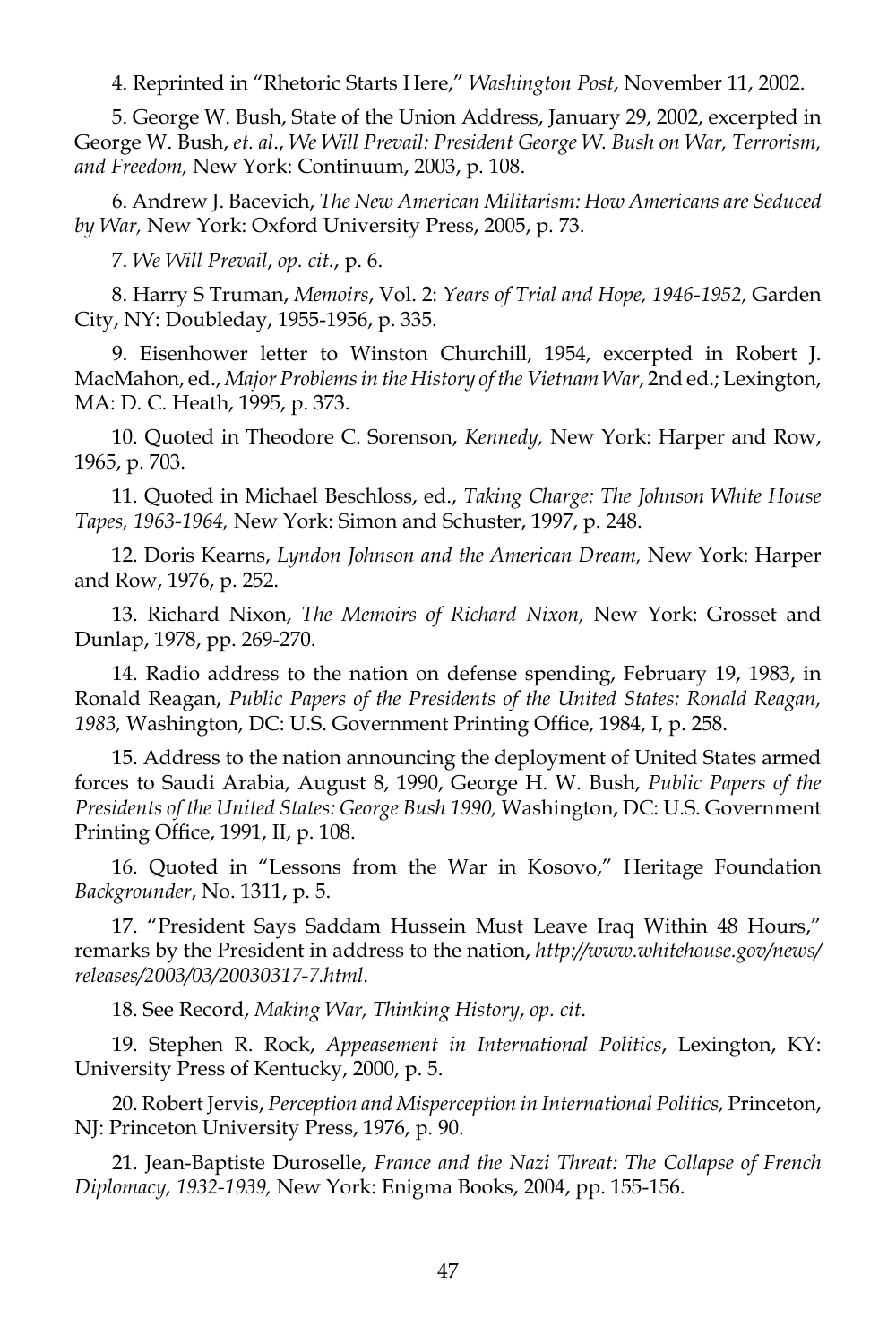22. Frank McDonough, *The Origins of the First and Second World Wars,* New York: Cambridge University Press, 1997, p. 96.

 23. Harry Hearder, "Editor's Forward," in P. M. H. Bell, *The Origins of the Second World War in Europe*, 2nd edition, London: Longman Group, 1997, p. viii.

 24. David M. Potter, *The Impending Crisis, 1848-1861,* New York: Harper and Row, 1976, p. 145. Emphasis added.

 25. *Webster's New World Dictionary and Thesaurus*, 2nd edition, New York: Hungry Minds, Inc., pp. 27-28.

26. Rock, *op. cit*., p. 12.

 27. Gordon A. Craig and Alexander L. George, *Force and Statecraft: Diplomatic Problems of Our Time*, 2nd edition, New York: Oxford University Press, 1990, p. 250.

 28. Paul Kennedy, *The Rise and Fall of the Great Powers: Economic Change and Military Conflict from 1500 to 2000,* New York: Random House, 1987, pp. 16, 39.

29. See Rock, *op. cit*., pp. 25-47.

 30. Edmund Stillman and William Pfaff, *The Politics of Hysteria: The Sources of Twentieth-Century Conflict*, New York: Harper and Row, 1964, pp. 115-121.

31. McDonough, *op. cit*., p. 43.

32. Bell, *op. cit*., p. 11.

 33. A. J. P. Taylor, *The Origins of the Second World War,* London: Hamish Hamilton, 1961, pp. 68-72. Also see pp. 105-109.

 34. See Gordon Martel, ed., *The Origins of the Second World War Reconsidered: A. J. P Taylor and the Historians*, 2nd edition*,* London: Routledge, 1999.

35. See McDonough, *op. cit*., pp. 92-93; and Bell, *op. cit*., pp. 50-52.

 36. Norman Rich, *Hitler's War Aims: Ideology, the Nazi State, and the Course of Expansion,* New York: W. W. Norton, 1973, p. 4.

 37. Gerhard L. Weinberg, *Germany, Hitler, and World War II: Essays in Modern German and World History,* New York: Cambridge University Press, 1995, p. 30.

38. For a concise discussion of how Hitler saw the world, see *ibid*., pp. 30-53.

39. Bell, *op. cit*., p. 94.

 40. Leon Goldensohn, edited and introduced by Robert Gellately, *The Nuremberg Interviews: An American Psychiatrist's Conversations with Defendants and Witnesses,* New York: Alfred A. Knopf, 2004, pp. 223-224.

 41. Richard Overy, "Misjudging Hitler: A. J. P. Taylor and the Third Reich," in Martel, *op. cit*., p. 95.

 42. Ronald M. Smelser, "Nazi Dynamics, German Foreign Policy and Appeasement," in Wolfgang J. Mommsen and Lothar Kettenecker, eds., *The Fascist Challenge and the Policy of Appeasement,* London: George Allen and Unwin, 1983, p. 42.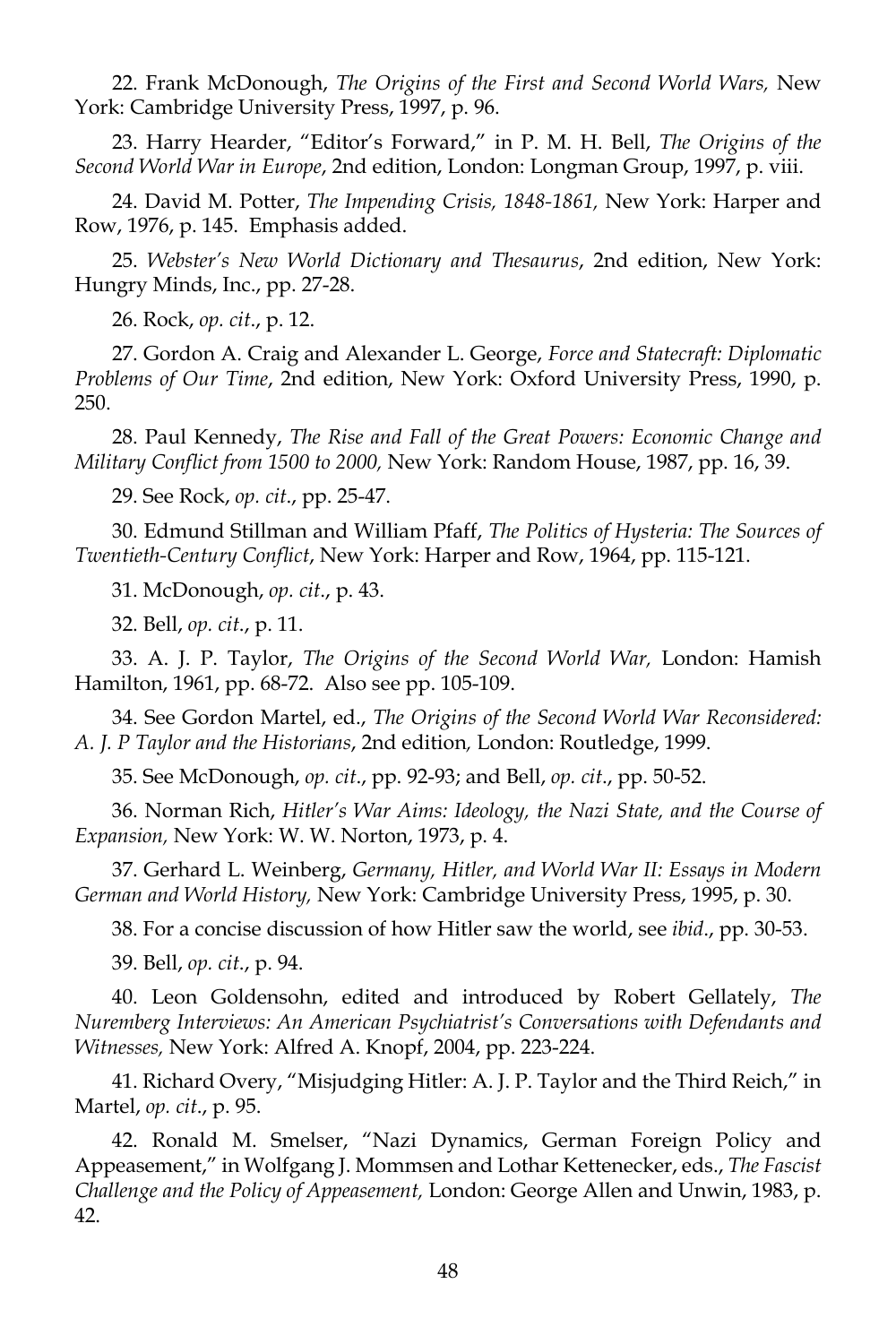43. Bell, *op. cit*., pp. 28-29; *The Oxford Companion to World War II,* New York: Oxford University Press, 1995, p. 279; and William L. Shirer, *The Rise and Fall of the Third Reich: A History of Nazi Germany,* New York: Simon and Schuster, 1960, p. 358.

44. Kennedy, *op. cit*., p. 338.

 45. On October 3, 1938, Winston Churchill condemned the Munich Agreement before the House of Commons. He said that Nazi Germany "cannot ever be the trusted friend of British democracy" because the Nazi regime was one "which spurns Christian ethics, which cheers its onward course by a barbarous paganism, which vaunts the spirit of aggression and conquest, which derives strength and perverted pleasure from persecution, and uses, as we have seen, with pitiless brutality the threat of murderous force." Quoted in Graham Stewart, *Burying Caesar: The Churchill-Chamberlain Rivalry,* New York: Overlook Press, 1999, p. 346.

 46. Donald Cameron Watt, "British Intelligence and the Coming of the Second World War in Europe," in Ernest R. May, ed., *Knowing One's Enemies: Intelligence Assessment Before the Two World Wars,* Princeton: Princeton University Press, 1984, p. 247.

 47. Quoted in Robert Allan Doughty, *The Seeds of Disaster: The Development of French Army Doctrine 1919-1939,* Hamden, CT: Archon Books, 1984, pp. 36, 38.

 48. Richard Overy with Andrew Wheatcroft, *The Road to War*, Revised edition, London: Penguin Books, 1999, p. 71.

49. Rock, *op. cit*., p. 174.

 50. See Robert J. Young, "French Military Intelligence and Nazi Germany. 1938-1939," in Ernest R. May, ed., *Knowing One's Enemies*, *op. cit*., pp. 271-309.

51. See Doughty, *op. cit*., pp. 1-40.

52. Henry Kissinger, *Diplomacy,* New York: Simon and Schuster, 1994, p. 303.

53. Quoted in Doughty, *op. cit*., pp. 36, 37.

54. Duroselle, *op. cit*., pp. 189, 190.

 55. See Telford Taylor. *Munich, The Price of Peace,* Garden City, NY: Doubleday and Company, 1979, pp. 472-476.

 56. See Richard Lamb, *Mussolini as Diplomat: Il Duce's Italy on the World Stage,*  New York: Fromm International, 1999, pp. 100-107. Though British diplomacy in the mid-1930s seemingly went out of its way to alienate Mussolini as a strategic partner against Hitler, an alliance between Rome and Berlin was probably inevitable, given the ideological affinities between Nazism and Italian fascism, especially their shared contempt for bourgeois democracy and Italian imperial ambitions in the Mediterranean and Africa, which could be realized only at the expense of British and French interests.

57. Quoted in Duroselle, *op. cit*., p. 136.

58. Quoted in Shirer, *op. cit*., p. 293.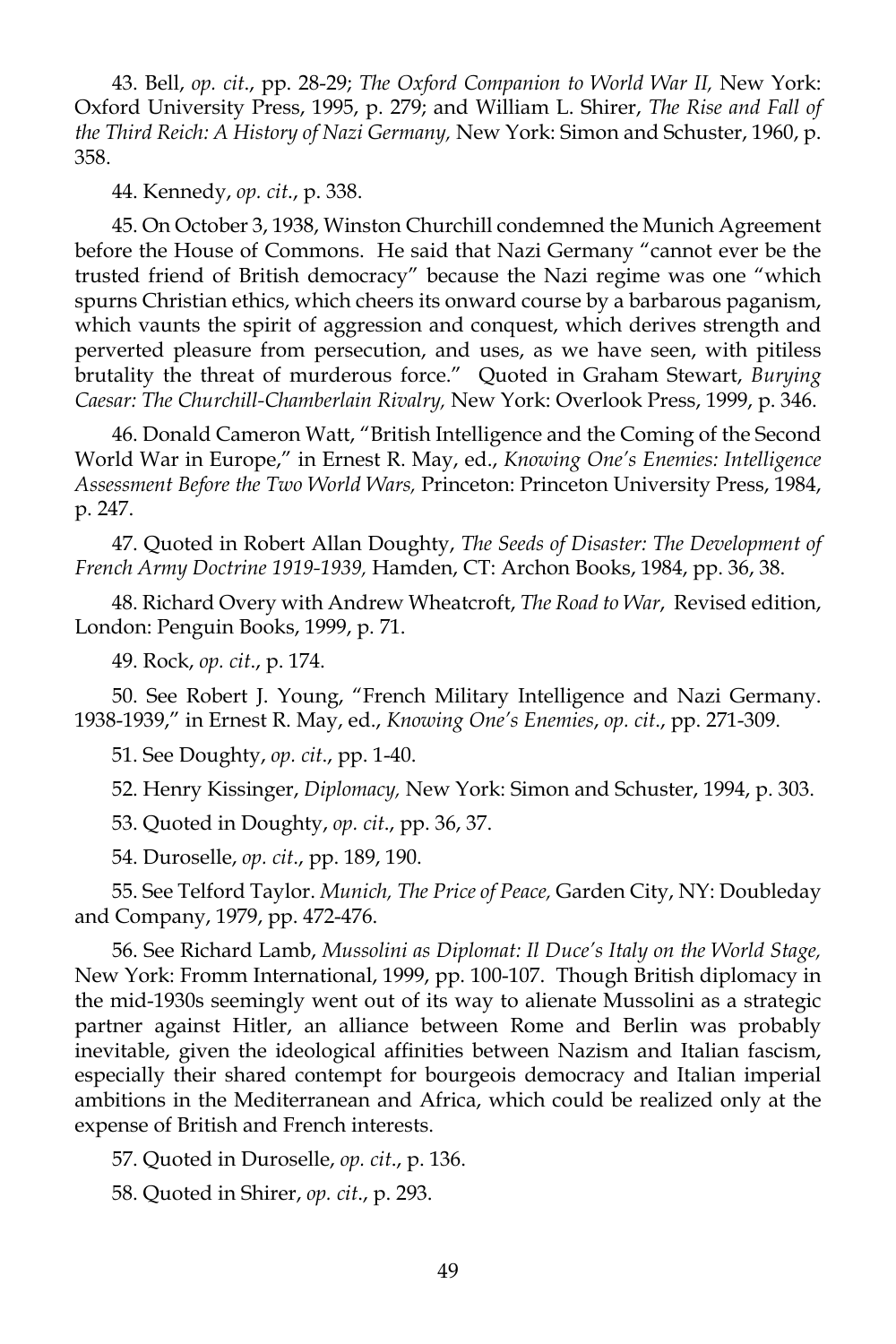59. *Ibid*., pp. 294-295.

 60. See discussion in Andrew J. Crozier, *The Causes of the Second World War,*  Oxford, UK: Blackwell Publishers, 1997, pp. 233-245.

61. Kennedy, *op. cit*., p. 320.

 62. Committee of Imperial Defense, Annual Review by the Chiefs of Staff Sub-Committee, quoted in John Dunabin, "The British Military Establishment and the Policy of Appeasement," in Mommsen and Kettenacker, *op. cit*., p. 176.

63. Quoted in Telford Taylor, *op. cit*., p. 631.

64. Overy and Wheatcroft, *op. cit*., p. 104.

 65. For an extensive discussion of the concept of limited liability as formulated by Liddell Hart and the relationship of that concept to Britain's strategy situation in the 1930s, see Azar Gat, *A History of Military Thought: From the Enlightenment to the Cold War,* New York: Oxford University Press, 2001, pp. 696-783.

 66. The Franco-Soviet pact of mutual assistance directed against Germany was a militarily toothless political alliance because the French refused to hold the military staff talks with their Soviet counterparts necessary to coordinate war plans and because the Soviet Union did not share a border with Germany or enjoy right of military passage with Eastern European states that did. Kissinger, *op. cit*., pp. 296-297.

 67. See Williamson Murray, *The Change in the European Balance of Power, 1938- 1939: The Path to Ruin,* Princeton, NJ: Princeton University Press, 1984, pp. 84-92.

68. *Ibid*., pp. 276-278.

69. Bell, *op. cit*., p. 194.

 70. See Martin Gilbert and Richard Gott, *The Appeasers,* London: Phoenix Press, 1963, p. 115; and Richard Meyers, "British Imperial Interests and the Policy of Appeasement," in Mommsen and Kettenacker, *op. cit*., p. 339.

 71. Michael Graham Fry, "Agents and Structures: The Dominions and the Czechoslovak Crisis, September 1938," *Diplomacy and Statecraft,* July/November 1999, p. 295.

 72. See Robert Frankenstein, "The Decline of France and the Policy of Appeasement," in Mommsen and Kettenacker, *op. cit*., pp. 236-245.

 73. Arthur H. Furnia, *The Diplomacy of Appeasement: Anglo-French Relations and the Prelude to World War II, 1931-1938,* Washington, DC: University Press of Washington, DC, 1960, p. 388.

 74. Martin Thomas, "France and the Czechoslovak Crisis," *Diplomacy and Statecraft,* July/November 1999, p. 149.

 75. Winston Churchill, *The Gathering Storm,* Boston: Houghton-Mifflin, 1938, p. 302.

 76. Gerald Guenwook Lee, "'I See Dead People': Air-Raid Phobia and Britain's Behavior in the Munich Crisis," *Security Studies,* Winter 2003/4, p. 266.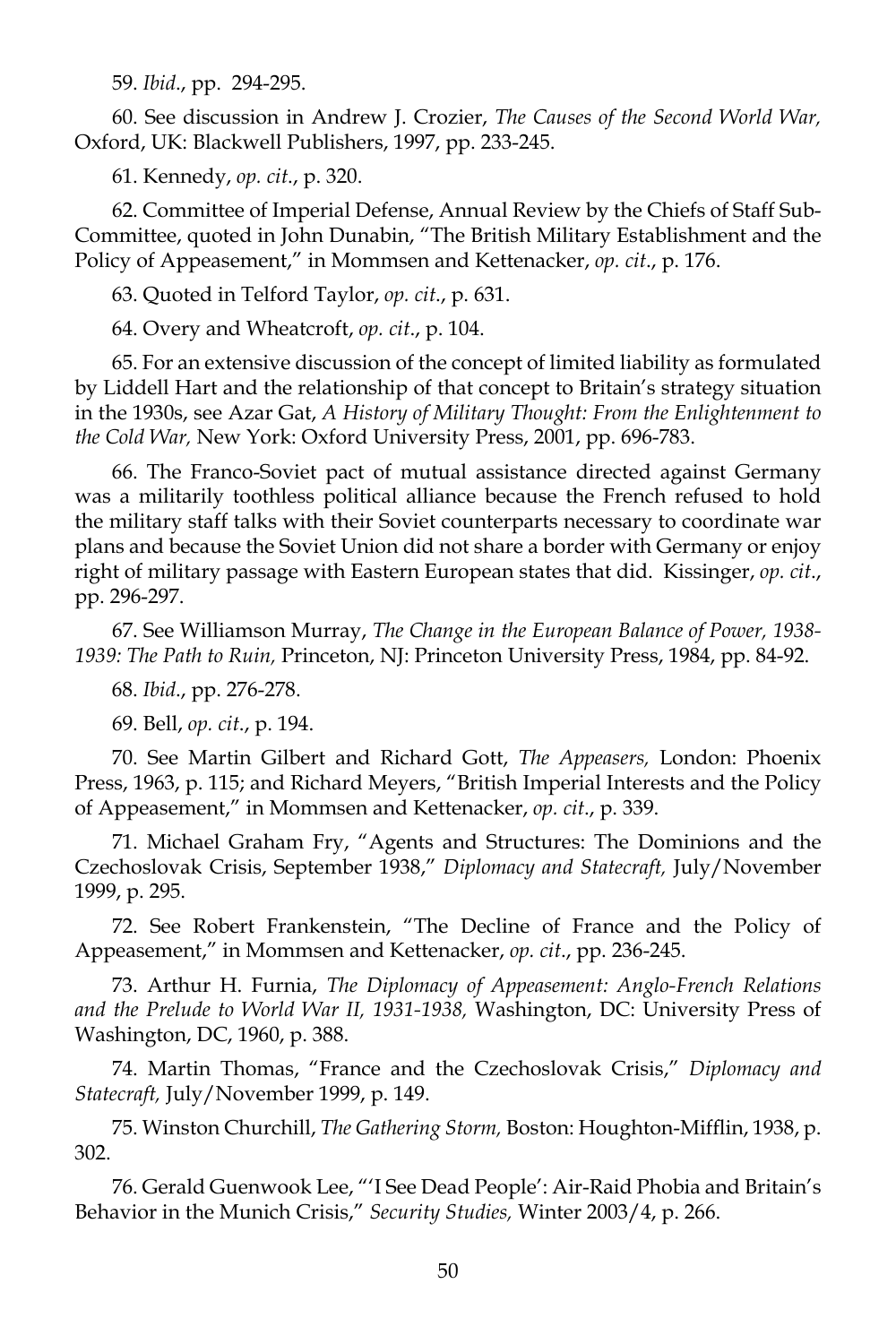77. Murray, *op. cit*., p. 231; and David Vital, "Czechoslovakia and the Powers: September 1938," *Journal of Contemporary History,* October 1966, pp. 44-45.

 78. Donald Cameron Watt, *How War Came: The Immediate Origins of the Second World War, 1938-1939,* New York: Pantheon Books, 1989, p. 195.

79. Murray, *op. cit*., p. 261. Also see Telford Taylor, *op. cit*., p. 819.

 80. Vital, *op. cit*., p. 7. Also see Walter Gorlitz, ed., *The Memoirs of Field Marshal Wilhelm Keitel*, David Irving, trans., New York: Cooper Square Press, 2000, pp. 62- 73.

 81. See Klaus-Jurgen Muller, "The German Military Opposition before the Second World War," in Mommsen and Kettenacker, *op. cit*., pp. 67-70; and Shirer, *op. cit*., pp. 366-384, 404-414.

 82. See *ibid*., 67-68; Stewart, *op. cit*., p. 297; and R. A. C. Parker, *Chamberlain and Appeasement: British Policy and the Coming of the Second World War,* New York: St. Martin's Press, 1993, pp. 153-154.

83. Muller, *op. cit*., p. 70.

84. Ewald von Kleist-Schmenzin, quoted in Telford Taylor, *op. cit*., p. 663.

 85. Quoted in Ian Kershaw, *Hitler, 1936-1945: Nemesis,* New York: W. W. Norton, 2000, p. 88.

86. Telford Taylor, *op. cit*., pp. 390-395.

 87. Richard Overy, "Germany and the Munich Crisis: A Mutilated Victory?" *Diplomacy and Statecraft,* July/November 1999, p. 203.

88. Kershaw, *op. cit*., p. 122.

89. *Ibid*., p. 122; and Overy, "Germany and the Munich Crisis,"*op. cit*., p. 209.

 90. In June Hitler had told Keitel that he would attack Czechoslovakia "only if I am firmly convinced, as in the case of the demilitarized zone and the entry into Austria, that France will not march, and that therefore Britain will not intervene." Quoted in Churchill, *op. cit*., p. 290.

91. See Telford Taylor, *op. cit*., pp. 878-884; and Parker, *op. cit*., p. 173-176.

92. Parker, *op. cit*., p. 175.

93. Quoted in Telford Taylor, *op. cit*., p. 874.

94. *Ibid*., p. 878.

 95 Richard Overy, *Interrogations: The Nazi Elite in Allied Hands, 1945,* New York: Penguin, 2001, p. 316.

96. Overy, *The Road to War*, *op. cit*., p. 103.

 97. J. W. Wheeler-Bennett, *Munich: Prologue to Tragedy,* New York: Duell, Sloan & Pearce, 1948, p. 331.

98. Quoted in *ibid*., p. p 331.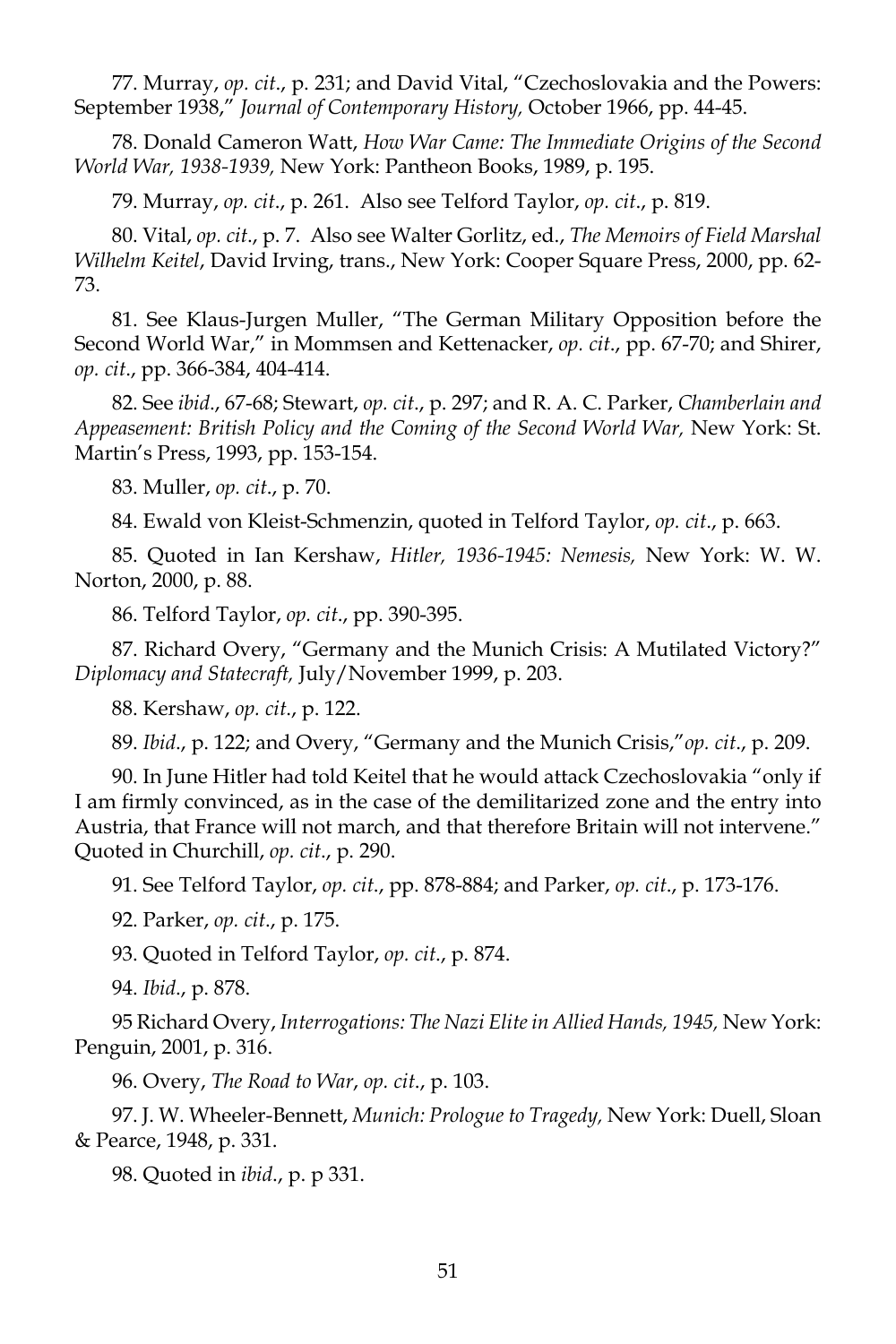99. Watt, *op. cit*., p. 30; Kershaw, *op. cit*., pp. 163-164.

100. Kershaw, *op. cit*., p. 230.

101. Quoted in Overy, *The Road to War*, *op. cit*., pp. 57-58.

102. Goldensohn, *op. cit*., p. 443.

103. Excerpted in Shirer, *op. cit*., p. 399.

 104. Gerhard L. Weinberg, "Reflections on Munich after 60 Years," *Diplomacy and Statecraft,* July/November 1999, p. 8.

 105. "I have always believed that Benes was wrong to yield. He should have defended his fortress line. Once the fighting had begun, in my opinion at the time, France would have moved to his aid in a surge of national passion, and Britain would have rallied to France almost immediately." Churchill, *op. cit*., p. 302.

106. For an account of the decision, see Vital, *op. cit*., pp. 60-65.

107. Parker, *op. cit*., p. 11.

108. Telford Taylor, *op. cit*., p. 76.

109. Lamb, *op. cit*., p. 114.

 110. See Lee, *op. cit*., and Uri Bialer, *The Shadow of the Bomber: The Fear of Air Attack and British Politics 1932-1939,* London: Royal Historical Society, 1980.

 111. Quoted in Wesley K. Wark, *The Ultimate Enemy: British Intelligence and Nazi Germany, 1933-1939,* Ithaca, NY: Cornell University Press, 1985, p. 28.

 112. Tami Davis Biddle, *Rhetoric and Reality in Air Warfare: The Evolution of British and American Ideas about Strategic Bombing, 1914-1945,* Princeton: Princeton University Press, 2002, p. 112.

113. *Ibid*., p. 121; and Taylor, *op. cit*., p. 648.

114. Biddle, *op. cit*., p. 111.

115. Taylor, *op. cit*., p. 218.

 116. *Ibid*., p. 112. In fact, when war broke out in September 1939, Germany's strength in front-line aircraft was 3,609, compared to Britain's 1,911 and France's 1,792. German and British aircraft annual production rates were, however, approaching parity at 8,000. *The Oxford Companion to World War II,* New York: Oxford University Press, 1995, p. 14.

117. Quoted in Telford Taylor, *op. cit*., p. 849.

118. Bell, *op. cit*., p. 202.

119. *Ibid*., p. 216.

 120. Williamson Murray, "Strategic Bombing: The British, American, and German Experiences," in Williamson Murray and Allan R. Millett, *Military Innovation in the Interwar Period,* New York: Cambridge University Press, 1996, p. 131.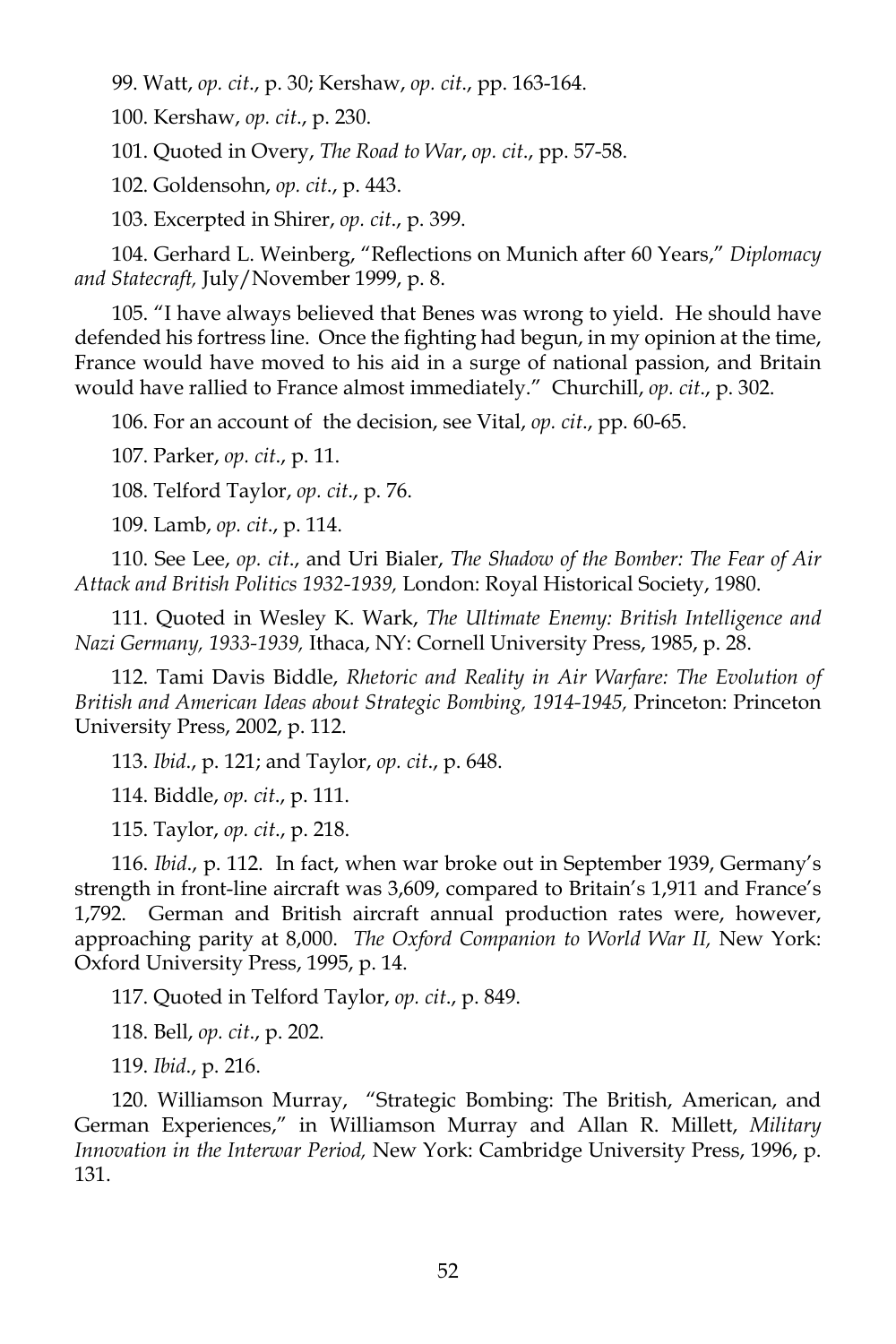121. Murray, *The Change in the European Balance*, *op. cit*., p. 51.

122. Young, *op. cit*., pp. 288-289.

123. Thomas, *op. cit*., pp. 140-143.

 124. See Anthony Christopher Cain, *The Forgotten Air Force: French Doctrine in the 1930s,* Washington, DC: Smithsonian Institution Press, 2002.

125. Telford Taylor, op, cit., p. 719.

126. Duroselle, *op. cit*., pp. 278-279.

 127. Robert Jervis, "Deterrence and Perception," *International Security,* Winter 1982/1983, pp. 14, 15.

 128. Dominic D. P. Johnson, *Overconfidence and War: The Havoc and Glory of Positive Illusions,* Cambridge, MA: Harvard University Press, 2004, p. 92.

129. Telford Taylor, *op. cit*., pp. 197, 198.

130. Quoted in *ibid*., p. 200.

131. Rich, *op. cit*., p. 238.

 132. Before and during the war, Hitler spoke admiringly of America's continental unity (a model for Europe under German control) and machine-based society. See Gerhard L. Weinberg, ed., *Hitler's Second Book: The Unpublished Sequel to Mein Kampf*, Krista Smith, trans., New York: Enigma Books, 2003, pp. 107-110, and 117-118; and *Hitler's Secret Conversations,* New York: Farrar, Straus and Young, 1953, pp. 228, 337.

 133. C. A. MacDonald, *The United States, Britain and Appeasement, 1936-1939,*  New York: St. Martin's Press, 1981, pp. 50-51, 73, 82-83, 105, 179.

 134. In January 1938, the House of Representatives almost passed the Ludlow Amendment, which would have required a national plebiscite to authorize a declaration of war.

135. MacDonald, *op. cit*., p. 182.

 136 See Barbara Rearden Franham, *Roosevelt and the Munich Crisis: A Study of Political Decision-Making,* Princeton, NJ: Princeton University Press, 1997, pp. 137- 172.

 137. See David Reynolds, *From Munich to Pearl Harbor: Roosevelt's America and the Origins of the Second World War,* Chicago: Ivan R. Dee, 2001.

138. Bell, *op. cit*., p. 131.

139. Crozier, *op. cit*., p. 155.

 140. J. L. Richardson, "New Perspectives on Appeasement: Some Implications for International Relations," *World Politics,* April 1988, p. 306.

141. Rich, *op. cit*., p. xlii.